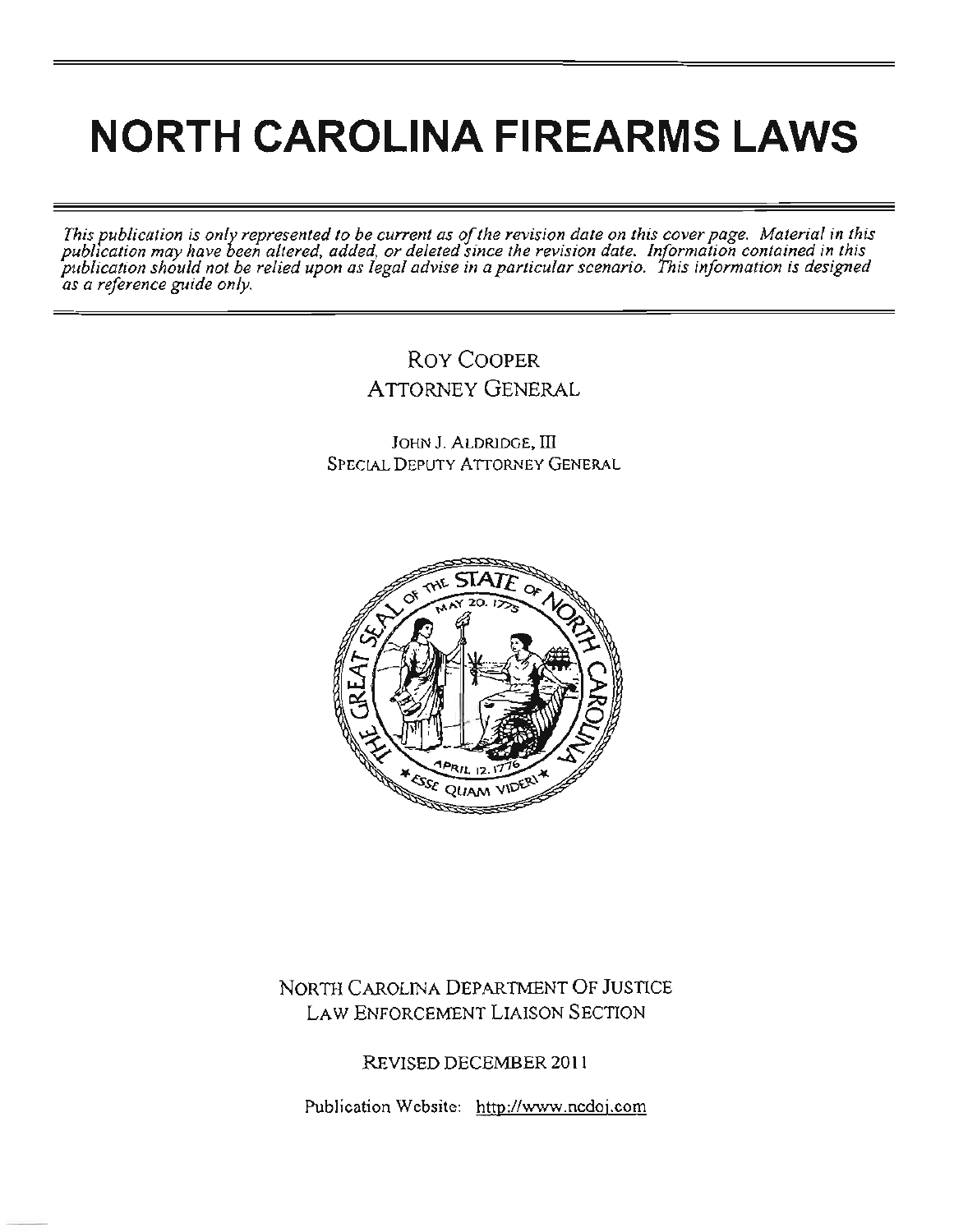# TABLE OF CONTENTS

| I.                                                                                                                                      |                                                  |
|-----------------------------------------------------------------------------------------------------------------------------------------|--------------------------------------------------|
| II.                                                                                                                                     |                                                  |
|                                                                                                                                         | A.                                               |
|                                                                                                                                         | Β.                                               |
|                                                                                                                                         | C.                                               |
|                                                                                                                                         |                                                  |
|                                                                                                                                         | D.                                               |
|                                                                                                                                         | Е.                                               |
| III.                                                                                                                                    |                                                  |
|                                                                                                                                         | A.                                               |
|                                                                                                                                         | В.                                               |
|                                                                                                                                         | C.                                               |
|                                                                                                                                         | D.                                               |
|                                                                                                                                         | Ε.                                               |
|                                                                                                                                         |                                                  |
|                                                                                                                                         | 1. Schools                                       |
|                                                                                                                                         |                                                  |
|                                                                                                                                         |                                                  |
|                                                                                                                                         |                                                  |
|                                                                                                                                         |                                                  |
|                                                                                                                                         |                                                  |
|                                                                                                                                         |                                                  |
|                                                                                                                                         | F.                                               |
| IV.                                                                                                                                     |                                                  |
|                                                                                                                                         | A.                                               |
|                                                                                                                                         |                                                  |
|                                                                                                                                         | B.                                               |
|                                                                                                                                         | C.                                               |
|                                                                                                                                         | D.                                               |
|                                                                                                                                         | Е.                                               |
| V.                                                                                                                                      | FELONY FIREARMS ACT<br>$\ldots$ 31               |
|                                                                                                                                         |                                                  |
| VI.                                                                                                                                     | AGE REQUIREMENTS FOR THE PURCHASE AND POSSESSION |
|                                                                                                                                         |                                                  |
|                                                                                                                                         |                                                  |
| VII.                                                                                                                                    |                                                  |
| VIII.                                                                                                                                   |                                                  |
|                                                                                                                                         |                                                  |
| IX.                                                                                                                                     |                                                  |
| Appendix                                                                                                                                |                                                  |
|                                                                                                                                         |                                                  |
|                                                                                                                                         |                                                  |
|                                                                                                                                         | Do's and Don'ts of Carrying A Concealed Handgun  |
| (applicable to concealed handgun permittees only) $\ldots \ldots \ldots \ldots \ldots \ldots \ldots \ldots \ldots \ldots \ldots \ldots$ |                                                  |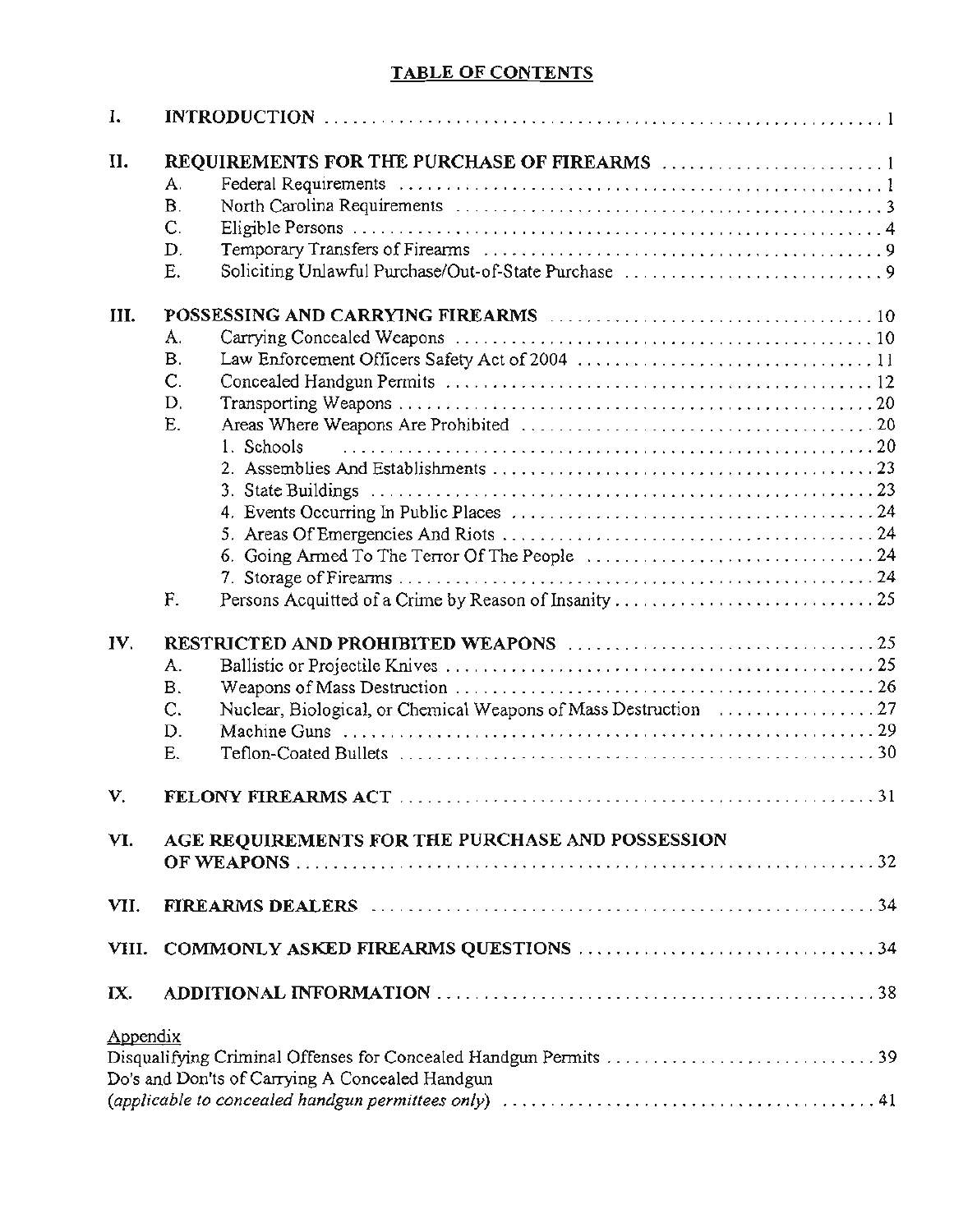## I. INTRODUCTION

This publication is designed to assemble and present the basic firearms and weapons laws of North Carolina in an effort to educate and emphasize for the public, the responsibilities and duties pertaining to the possession and use of firearms and related weapons in North Carolina. Most of the guidelines regarding the use, possession, and transfer of firearms in this publication are based upon statutory authority, case law, and Attorney General opinions. As there is an ever increasing awareness of firearms and their potential for misuse, all gun owners are urged to carefully evaluate their current methods of using and transporting firearms to ensure compliance with North Carolina law. In those circumstances where a gun owner is unsure of his or her compliance, he/she is urged to contact his or her local District Attorney, the Attorney General's office, or private counsel for guidance.

## II. REQUIREMENTS FOR THE PURCHASE OF FIREARMS

On February 28, 1994, the Brady Handgun Violence Prevention Act became law. The Brady Law established numerous procedures to govern purchases of firearms from federally licensed firearms dealers. On November 30, 1998, the permanent provisions of the Brady Law took effect. The permanent provisions of the Brady Law provide for the establishment of a National Instant Criminal Background Check System (NICS) that federally licensed firearms dealers must contact before transferring any firearm (handgun or long gun) to individuals. 28 CFR 25.1 The NICS system is operated by the Federal Bureau of Investigation (FBI).

Effective December 1, 1995, the Bureau of Alcohol, Tobacco and Firearms (BATF) concluded that the handgun permitting scheme established in North Carolina complies with the exceptions provided in the Brady Law. Therefore, North Carolina's handgun purchase permits will suffice as a suitable alternative method for the purchase of a firearm in North Carolina from a federally licensed firearms dealer under Brady.

Therefore, all firearm sales from federally licensed dealers after November 30, 1998 must include a NICS inquiry or a recognized alternative, such as a valid North Carolina-issued pistol purchase permit. The specifics of NICS and its alternatives are discussed below.

#### A. Federal Requirements

Unless an alternative is recognized, if an individual wants to purchase a firearm from a licensed dealer, the dealer must contact the FBI's NICS Operations Center by telephone. 18 U.S.C.  $922(t)(1)(A)$  The dealer will provide pertinent information about the purchaser to the NICS Center, which will conduct a check of the available data to verify or deny the individual's eligibility to receive or possess firearms.

The NICS databases will include: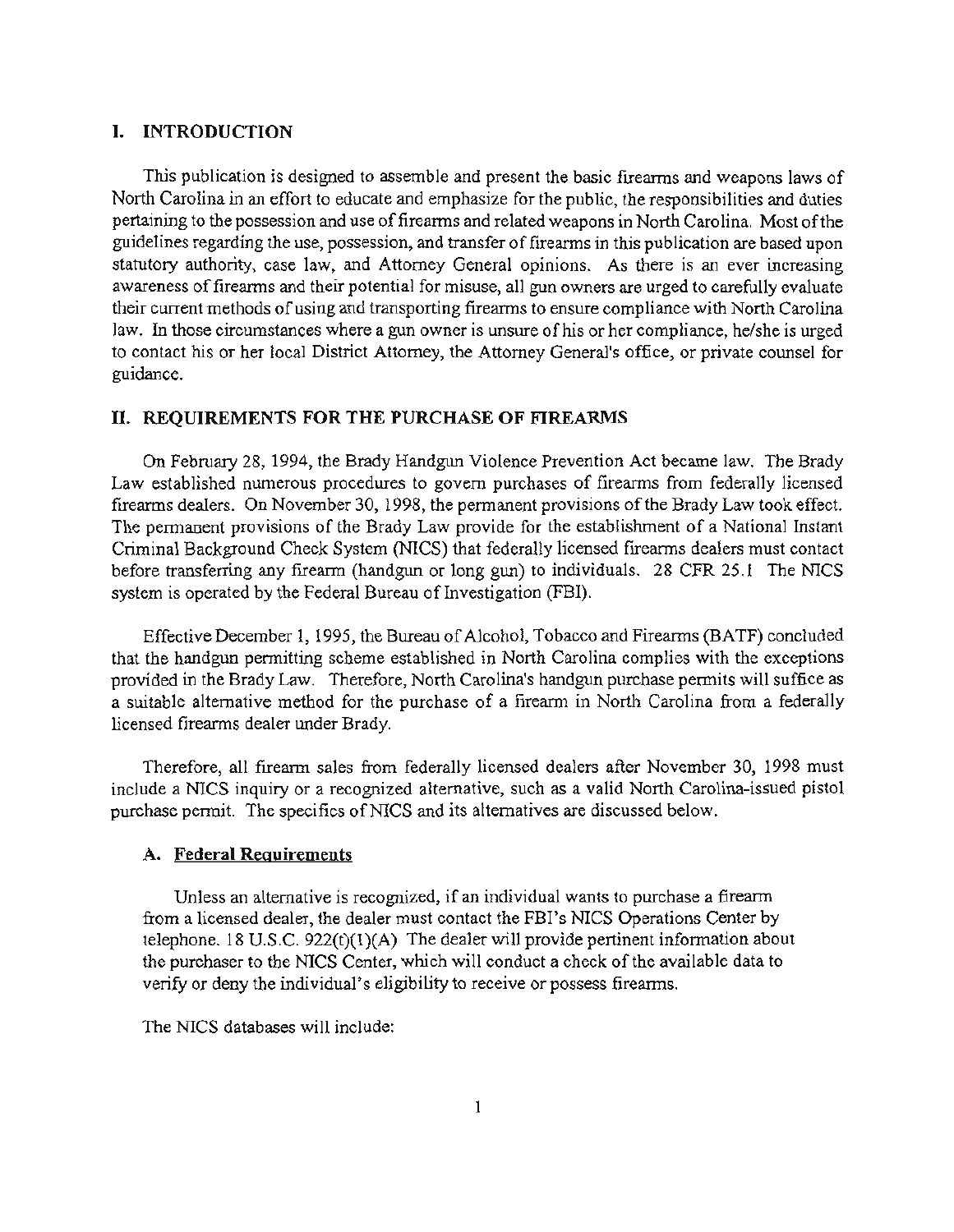- l. Il1egaVUnlawful Alien Files
- 2. Controlled Substance Abuse Files
- 3. Dishonorable Discharge Files
- 4. Citizenship Renunciant Files
- 5. Mental Commitment Files
- 6. Wanted Persons Files
- 7. Domestic Violence Protection Order Files
- 8. Criminal History Files 28 CFR 25.1

Whenever a judicial official has found a person to be a danger to himself or others and the person has been involuntary committed and required to undergo either inpatient or outpatient mental health treatment, or when an individual is found not guilty by reason of insanity or incompetent to proceed to trial in a criminal case, North Carolina law requires these acts to be reported to NICS. This information will then be used in determining if a person can purchase a firearm.

Prior to the sale taking place, the firearms dealer will have the purchaser complete and sign BATF Form 4473, Firearms Transactions Record. 27 CFR 478.124(a) The dealer will then verify the identity of the purchaser by examining a government issued photo identification card (for example. a driver's license). 27 CFR 478.124(c)(3)(I) The dealer will then contact NICS. The NICS Center will respond to the dealer with either a "proceed," "denied" or "delayed" response. If a "denied" response is received. the dealer will provide the person with literature on their appellate rights. If a "delayed" response is received and there is no additional response from the system, the sale can take place after three  $(3)$  business days have elapsed. 27 CFR 478.102(a)(1) Federal Firearms Licensees (FFLs) must keep a copy of each BATF 4473 for which a NICS check has been initiated, regardless of whether the transfer of the firearm was completed. If the transfer is not completed, the FFL must keep the Form 4473 for five (5) years after the date of the NICS inquiry. If the transfer is completed, the FFL must keep the Form 4473 for 20 years after the date of the sale or disposition. 27 CFR 478. 129(b)

The Brady Law recognizes certain alternatives to the NICS checks. Since North Carolina handgun purchase permits qualify as an alternative to a NICS check, a firearms dealer may conclude a sale of a handgun or long gun without a NICS check, if the purchaser delivers a valid North Carolina-issued pistol purchase permit to the dealer.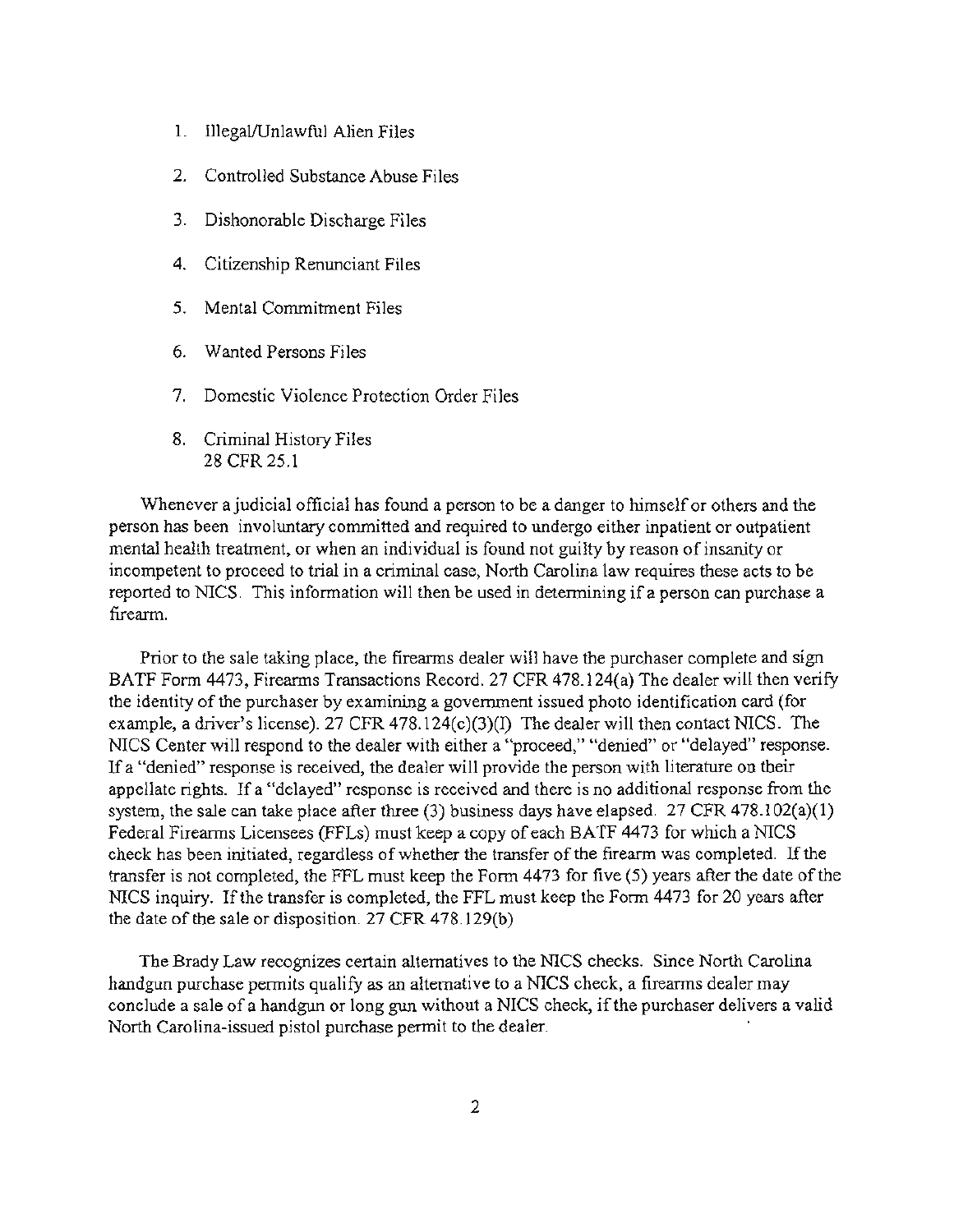NOTE: North Carolina law allows for the purchase of a single handgun with a single valid purchase pennit. Multiple long guns may be purchased with a single pistol purchase pennit;however, they must he purchased in a single transaction.

It is the opinion of the United States Department of Justice that a valid North Carolina Concealed Handgun Permit may be used as an alternative to a NICS check for the purchase of fireanns. Again, multiple long guns may be purchased if they are purchased in a single transaction.

If a transfer is made of a firearm by a licensed dealer to a person pursuant to the pennit alternative, the purchaser must first complete and sign the BATF Fonn 4473. As usual, the dealer will verify the identity of the purchaser by photo identification. The pennit must be valid and issued within the preceding five (5) years. 27 CFR 478.102(d)(1)(ii) If a pistol purchase pennit is used, the dealer will retain the original pennit for the transaction. If a concealed handgun permit is used to buy a long gun, the dealer will either make a copy of the pennit and attach it to the Fonn 4473, or record the pennit number, issuance date and expiration date on the form.

Transfers of firearms to law enforcement officials for their official use are exempt from the provisions of the Brady Law, when the transaction complies with the conditions set forth in the federal regulations at 27 CFR 478.134. In general, the purchaser must provide a certification on agency letterhead, signed by a person in authority within the agency (other than the officer purchasing the fireann), stating that the officer will use the firearm in official duties, and that a records check reveals that the purchasing officer has no convictions for misdemeanor crimes of domestic violence. If these conditions are met, the purchasing officer is not required to complete a Form 4473 or undergo a NICS check. However, the licensee must record the transaction in his or her pennanent records, and retain a copy of the certification letter.

#### B. North Carolina Requirements

North Carolina's pistol pennitting and concealed carry pennit laws qualify as an alternative to the requirements of the Brady Law. Therefore, when a person desires to purchase a handgun from a federally-licensed dealer, the person needs to comply solely with North Carolina's pistol permit laws, and present a valid pennit to purchase a handgun or valid North Carolina-issued concealed carry pennit. (Please note: Even if a NICS inquiry by a federally-licensed dealer was done in this circumstance, it does not do away with the necessity for a pistol purchase permit.) As always. any other transfer between private individuals is also governed by North Carolina's pistol pennit laws.

Under North Carolina law, it is unlawful for any person, finn, or corporation to sell. give away. transfer, purchase, or receive, at any place in the state, any pistol, unless the purchaser or receiver has first obtained a license or pennit to receive such a pistol by the sheriff of the county where the purchaser or receiver resides, or the purchaser or receiver possesses a valid North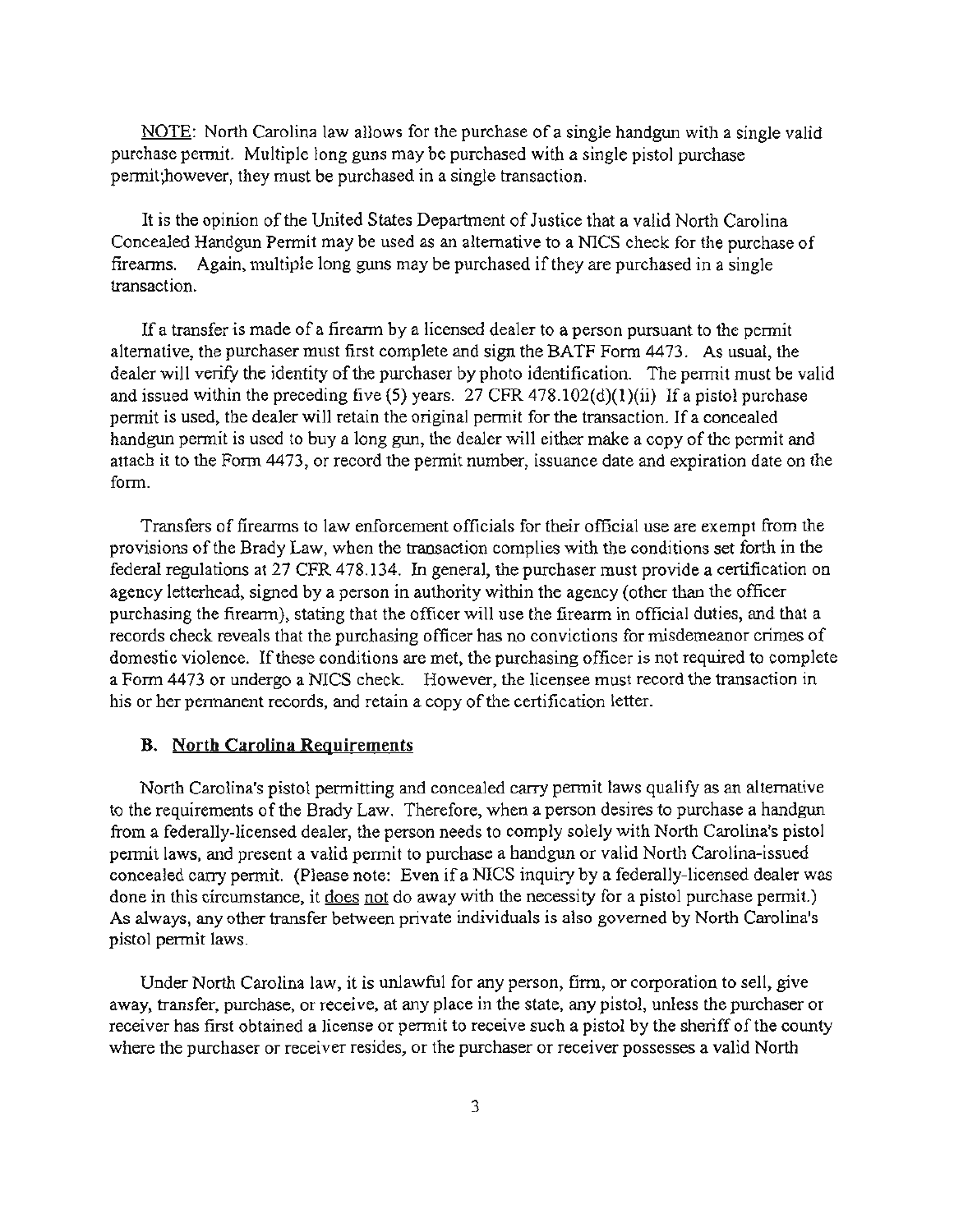Carolina-issued concealed carry pennit. This requirement to obtain a pennit prior to the transfer of a pistol applies not only to a commercial transaction typically at a sporting goods store but also between private individuals or companies throughout North Carolina. N.C. Gen. Stat. § 14-  $402(a)$ 

In addition, this State law has been interpreted to require that a pistol pennit be obtained by the receiver of a handgun when such person inherits a pistol as a result of the death of another person. The permit should be given to and retained by the seller or donor of the handgun. In such a case, the permit should be given to the executor or receiver of the estate of the deceased person. If the purchaser or receiver uses a North Carolina- issued concealed carry pennit for the transfer, the seller should reference such pennit on a bill of sale.

Further, it is unlawful for any person to receive from any postmaster, postal clerk, employee in the parcel post department, rural mail camer, express agent or employee, or railroad agent or employee, within the State of North Carolina, any pistol without having in his or her possession, such a pistol purchase permit or North Carolina concealed carry permit.

A violation of this pistol permit law is a Class 2 Misdemeanor under North Carolina law. Specifically exempted from the provisions of this pennit requirement are the transfer of antique firearms or historic-edged weapons. An "antique firearm" is one that was manufactured on or before 1898 and includes any firearm with a matchlock, flintlock, percussion cap, or similar ignition system. It also includes a replica thereof if the replica is not designed or redesigned for using rimfire or conventional centerfire fixed ammunition. It also includes any muzzle loading rifle, muzzle loading shotgun, or muzzle loading pistol, which is designed to use black powder substitute, and which cannot use fixed ammunition. N.C. Gen. Stat. § 14-409(a). However, the term "antique firearm" shall not include any weapon which incorporates a fireann frame or receiver; is converted into a muzzle loading weapon; or is a muzzle loading weapon that can be readily converted to fire fixed ammunition by replacing the barrel, bolt, breechlock, or any combination thereof. A "historic-edged weapon" is defined to be a bayonet, trench knife. sword, or dagger manufactured during or prior to World War II, but no later than January 1, 1946. N.C. Gen. Stat. § 14-409.12. The requirement of obtaining a permit prior to the receipt of a handgun does not apply to the purchase and receipt of "long guns," such as shotguns and rifles. The fee for pistol permits is set by statute and is \$5.00 per permit.

#### c. Elieible Persons

## 1. Federal Law Requirements

As a general rule, the following categories of persons are ineligible to receive or possess a fireann under federal law: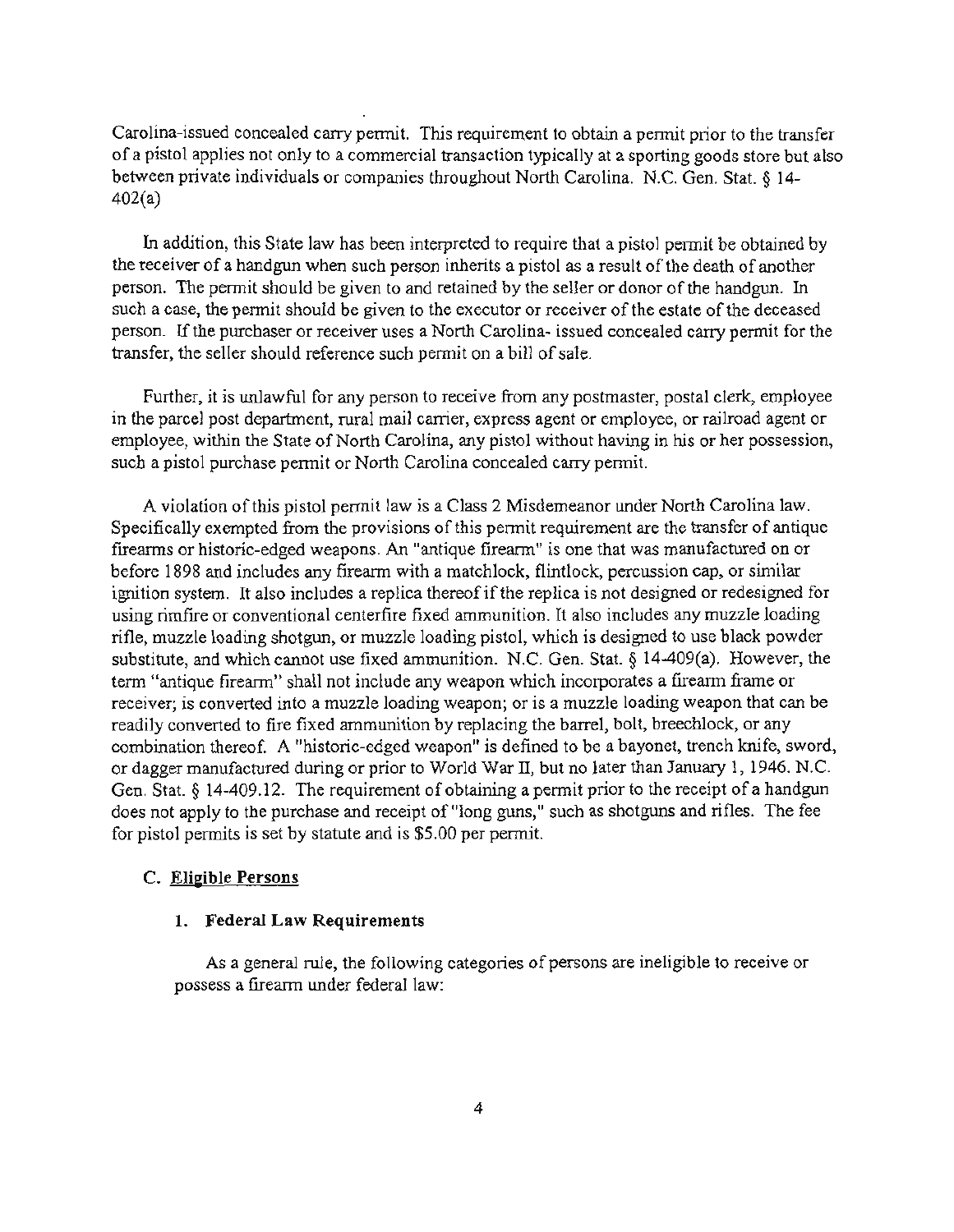- a. Persons under indictment or information in any court for a crime punishable by imprisonment for a term exceeding one  $(1)$  year;<sup>1</sup>
- b. Persons convicted in any court of a crime punishable by imprisonment for a tenn exceeding one (I) year. A person would not be ineligible under this criteria if the person has been pardoned for the crime or conviction, the crime or conviction has been expunged or set aside, or the person has had their civil rights restored, and under the law where the conviction occurred, the person is not prohibited from receiving or possessing any firearm;
- c. The person is a fugitive from justice;
- d. The person is an unlawful user of, or addicted to, marijuana, or any depressant, stimulant, or narcotic drug, or any other controlled substance;
- e. The person has been adjudicated mentally defective or has been committed to a mental institution;
- f. The person has been discharged from the U.S. anned forces under dishonorable conditions;
- g. The person is illegally in the United States; or
- h. The person, having been a citizen of the United States, has renounced his or her citizenship.

Effective September 30,1996, 18 U.s.C. § 921(a) was modified in the "Lautenburg Amendment" to prohibit the possession of firearms and ammunition by anyone convicted of a misdemeanor under federal or state law which has, as an element, the use or attempted use of physical force, or the threatened use of a deadly weapon, committed by a current or fonner spouse, parent, or guardian of the victim, by a person with whom the victim shares a child in common, by a person who is cohabitating with, or has cohabited with the victim as a spouse, parent, or guardian, or by a person similarly situated to a spouse, parent, or guardian of the victim.

A person is not considered convicted unless the person was represented by counsel in the case, or knowingly and intelligently waived the right to counsel in the case; and if the person was entitled to a jury trial, the person was tried by a jury or waived their right to such trial.

<sup>&</sup>lt;sup>1</sup>oA "crime punishable by imprisenment for a term exceeding one (1) year," as discussed in G. (1) and (2) above. is defined in federal law so as to <u>exclude</u> most misdemeanors in North Carolina. Domestic violence misdemeanors discussed on the next page are disqualifying misdemeanors under federal law. 18 U.S.G. § 922(d).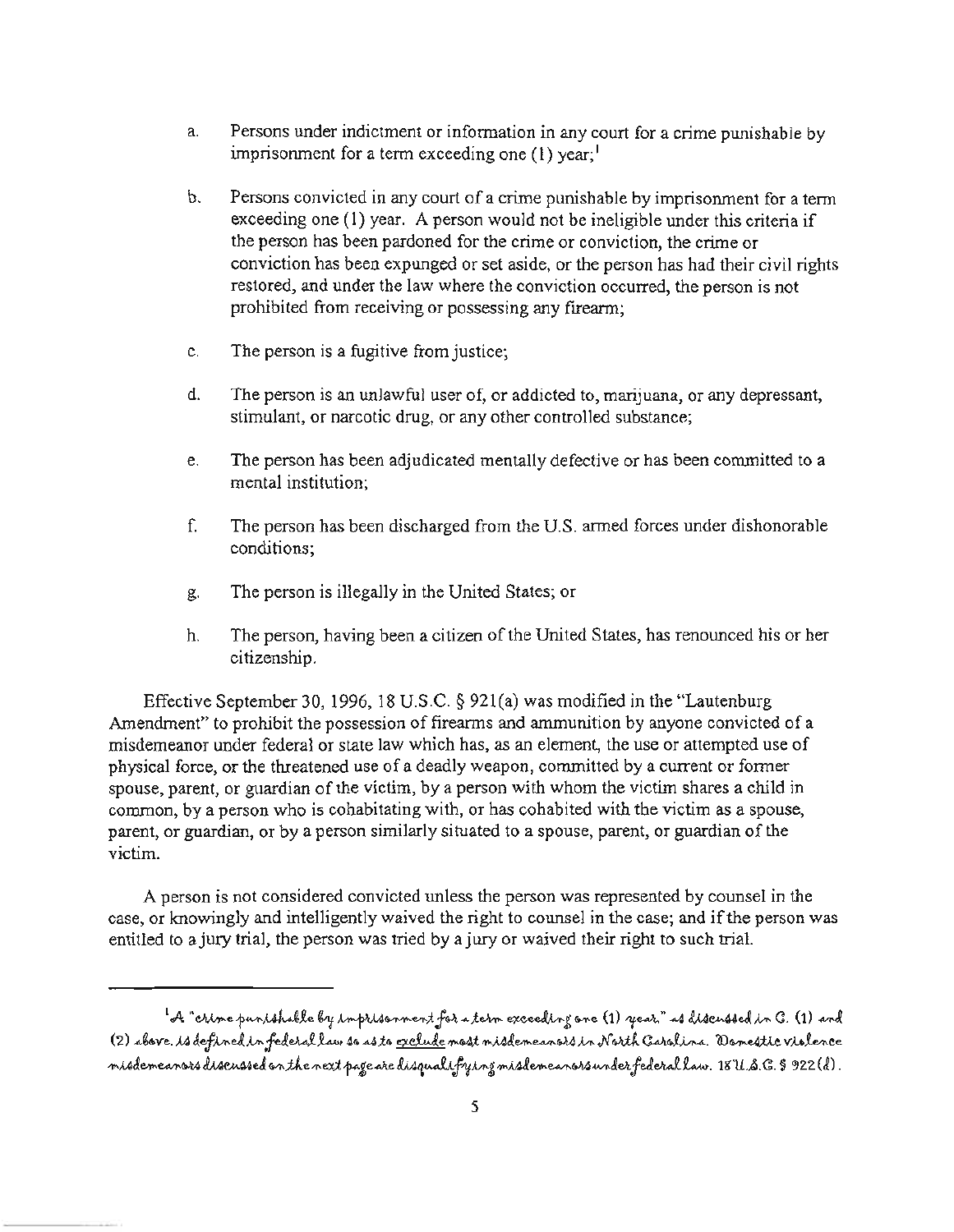Further, the person is not considered convicted if the conviction has been expunged or set aside, or is an offense for which the person has been pardoned or has had their civil rights restored (if the law of the applicable jurisdiction provides for the loss of civil rights under such an offense) unless the pardon, expungement, or restoration of civil rights expressly provides that the person may not ship, transport, possess, or receive firearms. 18 U.S.C.  $\frac{6}{921(a)(33)}$  and 18 U.S.C. § 922(g)(9).

2. North Carolina Requirements

A county sheriff is only authorized under N.C.G.S.  $\S$  14-402 to issue a permit to receive or purchase a handgun when an application is submitted by a person who is a resident of his or her particular county. The sole exception is that the sheriff may issue a pennit to a non-resident when the purpose of the pennit is for collecting. Prior to issuing a permit, the sheriff must fully satisfy himself/herself by affidavits, oral evidence, or otherwise, that the applicant is of good moral character and that the person, finn, or corporation wants to possess the weapon for one of the following purposes:

- a. The protection of the applicant's home, business, person, family. or property; or
- b. Target shooting; or
- c. Collection; or
- d. Hunting.

Additionally. the sheriff must verify by a criminal history background investigation that it is not a violation of state or federal law for the applicant to purchase, transfer, receive or possess a handgun. The sheriff shall detennine the criminal history of any applicant by accessing computerized criminal history records as maintained by the State and Federal Bureaus of Investigation, by conducting a national criminal history records check, and by conducting a criminal history check through the Administrative Office of the Courts. N.C. Gen. Stat. § 14-404.

North Carolina law further specifies that a pennit may not be issued to the following:

a. An applicant who is under an indictment, or information for, or has been convicted in any state, or in any court of the United States, of a felony (other than an offense pertaining to anti-trust violations. unfair trade practices, or restraints of trade). However, a person who has been convicted of a felony and is later pardoned may obtain a pennit, if the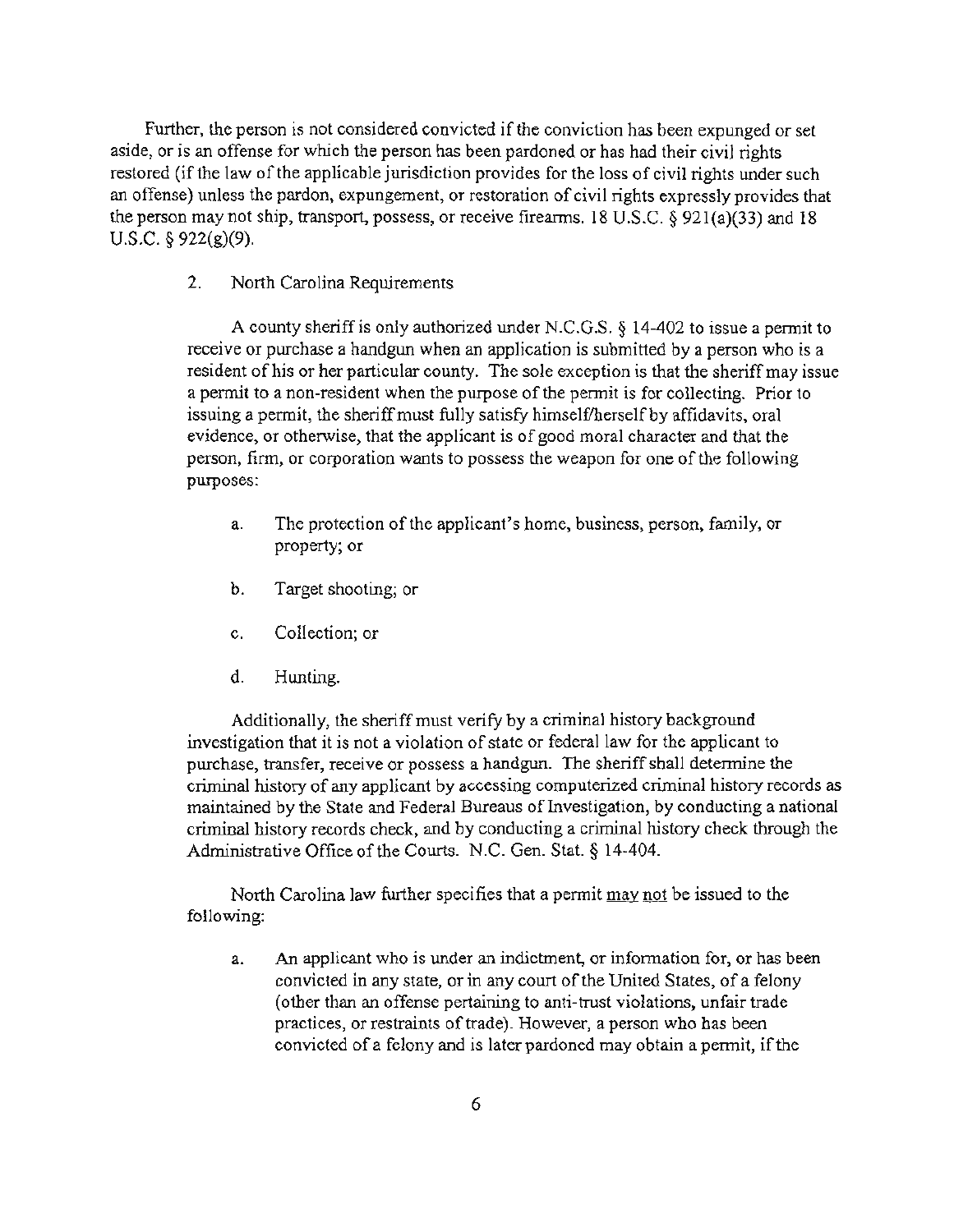purchase or receipt of the pistol does not violate the conditions of the pardon;

- b. The applicant is a fugitive from justice;
- c. The applicant is an unlawful user of or addicted to marijuana. any depressant, stimulant. or narcotic drug;
- d. The applicant has been adjudicated incompetent or has been committed to any mental institution;
- e. The applicant is an alien illegally or unlawfully in the United States;
- f. The applicant has been discharged from the U.S. armed forces under dishonorable conditions;
- g. The applicant, having been a citizen of the United States, has renounced their citizenship;
- h. The applicant is subject to a court order that:
	- (1) was issued after a hearing of which the applicant received actual notice. and at which the applicant had an opportunity to participate;
	- (2) restrains the person from harassing, stalking or threatening an intimate partner of the person or child of the intimate partner of the person. or engaging in other conduct that would place an intimate partner in reasonable fear of bodily injury to the partner or child; and
	- (3) includes a finding that the person represents a credible threat to the physical safety of the intimate partner or child; or by its terms explicitly prohibits the use, attempted use, or threatened use of physical force against the intimate partner or child that would reasonably be expected to cause bodily injury.

N.C. Gen. Stat. § 14-404.

As previously mentioned, federal law prohibits aliens who are illegally in the United States from receiving or possessing firearms. Additionally, subject to certain exceptions, aliens who are in a non-immigrant status are prohibited from possessing or receiving firearms. 18 U.S.C. §  $922(d)(5)$ . Therefore, sheriffs must make additional inquiries of applicants for pistol purchase permits to determine their alien status. The sheriff must first determine if the applicant is a citizen. If the applicant is not a citizen, the sherifTmust obtain additional information on the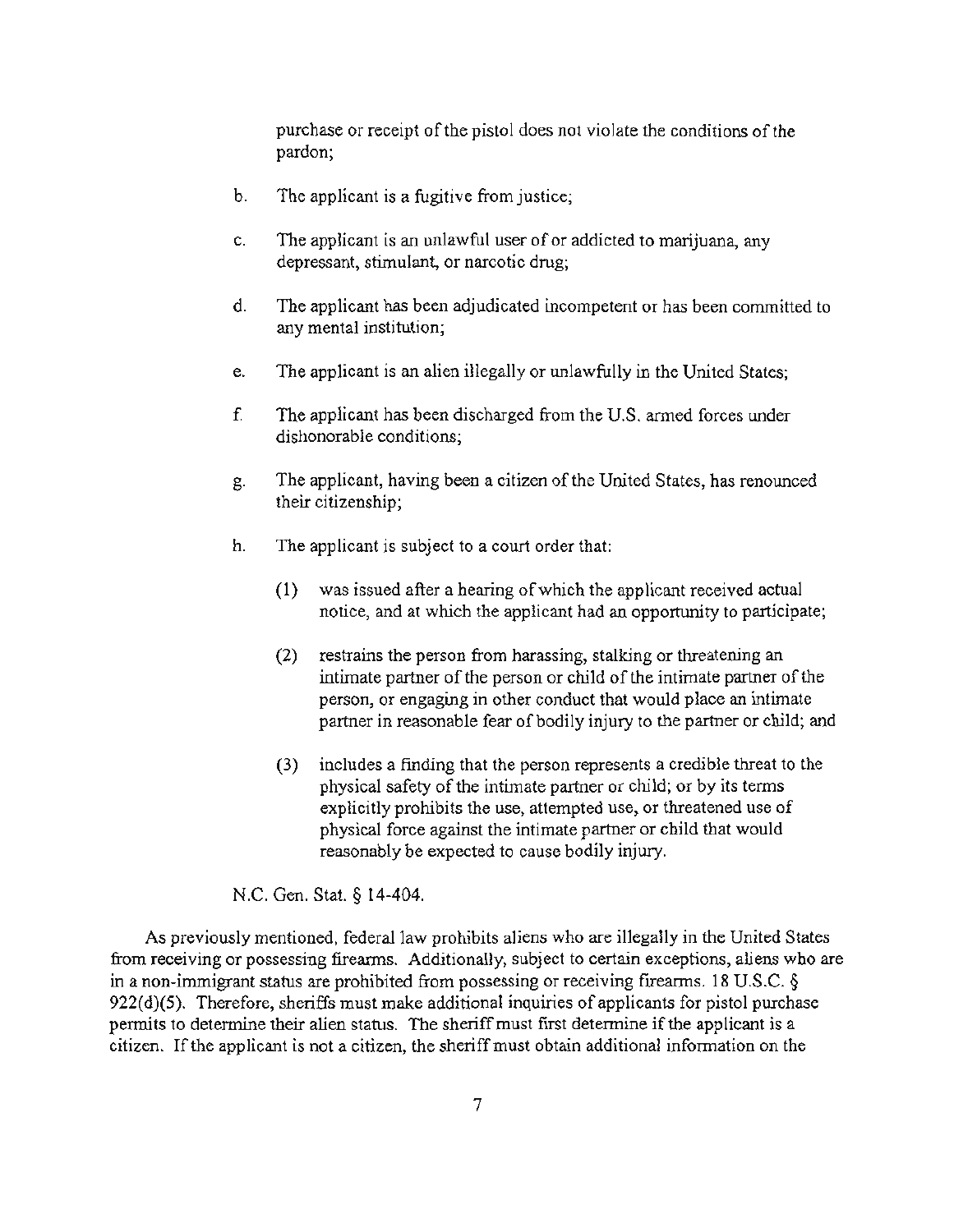person to include their country of citizenship; place of birth; and alien or admission number. If applicable, the sheriff may have to determine the basis of any claimed exemption from the non· immigrant alien prohibition. For example, a non-immigrant alien could possess or receive a firearm ifhelshe is in possession of a valid hunting license issued in the United States; is an official representative of a foreign government accredited to the United States; or has received a waiver by the United States Attorney General. 18 U.S.C. § 922(y).

The requirement for obtaining a permit before purchasing or receiving a handgun does not apply to law enforcement officers of North Carolina, who are authorized by law to carry firearms. To use such an exemption, however, the law enforcement officer must identify himself to the seller of the handgun as being a law enforcement officer authorized to carry firearms, and provide any of the following:

- I) a letter signed by the officer's superior officer stating the officer is authorized to carry a firearm.
- 2) a current photographic identification card issued by the officer's employer.
- 3) a current photographic identification card issued by a state agency that identifies the officer as state law enforcement.
- 4) a current identification card from the officer's employer and one other form of photographic identification.

N.C. Gen. Stat. § 14-404(d).

NOTE: If the officer is purchasing or receiving a handgun from a federally licensed firearms' dealer, federal law may nonetheless require a NlCS check be conducted.

Each applicant for a license or permit should be informed by the sheriff within thirty (30) days of the date of his or her application whether the permit will be granted or denied. When a sheriff is not fully satisfied with the applicant's good moral character or eligibility to receive a permit, he/she should notify the applicant of the reasons for his or her refusal to issue a pennit within seven (7) days of his or her decision. An applicant refused a permit has a right to appeal such refusal to the Chief District Court Judge for the district in which the application was filed. N.C. Gen. Stat. § 14-404.

A permit issued under the standards of state law is valid for a period of five (5) years. N.C. Gen. Stat. § 14-403. A sheriff is required to keep a book, which is provided by the Board of Commissioners of each county, of all licenses or permits issued. These records should include the date of issuance, name, age, place of residence, and fonner place of residence of each person, firm, or corporation to whom a license or permit has been issued. N.C. Gen. Stat.  $\S$  14-405.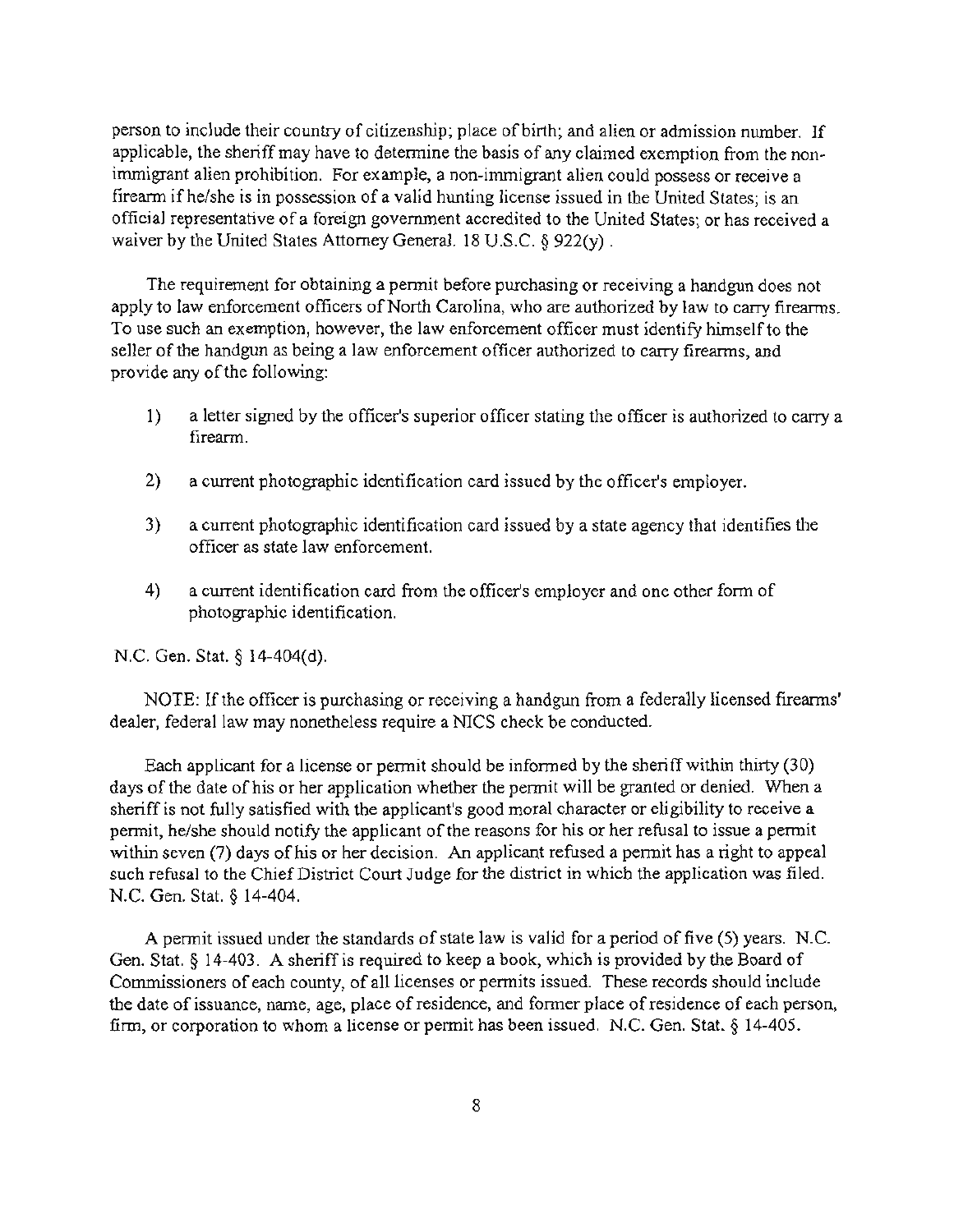A court in any domestic violence protective order can prohibit a party from possessing, purchasing or receiving a firearm for a time fixed in the order. Any person purchasing or attempting to purchase any firearm in vielation of such an order is guilty of a Class H Felony. N.C. Gen. Stat. § 50B-3.!.

## D. Temporary Transfers of Firearms

The transfer of a pawned fireann from a licensed pawnbroker back to the owner of the firearm is subject to the requirements of the Brady Law. A NlCS inquiry, or an alternative, must therefore be accomplished prior to the redemption of a pawned firearm. North Carolina law does not require the owner to procure a handgun permit when redeeming the firearm.

It is the opinion of the BATF that a consigned handgun which is not sold by the licensed dealer and is subsequently returned to its true owner, is subject to the Brady Law.

A handgun which is delivered to a licensed dealer by an unlicenced person for the purposes of repair is not subject to the requirements of the Brady Law.

If the firearm is loaned or rented for use on the licensee's premises, the transaction is not subject to the Brady Law. However, if the firearm is loaned or rented for use off the premises, the licensee must comply with permanent Brady. 27 CFR 478.97.

## E. Soliciting Unlawful Purchase

Any person who knowingly solicits, persuades, encourages, or entices a licensed dealer or private seller of firearms or ammunition to transfer a firearm or ammunition under circumstances that the person knows would violate the laws of this State or the United States is guilty of a Class F felony.

Any person who provides to a licensed dealer or private seller of firearms or ammunition information that the person knows to be materially false information with the intent to deceive the dealer or seller about the legality of a transfer of a firearm or ammunition is guilty of a Class F felony.

Any person who willfully procures another to engage in conduct prohibited by this section shall be held accountable as a principal to the crime.

This section does not apply to a law enforcement officer acting in his or her official capacity or to a person acting at the direction of the law enforcement officer. N.C.G.S. § 14-408.1.

## Out-of-State Purchase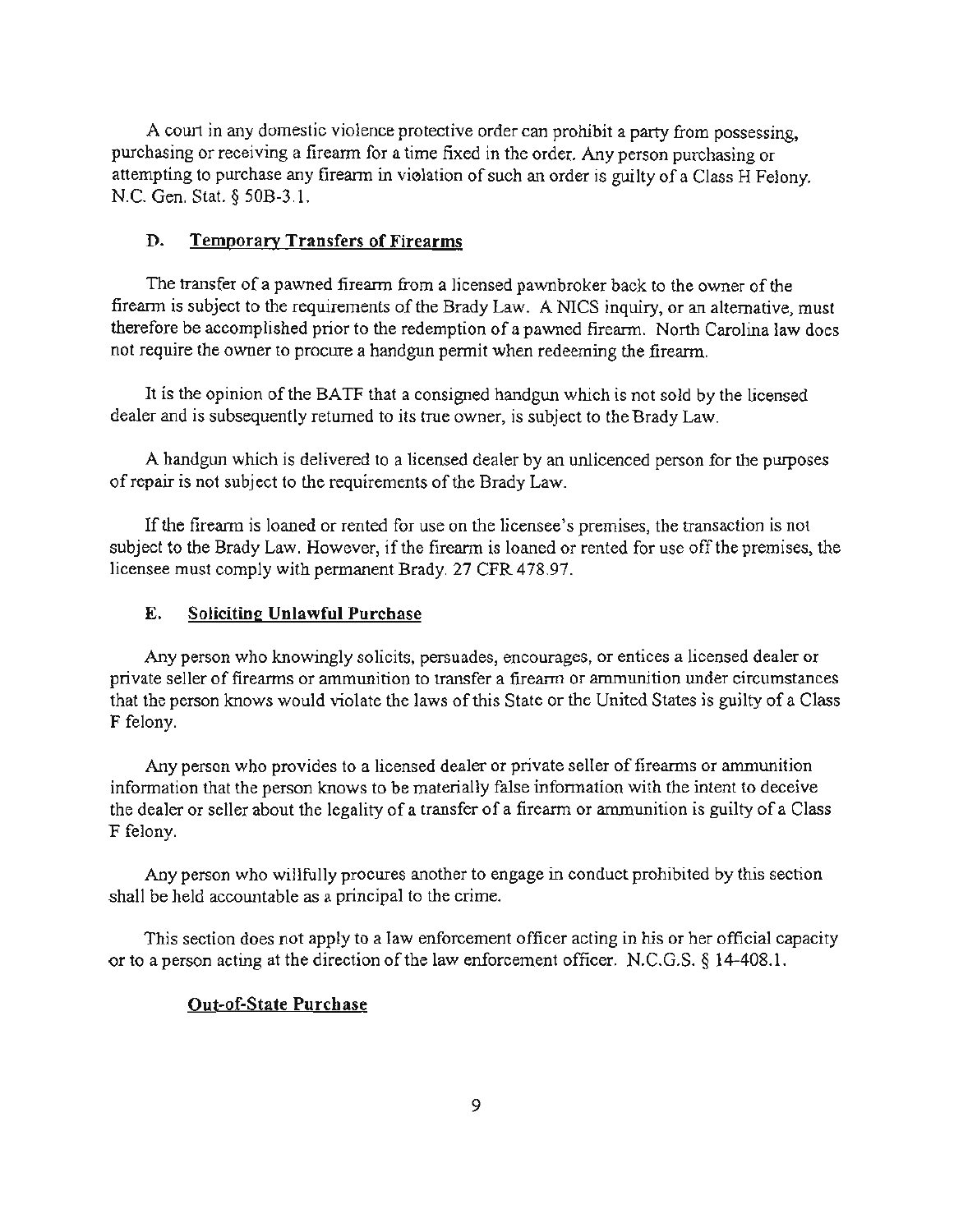Unless otherwise prohibited by law, a citizen of this State may purchase a fireann in another state if the citizen undergoes a background check that satisfies the law of the state of purchase and that includes an inquiry of the National Instant Background Check System. N.C.G.S. § 14-409.10.

## III. POSSESSING AND CARRYING FIREARMS

#### A. Carrying Concealed Weapons

North Carolina law strictly controls the ability of individuals to carry weapons concealed. Except under the limited concealed handgun pennit provisions of state law, described in Sections III. B and III. C of this publication, it is unlawful for any person in North Carolina, except when on his or her own premises, to willfully and intentionally carry concealed, either on or about his or her person, any "Bowie Knife, dirk, dagger, slingshot, loaded cane, metallic knuckles, razor, shurikin, stungun, or other deadly weapon of like kind." Specifically exempted from the requirements of this law are ordinary pocket knives carried in a closed position. An ordinary pocket knife is defined as being "a small knife, that is designed to be carried in a pocket or purse, which has its cutting edge and point entirely enclosed by its handle. The knife must not be capable of being opened by a throwing, explosive, or spring action." N.C. Gen. Stat. § 14-269.

Whether, in a given case, a weapon is concealed from the public is a question of fact. By using the phrase "concealed about his or her person," this law makes it illegal to have a weapon concealed not only on a person, but also within a person's convenient control and easy reach.

Only certain categories of persons in North Carolina are allowed, in particular circumstances, to carry concealed weapons. Concealed handgun pennits will be discussed in detail later in the publication. The following categories of persons are exempt from the restriction of North Carolina's concealed weapons laws:

- 1. Officers and enlisted personnel of the anned forces of the United States when in the discharge of their official duties as such and when acting under orders requiring them to carry anns and weapons;
- 2. Civil and law enforcement officers of the United States;
- 3. Officers and soldiers of the Militia and the National Guard when called to actual service;
- 4. Officers of the State, or of any county, city. or town, charged with the execution of the laws of the State, when acting in the discharge of their official duties;
- 5. Any person who is a district attorney, an assistant district attorney, or an investigator employed by the office of a district attorney and who has a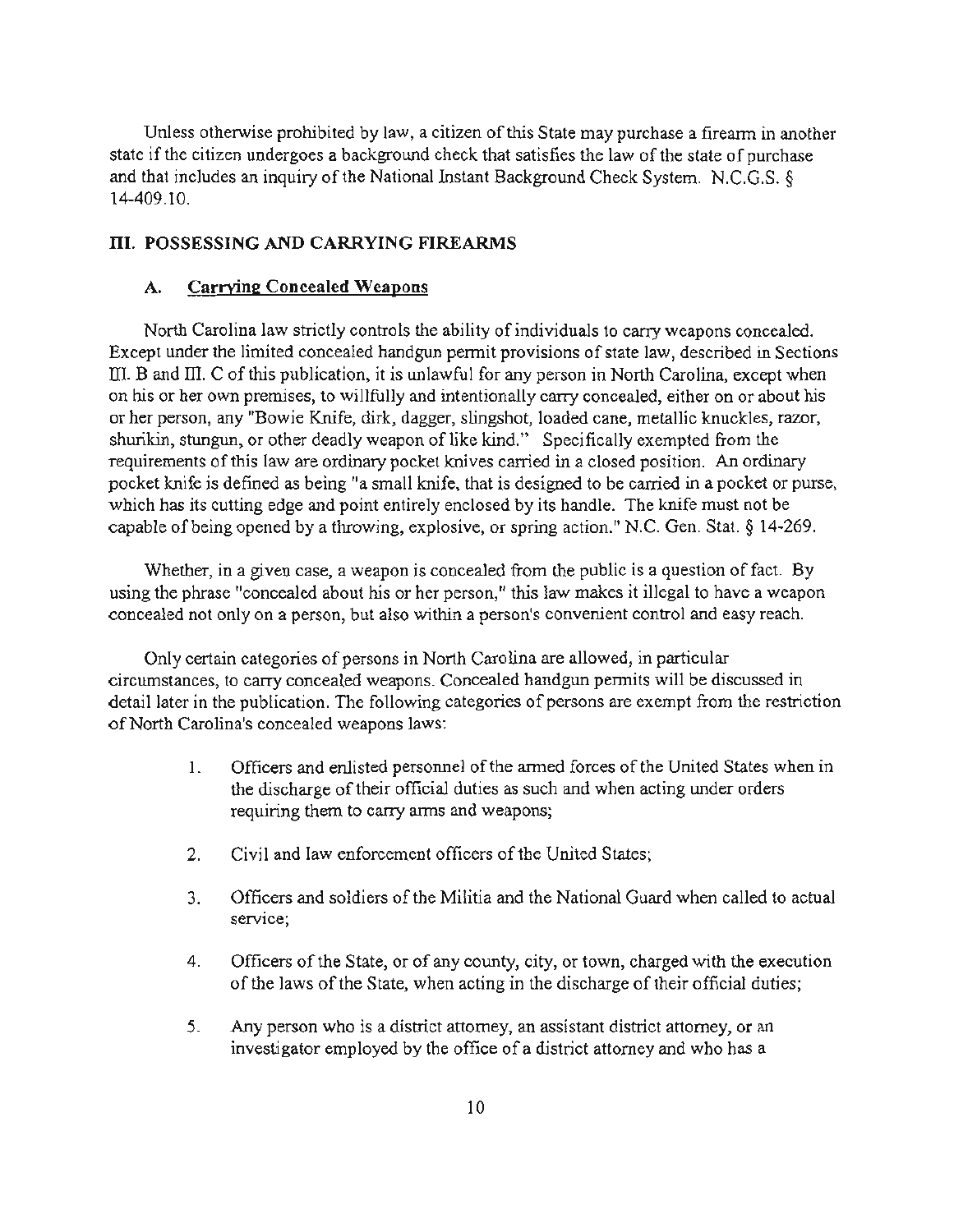concealed handgun pennit issued in accordance with Article 54B of this Chapter or considered valid under G.S. 14-41 5.24; provided that the person shall not carry a concealed weapon at any time while in a courtroom or while consuming alcohol or an unlawful controlled substance or while alcohol or an unlawful controlled subst6ance remains in the person's body. The district attorney, assistant district attorney, or investigator must secure the weapon in a locked compartment when it is not carried on their person;

- 6. Any person who meets  $all$  of the following conditions:
	- a. 1s a qualified retired law enforcement officer as defined in G.S. 14-415.10.
	- b. 1s the holder of a concealed handgun pennit in accordance with Article 54B of this Chapter.
	- c. 1s certified by the North Carolina Criminal Justice Education and Training Standards Commission pursuant to G.S. 14-415.26.
- 7. Detention personnel or correctional officers employed by the State or a unit of local government who park a vehicle in a space that is authorized for their use in the course of their duties may transport a firearm to the parking space and store that firearm in the vehicle parked in the parking space, provided that: (i) the firearm is in a closed compartment or container within the locked vehicle; or (ii) the firearm is in a locked container securely affixed to the vehicle.
- 8. State probation or parole certified officers, when off-duty, provided that an officer does not carry a concealed weapon while consuming alcohol or an unlawful controlled substance or while alcohol or an unlawful controlled substance remains in the officer's body.
- 9. Sworn law enforcement officers, when off duty, provided that an officer does not carry a concealed weapon while consuming alcohol or an unlawful controlled substance or while alcohol or an unlawful controlled substance remains in the officer's body.

It is worth noting that while the law expressed in this publication is geared toward firearms, the limitations and cautions expressed for canying concealed weapons apply to any other deadly weapon as well.

## B. Law Enforcement Officers Safety Act of 2004

Out-of-state sworn law enforcement officers may carry concealed handguns in certain areas of North Carolina, if the officer meets all the criteria set forth under the federal law known as the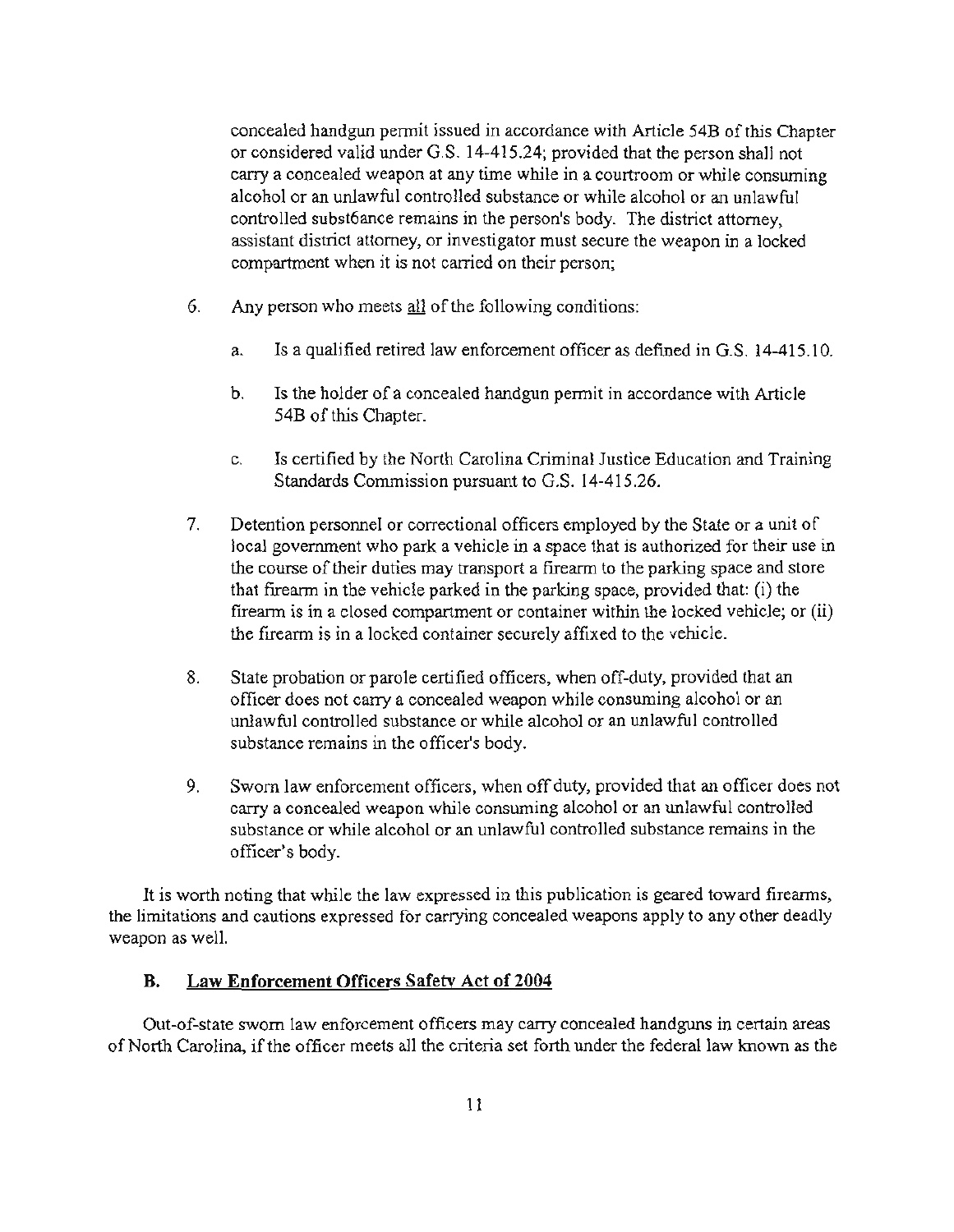Law Enforcement Officers Safety Act of 2004 (18 U.S.C. 926B). A qualified officer would be one who is an employee of a governmental agency; is authorized by law to enforce criminal laws with the statutory powers of arrest; is authorized to carry firearms by their agency; regularly qualifies with their firearm; is not under the influence of alcohol or drugs; and is not prohibited by federal law from receiving a firearm. The officer must carry valid photographic identification as an officer. While carrying in North Carolina, the out-of-state officer may not carry in either public or private areas where the possession of firearms is prohibited.

Also, pursuant to the Law Enforcement Officers Safety Act of 2004 (18 U.S.c. 926C), certain qualified retired officers may be eligible to carry concealed handguns in North Carolina. A qualified retired officer is one who separated in good standing from a public agency as a law enforcement officer; had statutory powers of arrest; had an aggregate of ten  $(10)$  years or more service (unless separated due to a service-connected disability); qualified annually with their handgun; is not under the influence of alcohol or drugs; and is not prohibited by federal law from receiving a firearm. While carrying in North Carolina, the qualified retired officer may not carry in either public or private areas where the possession of firearms is prohibited. A person meeting the definition of a qualified retired law enforcement officer may carry a concealed handgun in North Carolina, if they are carrying photographic credentials identifying them as a separated qualified law enforcement officer, and the person has qualified with their handgun annually, either with the agency from which they retired, or as certified by the North Carolina Criminal Justice Education and Training Standards Commission (the Commission). To gain such qualification from the Commission, the qualified retired officer must make application to the Commission by submitting a verification of firearms qualification, conducted by a firearms instructor who is certified by the Commission as a Law Enforcement Fireanns Instructor. The qualified retired officer must also submit a copy of their photographic identification showing their separated status, and other infonnation required by the Commission. A person making any intentional misrepresentation on this form is gui Ity of a Class 2 Misdemeanor and may have their firearms qualification revoked. This status does not exempt the person from any other registration or training requirements necessary in the private protective services profession. Fonns for this process may be obtained from the Criminal Justice Commission. N.C. Gen. Stat. § 14-415.26.

#### C. Concealed Handgun Permit

Certain residents of North Carolina may be eligible to obtain a pennit which would allow them to carry a concealed handgun under certain conditions. N.C. Gen. Stat. § 14-415.11. No other weapons may be carried concealed pursuant to such pennit.

North Carolina also allows out-of-state concealed handgun permittees to carry concealed handguns, pursuant to such permits, in North Carolina. N.C. Gen. Stat. § 14-415.24(a). While carrying a handgun pursuant to such pennit, qualified out-of-state pennittees are held to the same standards as North Carolina permittees. Consequently, there are a number of areas where concealed handguns cannot be carried in North Carolina, regardless of the individual having a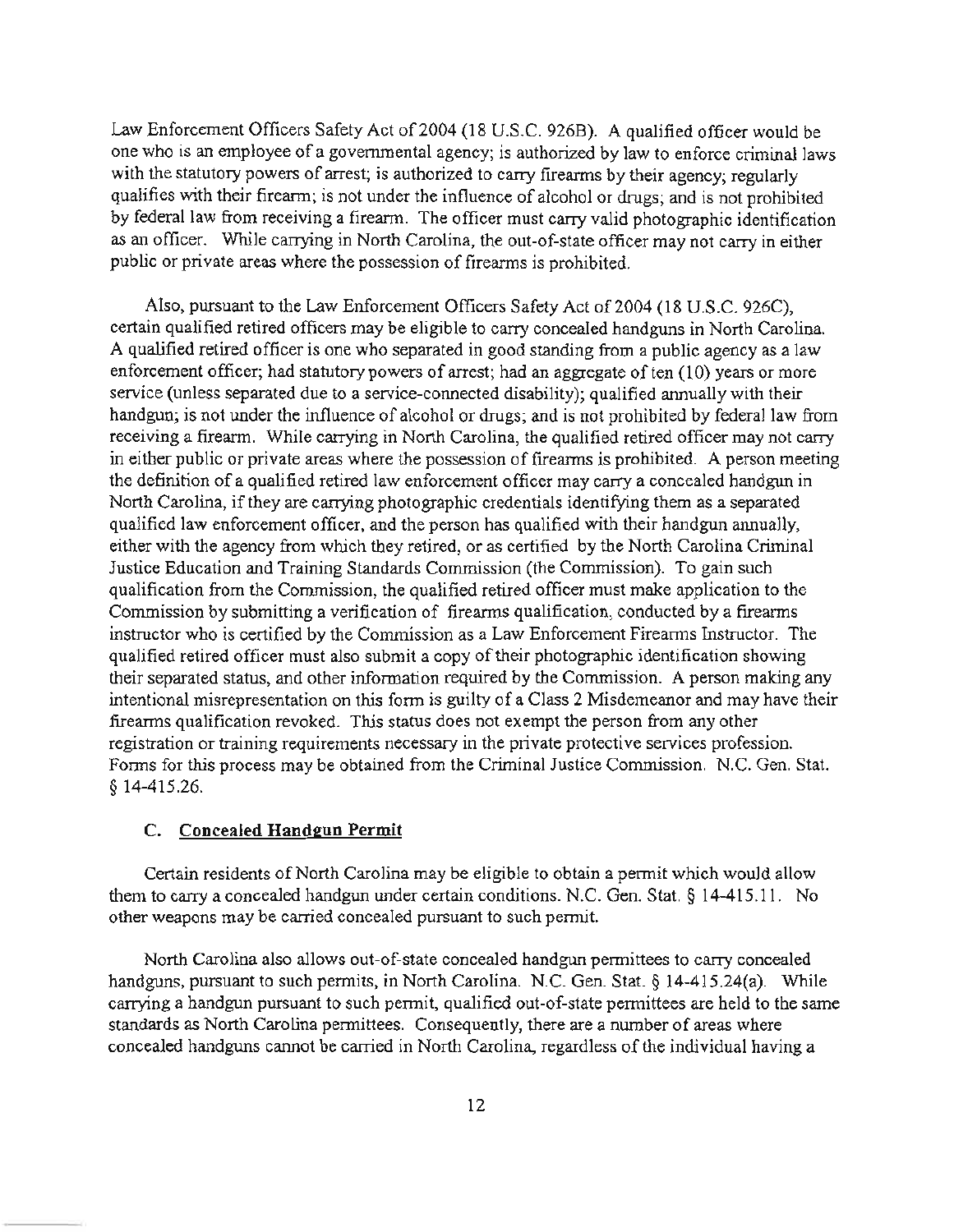permit to carry a concealed weapon. Included on the Department of Justice website is a list of "Do's and Don'ts" for carrying a concealed handgun in North Carolina. In order to acquire a North Carolina pennit, an individual must apply to the sheriffs office in the county in which he/she resides. As part of the application process, the applicant must accomplish the following:

- 1. Complete an application, under oath, on a form provided by the sheriff's office;
- 2. Pay a non-refundable fee of \$80.00; and
- 3. Allow the sheriffs office to take two (2) full sets of fingerprints, which may cost up to \$10.00;
- 4. Provide an original certificate of completion of an approved handgun safety course; and
- 5. Provide a release authorizing disclosure to the sheriff of any record concerning the applicant's mental health or capacity.

N.C. Gen. Stat. § 14-415.13.

Any person or entity who is given an original or photocopied release fonn as described in N.C.G.S. § 14-415.13(a)(5), shall promptly disclose to the sheriff, any records concerning the mental health or capacity of the applicant who signed the form and authorized the release of the records. N.C. Gen. Stat. § 14-415.14(c).

NOTE: Permit fees for a retired, sworn law enforcement officer can be reduced. The retired North Carolina officer must provide a copy of the officer's letter of retirement from either the North Carolina Teachers' and State Employees' Retirement System or the North Carolina Local Governmental Employees' Retirement Systems, and written documentation from the head of the agency where the person was previously employed, indicating that the person was neither involuntarily terminated nor under administrative or criminal investigation within six (6) months of retirement. Once presented. the fees are \$45.00 for an initial application, and \$40.00 for a renewal application. N.C. Gen. Stat. § 14-415.19(al)(1-2).

The sheriff has forty-five (45) days from the time all application materials, to include receipt of mental health records, are received to either issue or deny a permit. N.C. Gen. Stat. § 14- 415.15(a). In order for an applicant to be approved, he/she must:

- 1. be a citizen of the United States;
- 2. have been a resident of the State of North Carolina for not less than 30 days immediately preceding the filing of the application;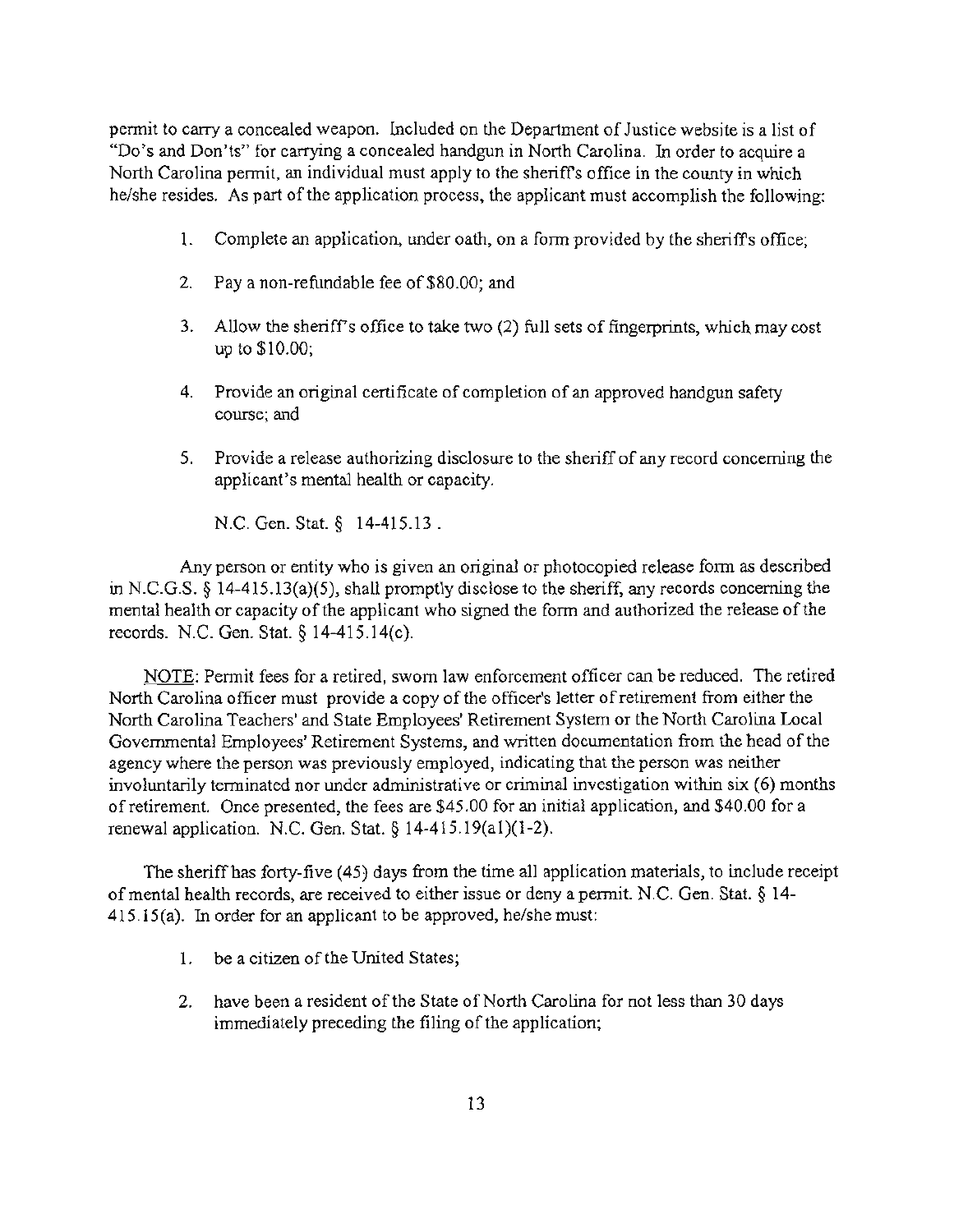- 3. be at least 21 years of age;
- 4. not suffer from any physical or mental infirmity that prevents the safe handling of a handgun; and
- 5. have successfully completed an approved firearms training course (unless specifically exempted from the course by State law).

N.C. Gen. Stat. § 14-415.12(a)(1-5).

The sheriff must deny the pennit if certain prohibitions exist. The application must be denied if the applicant:

- 1. is ineligible to possess or receive a firearm under federal or state law;
- 2. is under indictment or against whom a finding of probable cause exists for a felony. or has ever been adjudicated guilty in any court of a felony;
- 3. is a fugitive from justice;
- 4. is an unlawful user of or addicted to marijuana, alcohol, or any depressant, stimulant or narcotic drug, or any other controlled substance;
- 5. is currently, or has previously been adjudicated by a court, or administratively determined by a governmental agency whose decisions are subject to judicial review, to be lacking mental capacity or mentally ill. Receipt of previous consultive services or outpatient treatment alone shall not disqualify an applicant;
- 6. has been discharged from the U.S. anned forces under conditions other than honorable;
- 7. has been convicted of an impaired driving offense under N.C.G.S. §§ 20-138.1, 20-138.2 or 20-138.3 within three (3) years prior to the date of application submission;
- 8. has had an entry of Prayer for Judgment Continued for a criminal offense which would disqualify the applicant from obtaining a concealed handgun permit;
- 9. is free on bond or personal recognizance pending trial, appeal, or sentencing for a crime which would disqualify him/her from obtaining a concealed handgun permit; or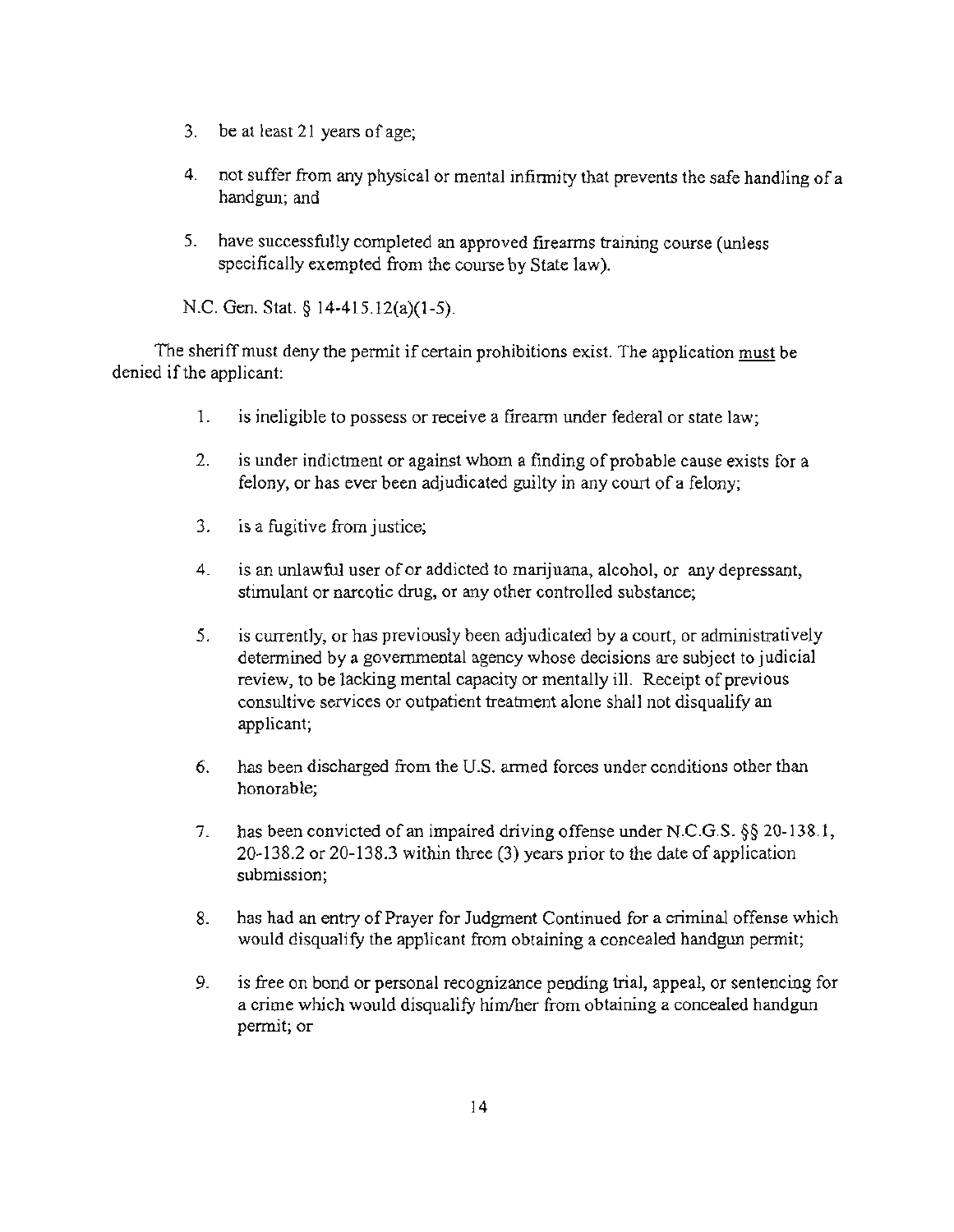- 10. has been adjudicated guilty, or received Prayer for Judgment Continued or suspended sentence for one (1) or more crimes of violence constituting a misdemeanor, including, but not limited to, a violation of an offense under Article 8 of Chapter 14 of the North Carolina General Statutes; (This encompasses most assault offenses).
- 11. or a violation of a misdemeanor under the following provisions of the North Carolina General Statutes: N.C.G.S. §§ 14-225.2, 14-226.1, 14-258.1 , 14- 269.2,14-269.3, 14-269.4, 14-269.6,14-276.1, 14-277,14-277.1, 14-277.2, 14- 277.3, 14-281.1, 14-283, 14-288.2, 14-288.4(a)(I), or (2), 14-288.6,14-288.9, 14-288.12, 14-288.13, 14-288.14, 14-318.2, or 14-415.21 (b), or 14-41S.26(d). (see Appendix for a brief description of these disqualifying offenses.)

N.C. Gen. Stat. § 14-415.12(b)(1-11).

NOTE: The Appendix of this publication also contains a list of Do's and Don'ts for those lawfully possessing permits to carry concealed handguns.

Once the applicant is issued the permit to carry a concealed weapon, he/she must renew the permit every five (5) years. N.C. Gen. Stat. § 14-415.11(b). In order to renew the permit, the holder must file an application for renewal with the sheriff's office in the county in which he/she resides at least thirty (30) days prior to the expiration of the original permit. Along with this application, the applicant must also submit to the sheriff, a notarized affidavit stating that he/she remains qualified, the renewal fee of \$75.00, and a newly administered set of fingerprints. Prior to determining if an individual remains qualified, a sheriff must update the applicant's criminal history and make another inquiry into the NICS database. The sheriff may require the pennittee to take another firearms safety and training course prior to renewal . No fingerprints shall be required for a renewal permit if the applicant's fingerprints were submitted to the State Bureau of Investigation (SBI) after June 30, 2001, on the Automated Fingerprint Information System (AFIS), as prescribed by the SBL N.C. Gen. Stat. § 14-415.16.

At least 45 days prior to the expiration date of a concealed carry permit, the sheriff will send a written notice to the permittee explaining that the permit is about to expire. The holder of the pennit shall apply to renew the permit within the 90-day period prior to its expiration. The pennit of a permittee who complies with this requirement will remain valid beyond the expiration date of the permit until the permittee either receives a renewal permit or is denied a renewal permit by the sheriff. If the permittee does not apply to renew the permit prior to its expiration date, but does apply to renew the permit within 60 days after the permit expires, the sheriff may waive the requirement of taking another firearms safety and training course.

A concealed carry holder who is or will be deployed for military service is allowed to apply with the sheriff for an extension of the concealed carry pennit, up to an additional ninety (90) days after the permittee's scheduled deployment is to end. N.C. Gen. Stat. § 14-415.16A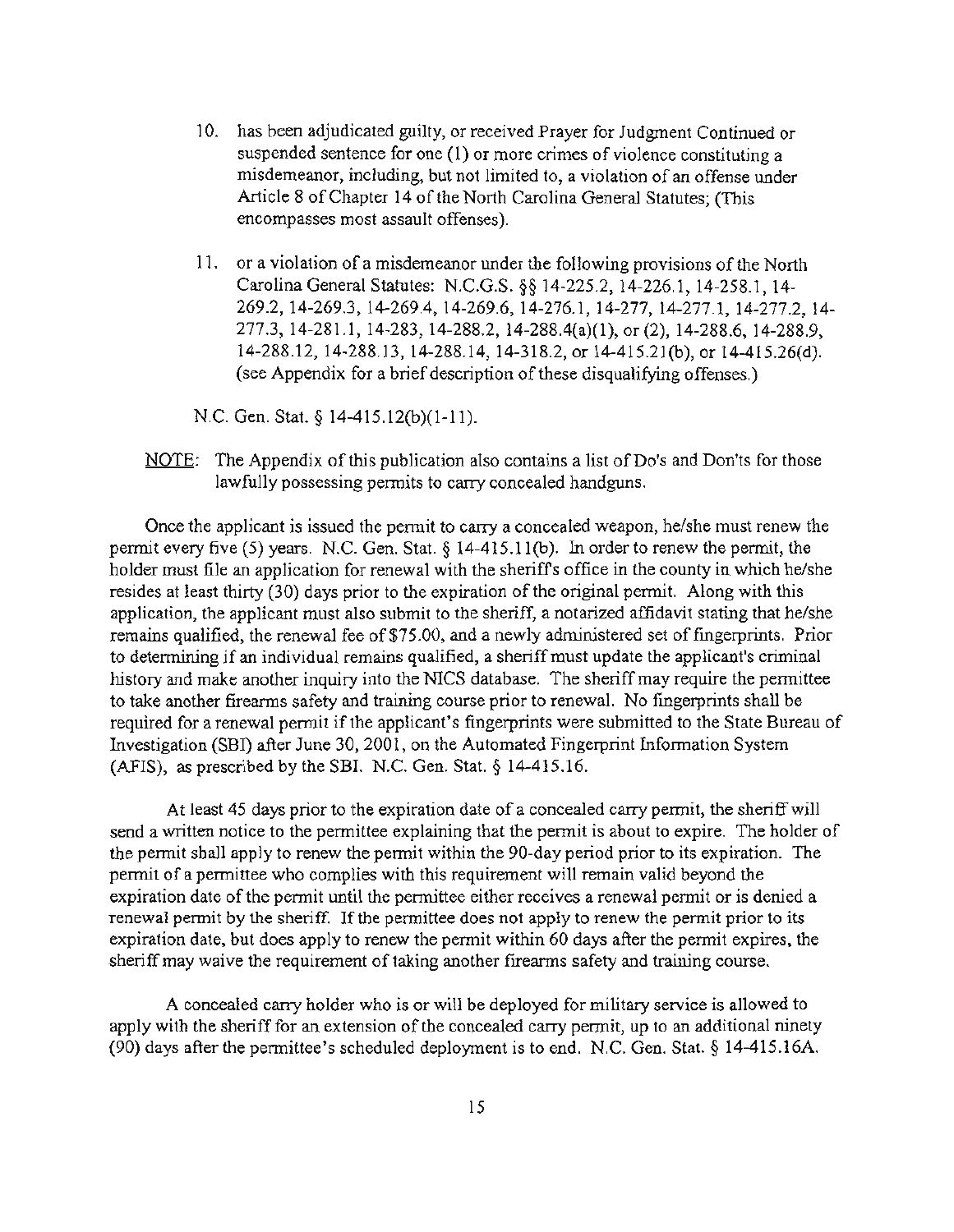In emergencies, a sheriff may issue a temporary permit to an individual when the sheriff has reasonable belief that the individual's safety, or the safety of his or her property, or family is in immediate danger. In order to obtain this emergency permit, the applicant must first establish with the sheriff that an emergency situation exists. The individual must also submit an application, two (2) sets of fingerprints, and the non-refundable fee of \$80.00. The temporary permit is valid for a maximum of ninety (90) days, is non-renewable, and may be revoked by the sheriff at any time without a hearing. N.C. Gen. Stat. § 14-41S.1S(b).

The law specifically exempts from the firearms safety and training course, certain qualified individuals. These persons include:

> 1. an individual who retired from service as a law enforcement officer with a local, state, or company police agency in North Carolina, other than for reasons of mental disability, who has been retired as a sworn law enforcement officer two (2) years or less from the date of the permit application, and

has a non-forfeitable right to benefits under the retirement plan to the local, state, or company police agency as a law enforcement officer, or has twenty (20) or more aggregate years of law enforcement service, and has retired from a company police agency that does not have a retirement plan; or

- 2. a current law enforcement officer employed by a local, state, or company police agency in North Carolina who:
	- a. is authorized by the agency to carry a handgun in the course of duty;
	- b. is not the subject of a disciplinary action by the agency that prevents the carrying of a handgun; and
	- c. meets the requirements established by the agency regarding handguns; or
- 3. A person who is licensed or registered by the North Carolina Private Protective Services Board as an armed security guard, who also has a firearm registration permit issued by the Board.
- 4. An individual who retired from service as a State probation or parole certified officer, other than for reasons of mental disability, who has been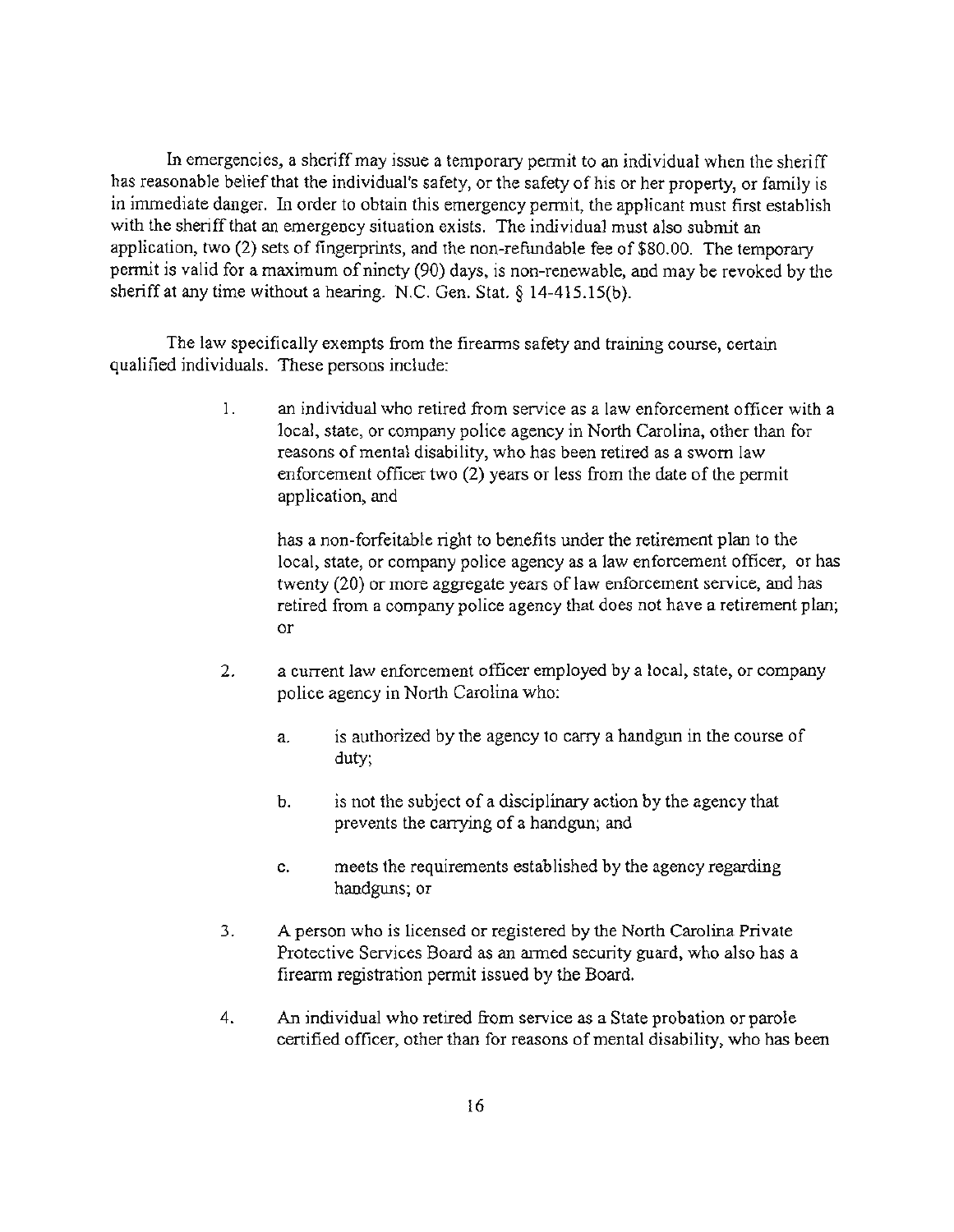retired as a probation or parole certified officer two years or less from the date of the permit application and who meets all of the following criteria:

- a. Immediately before retirement, the individual met fireanns training standards of the Department of Correction and was authorized by the Department of Correction to carry a handgun in the course of duty.
- b. The individual retired in good standing and was never a subject of a disciplinary action by the Department of Correction that would have prevented the individual from carrying a handgun.
- c. The individual has a vested right to benefits under the Teachers' and State Employees' Retirement System of North Carolina established under Article I of Chapter 135 of the General Statutes.
- d. The individual is not prohibited by State or federal law from receiving a firearm.

N.C. Gen. Stat. § 14-415.12A.

Any individual who has applied for and has been issued a concealed handgun permit must follow certain regulations concerning its use. Not only must the individual carry the permit along with proper identification whenever the handgun is being carried concealed, but he/she must also inform any law enforcement officer who approaches him/her that he/she is in possession of a permit and a concealed handgun. N.C. Gen. Stat. § 14-415.11(a). Failure to do so is an infraction. However, in lieu of paying a fine for the first offense, the individual may choose to surrender his or her permit. Any individual who violates any other standards for the carrying of a concealed handgun with a permit is guilty of a Class 2 Misdemeanor. Any person who has not been issued a valid permit but carries a concealed handgun unlawfully, is guilty of committing a Class 2 Misdemeanor for the first offense, and any subsequent offenses are Class I Felonies. N.C. Gen. Stat. § 14-415.21(a) - (b).

Although a person may have a permit to carry a concealed weapon, permittees are not authorized to carry the permitted weapon anywhere they desire. The weapon may not be carried in the following areas:

- 1. any area prohibited by N.C.G.S. §§ 14-269.2, 14-269.3, 14-277.2, or 120- 32.1. (school grounds, areas where alcohol is sold and consumed, state property, legislative buildings, and public gatherings, such as parades);
- 2. areas prohibited by G.S. § 14-269.4 (certain state properties);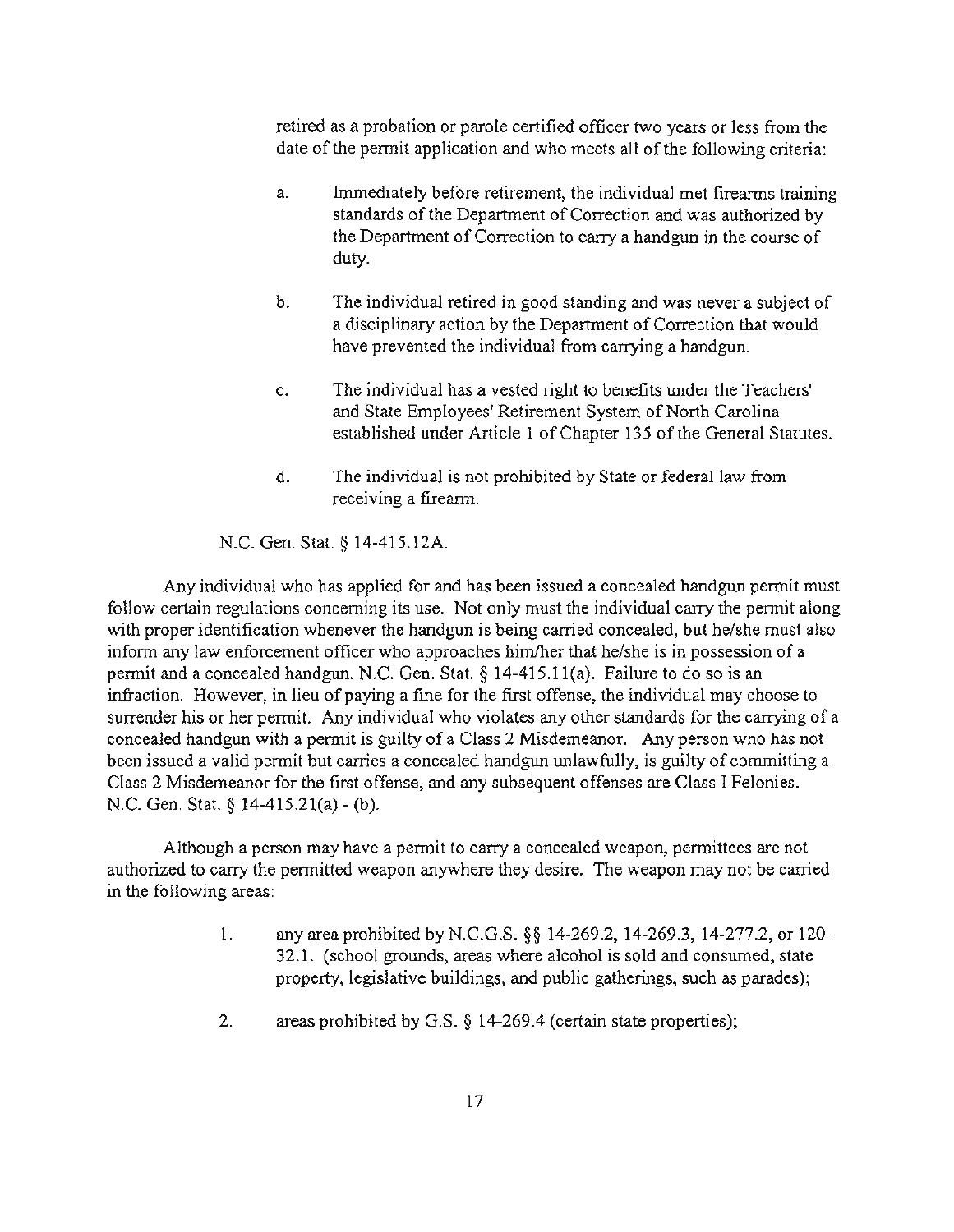- 3. in an area prohibited by rules adopted under G.S. § 120-32.1.
- 4. any area prohibited by 18 USC § 922 or any other federal law;
- 5. any law enforcement agency or correctional facility;
- 6. a building housing only state or federal offices;
- 7. an office of the state or federal government that is not located in a building exclusively occupied by the state or federal government;
- 8. any premises where notice that carrying a concealed handgun is prohibited by the posting of a conspicuous notice, or statement by the person in legal possession or control of the premises.

Any person who has a concealed handgun permit may carry a concealed handgun on the grounds or waters of a park within the State Parks System as defined in G.S. § 113-44.9.

As provided in G.S. § 14-269.4(5), it is lawful for a person to carry any firearm openly, or to carry a concealed handgun with a concealed carry pennit, at any State-owned rest area, at any State-owned rest stop along the highways, and at any State-owned hunting and fishing reservation. N.C. Gen. Stat. § 14-415.II(c).

Those individuals exempted from the prohibitions of carrying concealed weapons as set forth in Paragraph III. A. of this publication, are not prohibited from carrying a concealed weapon or handgun on property wherein a notice is posted prohibiting the carrying of a concealed handgun, unless othenvise prohibited by statute.

Notwithstanding G.S. § 14-415.11(c), any person who is a district attorney, an assistant district attorney, or an investigator employed by the office of a district attorney and who has a concealed handgun pennit issued pursuant to this Article or that is considered valid under G.S. § 14-415.24 is not subject to the restrictions and prohibitions set out in G.S. § 14-415.11(c) and may carry a concealed handgun in the areas listed in G.S.  $\S$  14-415.11(c) unless otherwise prohibited by federal law.

North Carolina General Statute § 14-415.23 provides that no political subdivisions, boards, or agencies of the state nor any county, city, municipality, municipal corporation, town, township, vilJage, nor any department or agency thereof, may enact ordinances, rules, or regulations concerning legally carrying a concealed handgun. A unit of local government may. however, adopt an ordinance to permit the posting of a prohibition against carrying a concealed handgun in local government buildings and their appurtenant premises. A unit of local government may adopt an ordinance to prohibit, by posting, the carrying of a concealed handgun on municipal and county recreational facilities that are specifically identified by the unit of local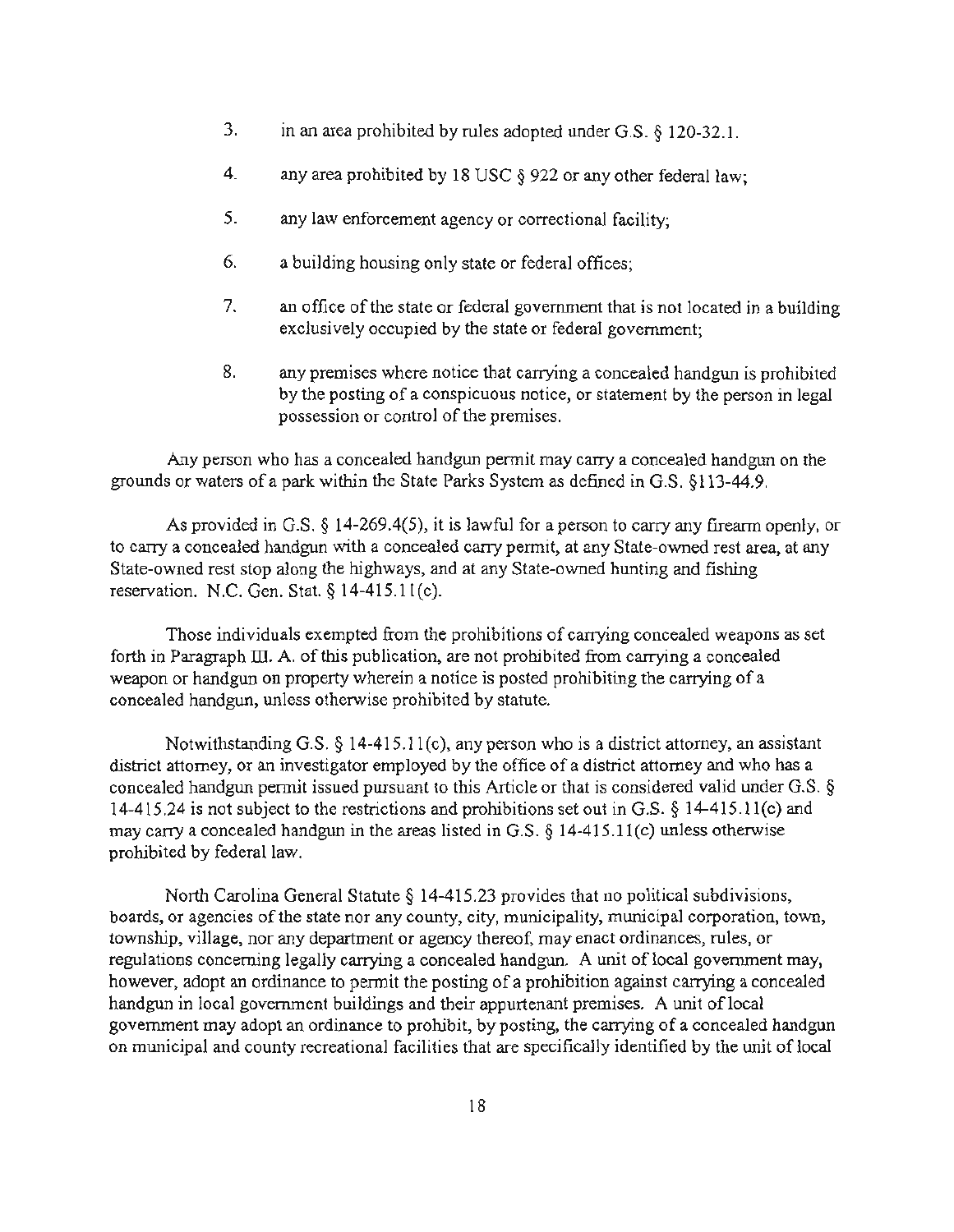government. If a unit of local government adopts such an ordinance with regard to recreational facilities, then the concealed handgun permittee may, nevertheless, secure the handgun in a locked vehicle within the trunk, glove box, or other enclosed compartment or area within or on the motor vehicle. For purposes of this section, the term "recreational facilities" includes only the following: a playground, an athletic field, a swimming pool, and an athletic facility.

Article 53B of Chapter 14 of our general Statutes provides that with certain exceptions, the field of firearms regulation is preempted from regulation by local governments. A county or municipality may regulate or prohibit the sale of firearms at a location only if there is a lawful, general, similar regulation or prohibition of other commercial activities at that location. A county or municipality may also regulate the transport, carrying, or possession of fireanns by employees of the local unit of government in the course of their employment with that local unit of government. Municipalities or counties retain their authority to prohibit the possession of fireanns in publicly-owned buildings or grounds, except that nothing would prohibit a person from storing a firearm within a motor vehicle while the vehicle is on these grounds or areas. N.C. Gen. Stat. § 14-409.40.

Any individual who has been issued a valid permit must notify the issuing sheriff of any permanent change of address within thirty (30) days. If the permit is lost or destroyed, helshe must notify the issuing sheriff of such loss. The permittee is then eligible to obtain a duplicate permit by submitting to the sheriff a notarized statement that the permit was lost or destroyed and by paying the required duplicate permit fee. N.C. Gen. Stat. § 14-415.II(d).

It is unlawful for the permittee to carry a concealed handgun while consuming alcohol, or at any time while the permittee has remaining in his or her body any alcohol or controlled substance previously consumed. However, a permittee does not violate this law if a controlled substance in his or her blood was lawfully obtained and taken in therapeutically appropriate amounts. N.C. Gen. Stat. § 14-415.II(c).

The sheriff of the county where the permit was issued or the sheriff of the county where the individual resides may revoke a permit, subsequent to a hearing, for any of the following reasons:

- $1.$  Fraud, intentional and material misrepresentation in obtaining a permit;
- 2. Misuse of a permit, including lending or giving a permit or a duplicate permit to another person, materially altering a permit, or using a pennit with the intent to unlawfully cause harm to a person or property (It is not misuse to give a duplicate of the permit to a vendor for record keeping purposes);
- 3. The doing of an act or existence of a condition which would have been grounds for the denial of the permit by the sheriff;
- 4. Violation of any terms governing the carrying of concealed handguns; or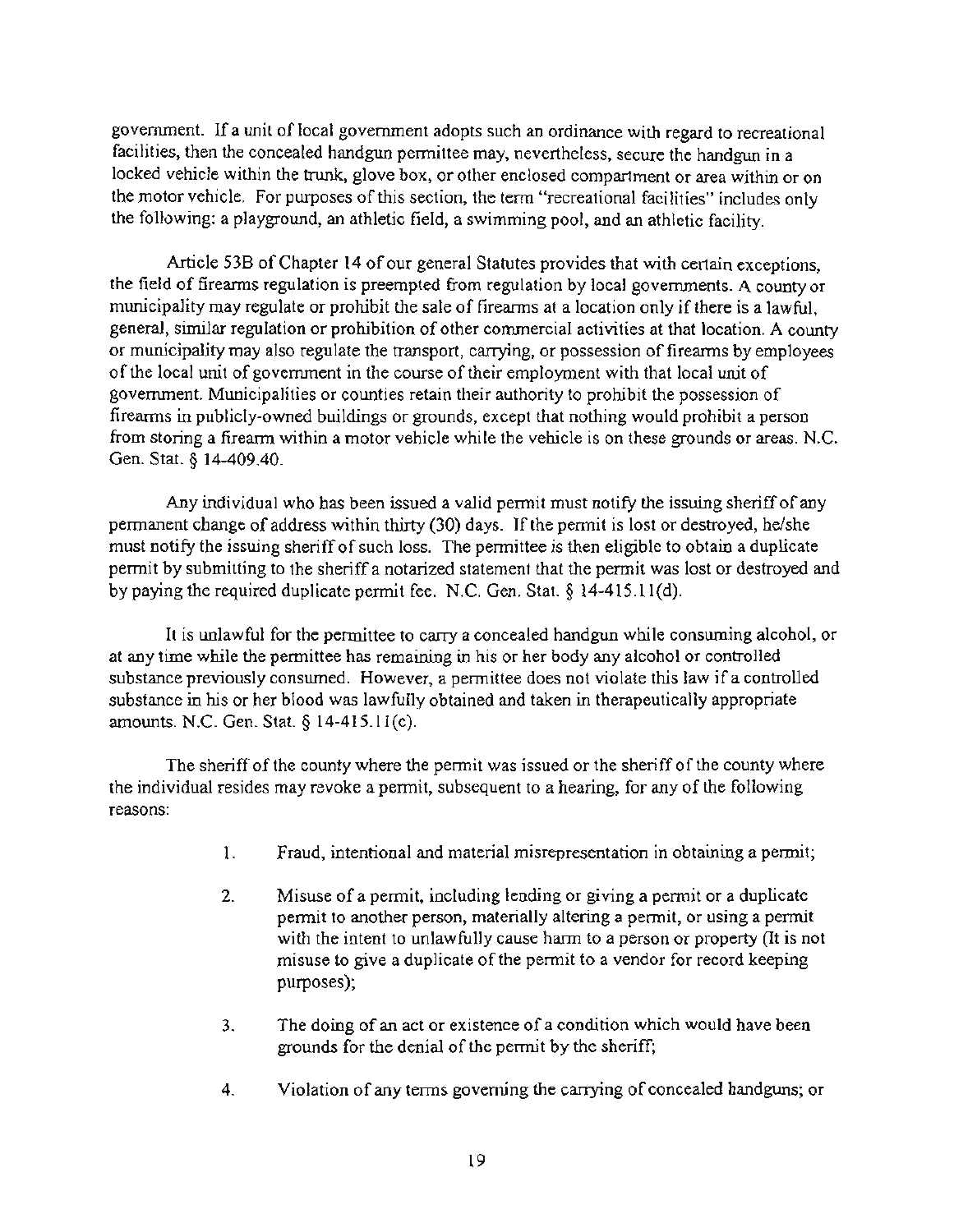S. The applicant is adjudicated guilty. or receives a Prayer for Judgment Continued for a crime which would have disqualified the applicant from initially receiving a permit.

N.C. Gen. Stat. § 14-415.18.

A permittee may appeal the revocation or non-renewal of a pennit by petitioning a district court judge in the applicant's residential district. The court's detennination will be based upon facts, law, and reasonableness of the sheriffs refusal.

#### D. Transporting Weapons

Given this general prohibition of carrying concealed weapons, individuals must be ever vigilant to ensure their particular situation cannot be construed as concealing a weapon, either on or about them, without being properly authorized to do so with a valid North Carolina, or recognized out-of-state concealed handgun permit. Therefore, the permittee's accessibility to the weapon is of prime importance. It is unlawful to transport a weapon (absent a proper permit) that is BOTH concealed and readily accessible to a person. It is for these reasons, that when transporting a weapon in a vehicle, even greater care must be exercised to ensure that the weapon is not concealed and within the ready access to an occupant of the vehicle. North Carolina law does not specifically address how to transport a weapon in an automobile. Therefore, the central question becomes: when is the weapon concealed and readily accessible to an occupant of an automobile? Obviously, a weapon would be concealed and readily accessible, and therefore in violation of North Carolina law, if it were placed in such areas of a vehicle as under the seat of the automobile; in a bag in the back seat; or in some other manner is covered or hidden within the easy reach of an occupant of the vehicle. It is our recommendation that firearms should not be carried in a glove compartment regardless of whether the compartment is locked or not.

While a weapon carried openly in an automobile would not be concealed, there are other problems specific to this method of carrying a weapon. The principal drawback, of course, is in the event of an individual being stopped by a law enforcement official, the officer may not readily know that individual's purpose and intent for carrying a weapon. As such, it is imperative that an individual immediately notify an officer of the presence of any weapon in the automobile, for the officer's and the vehicle's occupants' safety. Another obvious drawback is that a valuable weapon may be in plain view for potential thieves to see. The prohibition to carrying concealed weapons applies not only to handguns and other weapons commonly thought of as being easily hidden, but also to "long guns" as well. Therefore, shotguns and rifles concealed behind the seat of pickup trucks, and elsewhere in other vehicles, could similarly violate North Carolina law.

As to those vehicles with no easily discernible trunk area (e.g., SUVs, vans, etc.), it becomes a factual determination of when the weapon is within ready and easy access to an occupant of the vehicle. If the weapon is concealed near, in c10se proximity to, or within the convenient control and access of an occupant, which would allow him/her to use the weapon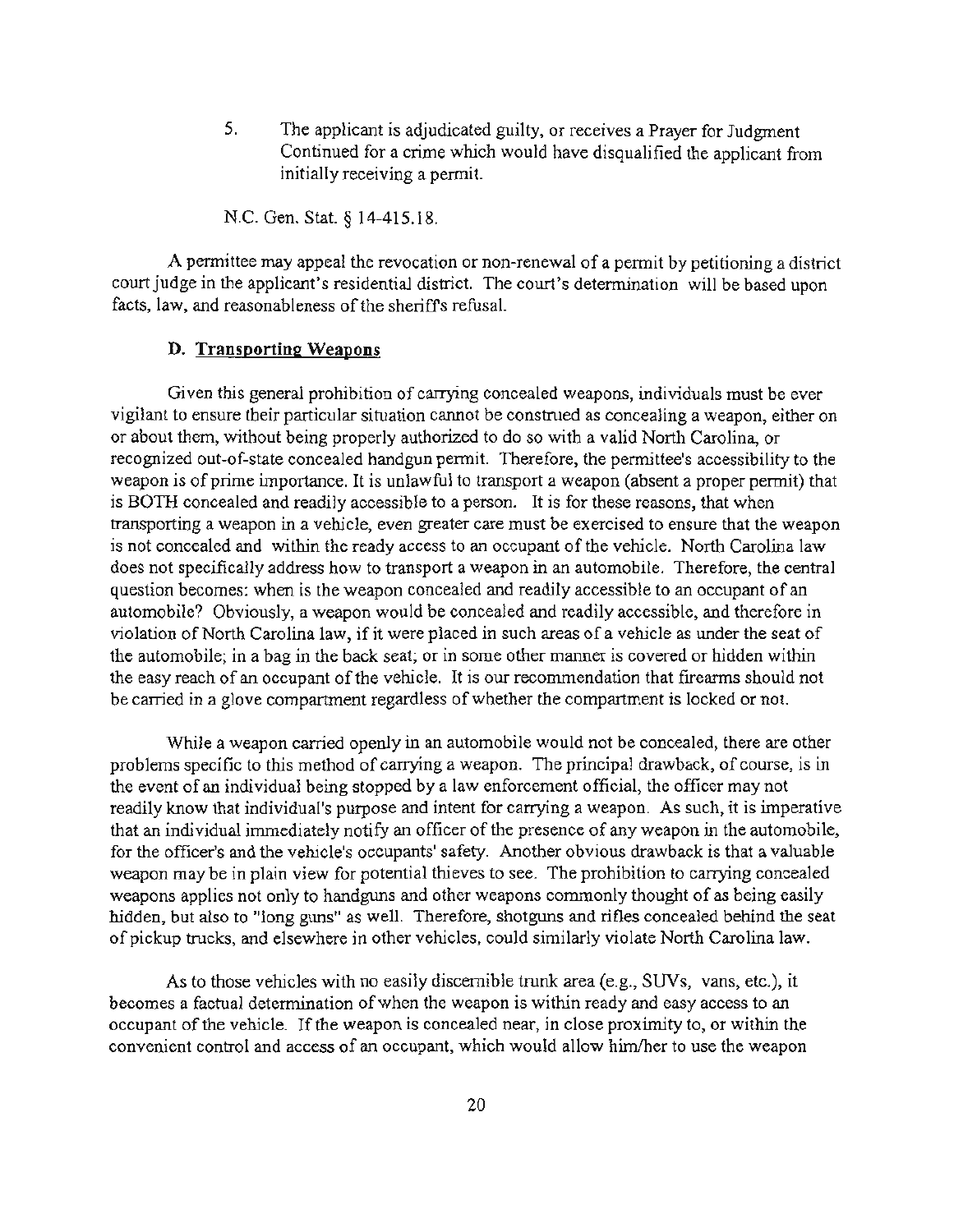quickly, then a fair probability exists that the occupant is in violation of the law. Therefore, care must be exercised by any occupant of any vehicle to ensure that weapons are securely locked away in as remote an area as possible, in relation to the passenger compartment of the vehicle. It is important to emphasize that these prohibitions apply to passengers, as well as drivers of any vehicle.

## E. Areas Where Weapons Are Prohibited

#### 1. Schools

North Carolina General Statute § 14-269.2 provides that it is a Class I Felony for any person to knowingly possess or carry, whether openly or concealed, any gun. rifle, pistol. or other fireann of any kind, on educational property or to a curricular or extracurricular activity sponsored by a school. It is a Class F Felony to willfully discharge a firearm on school grounds. It is also a Class I Felony, for any person to cause, encourage, or aid a person who is less than 18 years old to possess or carry, whether openly or concealed, any gun, rifle, pistol, or other firearm of any kind, on educational property. This particular violation does not apply to BB guns, stun guns, air rifles, or air pistols.

It is a Class G Felony for any person to possess or carry, whether openly or concealed, any dynamite cartridge, bomb, grenade, mine, or powerful explosive, on educational property, or to a curricular or extra-curricular activity sponsored by a school. This particular prohibition does not apply to fireworks. It is also a violation, punishable as a Class G Felony, for any person to cause, encourage, or aid a person who is less than 18 years old to possess or carry, whether openly or concealed, any dynamite cartridge, bomb, grenade, mine, or powerful explosive, on educational property. Again, this particular violation does not apply to fireworks.

It is a Class I Misdemeanor for any person to possess or carry, whether openly or concealed on educational property, any BB gun, stun gun, air rifle, air pistol, Bowie Knife, dirk, dagger, slingshot, loaded cane, switchblade knife, blackjack, metallic knuckles, razors and razor blades (except solely for personal shaving), fireworks, or any sharp pointed or edged instrument (except instructional supplies, un-altered nail files and clips, and tools used solely for the preparation of food, instruction, and maintenance on educational property). It is also a Class 1 Misdemeanor for any person to cause, encourage, or aid a person who is less than 18 years old to possess or carry, whether openly or concealed, any of these items on educational property.

These prohibitions will apply in/on any school building or bus, school campus, grounds, recreational area, athletic field, or other property owned, used, or operated by any board of education or school board of trustees, or directors for the administration of any school.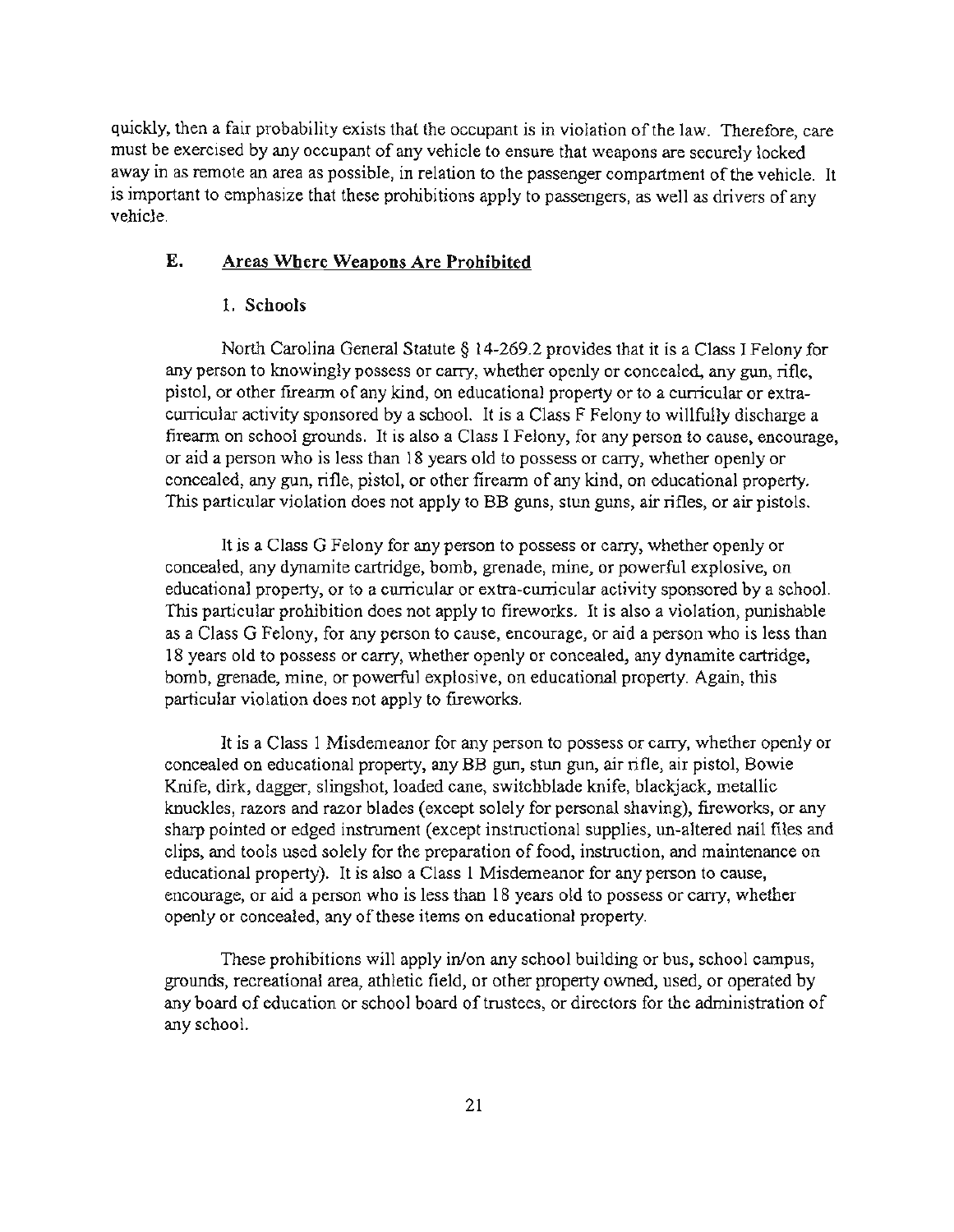It is a misdemeanor, rather than a Class I Felony, for any person to possess or carry, whether openly or concealed, any gun, rifle, pistol, or other firearm of any kind, on educational property or to a curricular or extracurricular activity sponsored by a school if:

- a. The person is not a student attending school on the educational property, or an employee employed by the school working on the educational property; and
- b. The person is not a student attending a curricular or extra-curricular activity sponsored by the school at which the student is emolled, or an employee attending a curricular or extracurricular activity sponsored by the school at which the employee is working; and
- c. The fireann is not loaded, is in a motor vehicle, and is in a locked container or a locked fireann rack.

The aforementioned prohibitions will not apply to:

- a. A weapon used solely for educational or school sanctioned ceremonial purposes, or used in a school approved program conducted under the supervision of an adult, whose supervision has been approved by the school authority;
- b. Fire fighters, emergency service personnel, North Carolina Forest Service personnel, and any private police employed by an educational institution, when acting in the discharge of their official duties;
- c. Those persons exempted by N.C.G.S. § 14-269(b), as set forth in Paragraph III. A. of this publication;
- d. Home schools;
- e. A person registered under Chapter 74C of the North Carolina General Statutes as an armed annored car service guard; or an anned, courier service guard, when acting in the discharge of the guard's duties and with the permission of the college or university; or
- f. A person registered under Chapter 74C of the North Carolina General Statutes as an armed security guard while on the premises of a hospital or health care facility, located on educational property, when acting in the discharge of the guard's duties with the permission of the college or university.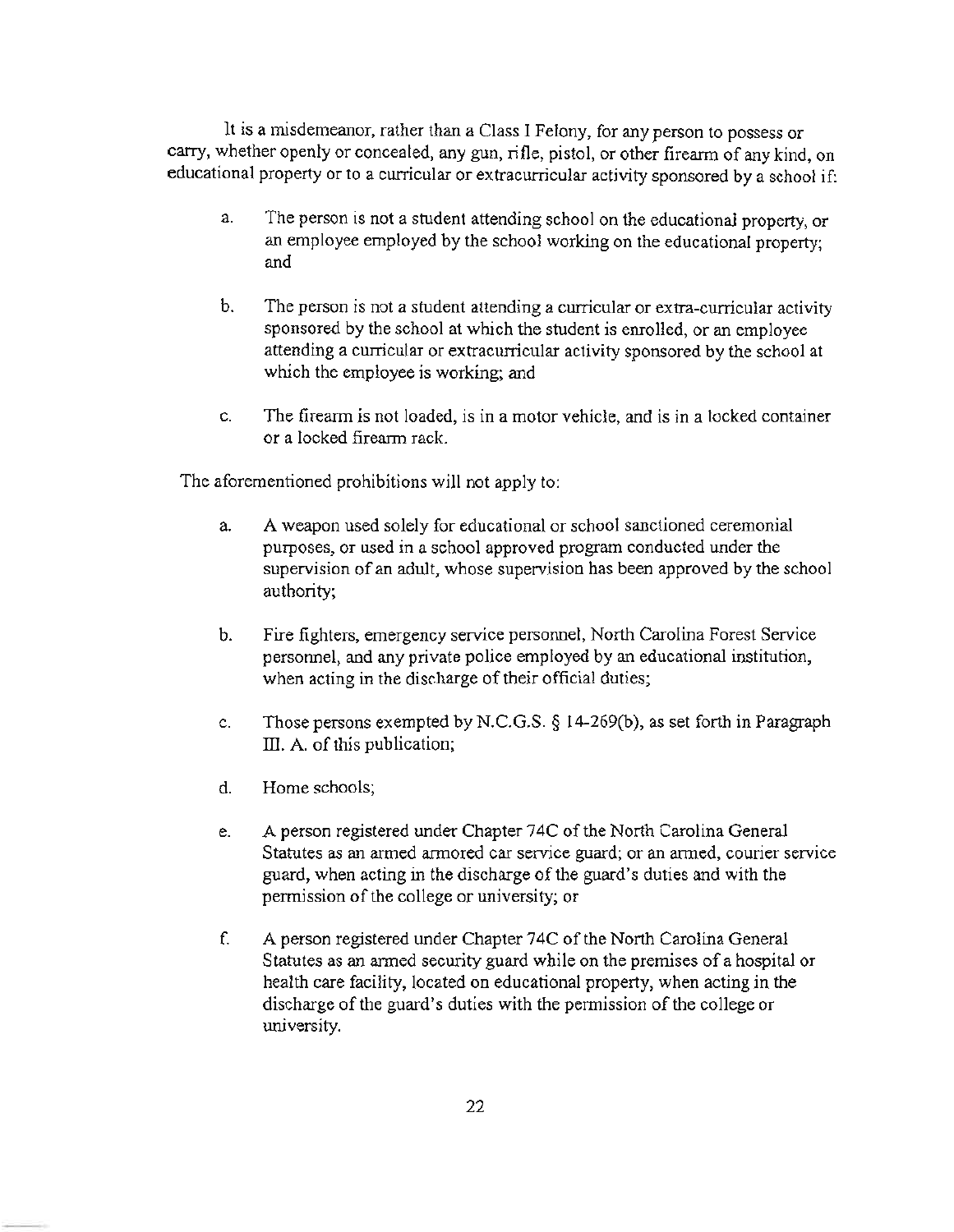No person is guilty of a criminal violation of this section so long as both of the following apply:

- a. The person comes into possession of a weapon by taking or receiving the weapon from another person, or by finding the weapon; and
- b. The person delivers the weapon, directly or indirectly. as soon as practical to law enforcement authorities.

A concealed handgun permit does not allow a permittee to carry a weapon on any school grounds. N.C. Gen. Stat. § 14-415.II(c).

## 2. Assemblies and Establishments

North Carolina law also prohibits any person carrying a gun, rifle, or pistol into any assembly where a fee has been charged for admission or into any establishment where alcoholic beverages are both sold and consumed. Again, the individuals exempted from carrying concealed weapons cited in paragraph  $III$ . A. of this publication are similarly exempted under this law. A concealed handgun permit does not allow a permittee to carry a weapon in these areas. The following are also included in this exemption:

- a. The owner or lessee of the premises or business;
- b. A person participating in the event, if he/she is carrying a gun, rifle, or pistol with the permission of the owner, lessee, person, or organization sponsoring the event; and
- c. A person registered or hired as a security guard by the owner, lessee, person, or organization sponsoring the event.

N.C. Gen. Stat. § 14-269.3.

#### 3. State Buildings

It is also unlawful under State law, for any person to possess or carry a weapon not used for instructional or officially sanctioned ceremonial purposes, in the State Capitol Building, Executive Mansion, Western Residence of the Governor, or on the grounds of these buildings, including any building used to house any court of the General Court of Justice. Possessing or carrying a weapon in these areas is a misdemeanor. Persons exempted by the provisions of N.C.G.S.  $\S$  14-269(b) are not bound by this prohibition. These persons are set forth in Paragraph III. A. of this publication. Also exempt are persons in possession of weapons for evidentiary purposes, or who are delivering the weapon to a law enforcement agency. or for purposes of registration. Additionally. this prohibition does not apply to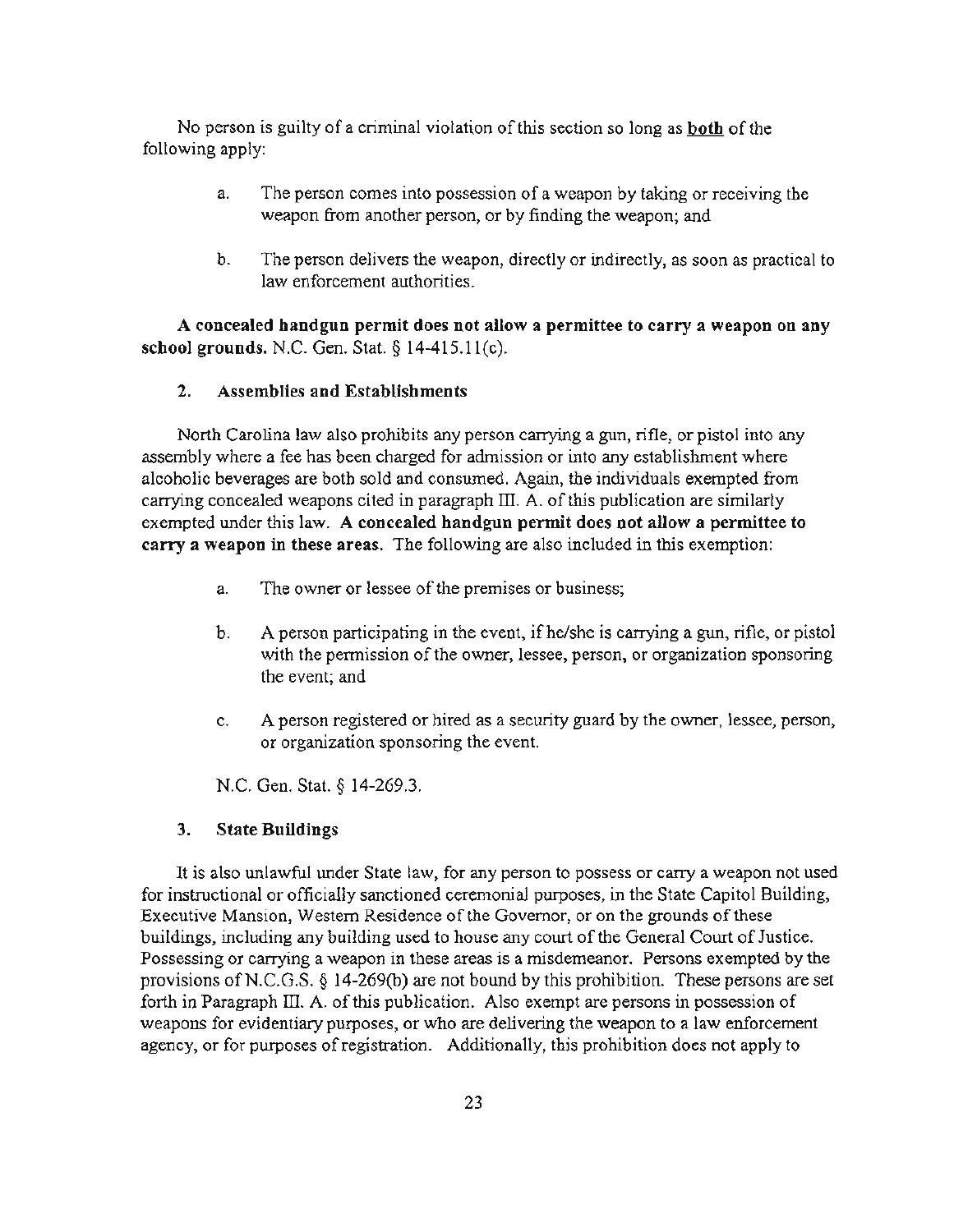fireanns carried in courthouses by detention officers employed by, and authorized by the sheriff to carry firearms. District and Superior Court Judges may also possess firearms in courthouses when in the performance of their duties and the Judge has a valid North Carolina concealed carry permit. Additionally, any magistrate may possess a concealed handgun in any courthouse if the magistrate (i) is in the building to discharge the magistrate's official duties, (ii) has a North Carolina concealed handgun pennit, (iii) has successfully completed a one-time weapons retention training substantially similar to that provided to certified law enforcement officers in North Carolina, and (iv) secures the weapon in a locked compartment when the weapon is not on the magistrate's person. This prohibition does not apply to state-owned rest areas, rest stops along the highways, and state-owned hunting and fishing reservations. Additionally, this prohibition does not apply to a person with a pennit issued in accordance with Article 54B of this Chapter or considered valid under G.S. § 14-415.24 who has a firearm in a closed compartment or container within the person's locked vehicle or in a locked container securely affixed to the person's vehicle. A person may unlock the vehicle to enter or exit the vehicle provided the firearm remains in the closed compartment at all times and the vehicle is locked immediately following the entrance or exit. N.C. Gen. Stat. § 14-269.4. A concealed handgun permit alone does not allow a permittee to carry a weapon in these areas. N.C. Gen. Stat. § 14-415.11(c).

## 4. Events Occurring In Public Places

North Carolina law further makes it unlawful for any person participating in, affiliated with, or present as a spectator at any parade, funeral procession, picket line, or demonstration upon any public place, owned or under the control of the State of North Carolina, or any of its political subdivisions, to willfully or intentionally possess, or have immediate access to any dangerous weapon. N.C. Gen. Stat. § 14-277.2. Persons exempted from the provisions ofN.C.G.S. § 14-269(b) are not bound by this prohibition. These persons are set forth in Paragraph III. A. of this publication. A concealed handgun permit does not allow a permittee to carry a weapon in these areas. N.C. Gen. Stat. § 14- 415.II(c).

## S. Areas of Emergency and Riot

It is also a misdemeanor under North Carolina law for a person to transport or possess, off his or her own premises, a dangerous weapon in an area during a declared state of emergency, or in the vicinity of a riot. N.C. Gen. Stat.  $\S 14-288.7$  A concealed handgun permit does not allow a permittee to carry a weapon in these areas. N.C. Gen. Stat. § 14-415.11(c).

## 6. Going Armed To The Terror Of The People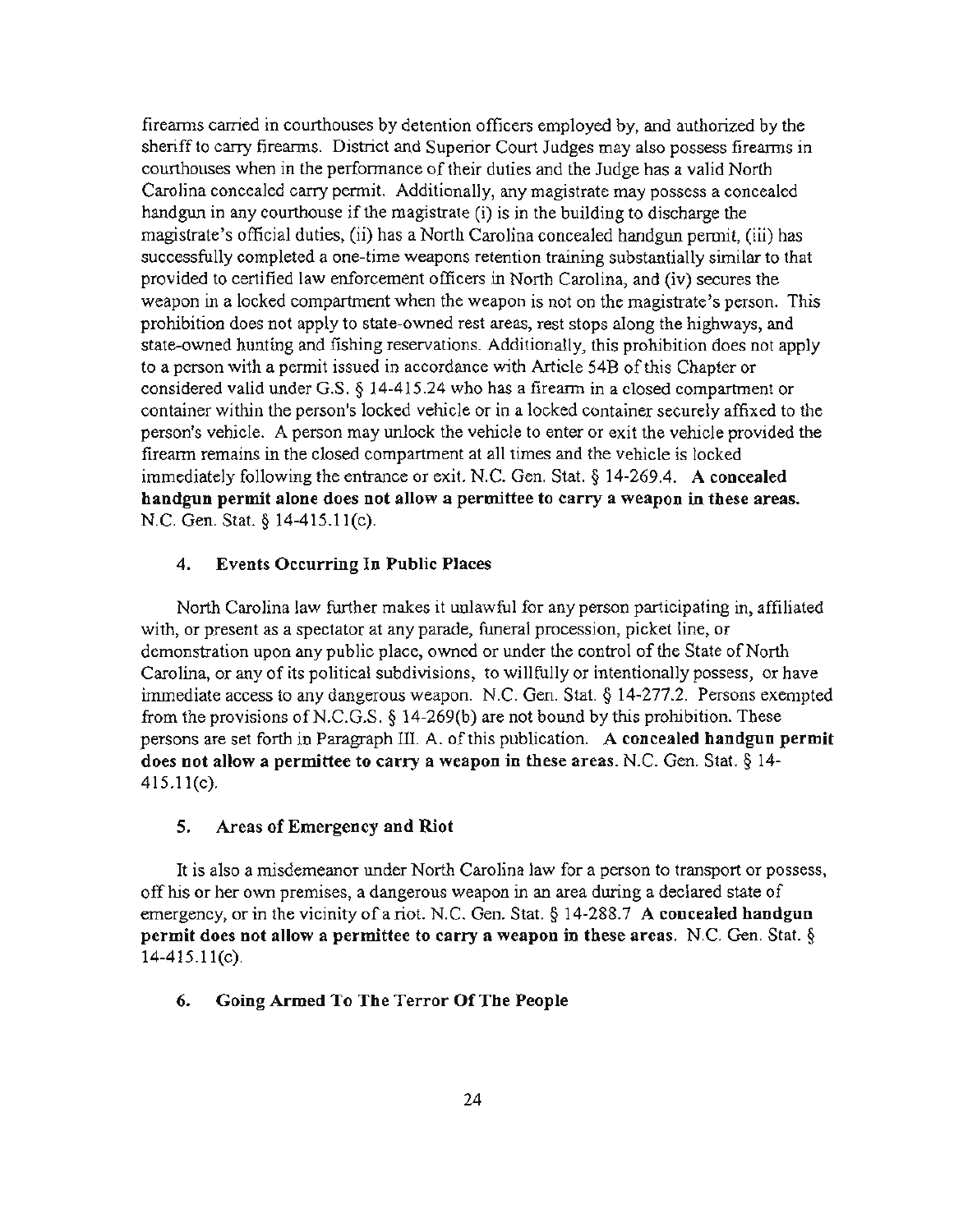By common law in North Carolina, it is unlawful for a person to arm himself/herself with any unusual and dangerous weapon, for the purpose of terrifying others, and go about on public highways in a marmer to cause terror to others. The N.C. Supreme Court states that any gun is an unusual and dangerous weapon for purposes of this offense. Therefore, persons are cautioned as to the areas they frequent with firearms.

#### 7. Storage of Firearms

Any individual who resides with a minor, who owns or possesses a firearm, and stores or leaves that fireann in a condition that the firearm can be discharged, and in a marmer that the individual knew, or should have known, that an unsupervised minor would be able to gain access to the firearm, is guilty of a misdemeanor if such minor gains access to the firearm without the lawful pennission of the minor's parents or a person having charge of the minor, and the minor in tum possesses that weapon unlawfully on any campus or educational property in North Carolina; exhibits the weapon in a public place in a careless, angry, or threatening manner; causes personal injury or death with the weapon not in self defense; or uses the weapon in the commission of a crime. A minor is defined in this law as anyone under the age of 18 who is not emancipated.

This law goes on to provide that it shall not prohibit an individual from carrying a firearm on his or her body, or placed in such close proximity that it can be used as easily and quickly as if carried on the body. This provision of the law should not be interpreted however, to modify the previously recited law on carrying concealed weapons in North Carolina. Additionally, this law does not apply if the minor obtained the weapon as a result of an unlawful entry by an individual.

A written copy of this fireanns storage law, found in N.C.G.S. § 14-315.1, is required to be delivered by the transferor in any retail commercial sale or transfer of a firearm to the purchaser, or transferee of such weapon. All such transferors should take appropriate steps to have a verbatim copy of this law available at the time of any transfer of a weapon. N.C. Gen. Stat. § 14-315.2.

#### F. Persons Acquitted of a Crime by Reason of Insanity

It is a Class H Felony for an individual to purchase, own, possess or have control of a firearm or any weapon of mass death and destruction, when that person has, by reason of insanity, been acquitted of, or who has been detennined under N.C.G.S. § 15A-lO02 to lack the capacity to proceed in those crimes enumerated in the N.C. Felony Fireanns Acts (see section V. of this publication) and other assaults under North Carolina law. N.C. Gen. Stat. § 14-415 .3.

## IV. RESTRICTED AND PROHIBITED WEAPONS

#### A. Ballistic or Projectile Knives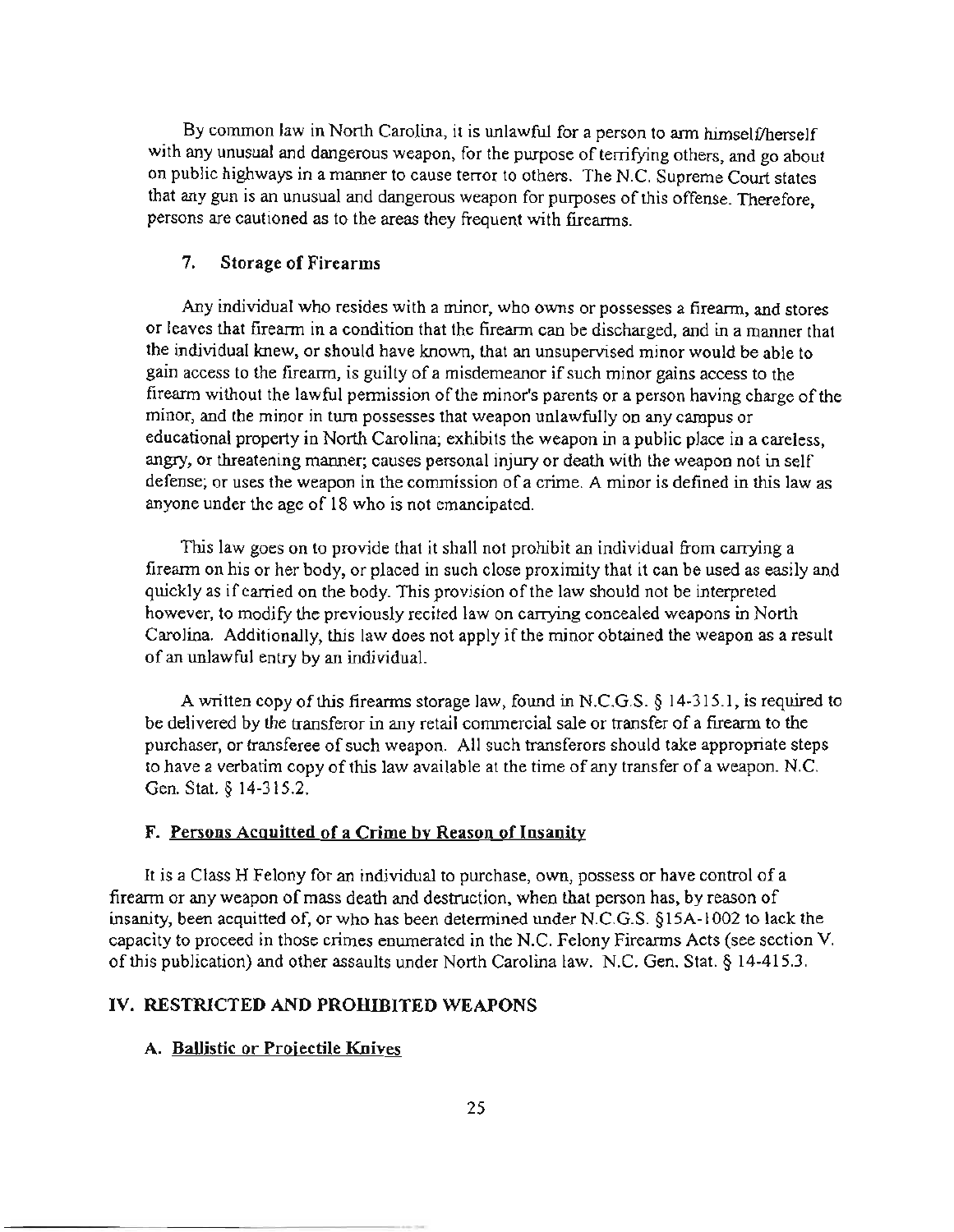Pursuant to North Carolina General Statute § 14-269.6, it is unlawful for any person, including North Carolina law enforcement officers, or of any county, city, or town, to possess, offer for sale, hold for sale, sell, give, loan, deliver, transport, manufacture, or go armed with any spring-loaded projectile knife, a ballistic knife, or any weapon of similar character. The sole exception to this law is that a law enforcement agency may possess such a weapon solely for evidentiary, educational, or training purposes. Basically, a projectile or ballistic knife is one which propels or shoots its blade from the handle.

## B. Weapons of Mass Destruction

North Carolina General Statute § 14-288.8 provides that it is unlawful for any person to manufacture, assemble, possess, store, transport, sell, offer to sell, purchase, offer to purchase, deliver, give to another, or acquire any weapon of mass death and destruction. A weapon of mass death and destruction includes:

- 1. bombs of all sorts;
- 2. grenades;
- 3. rockets having a propellant charge of more than four (4) ounces;
- 4. a missile having an explosive or incendiary charge of more than one-quarter (114) ounce;
- 5. mines;
- 6. any type of weapon (other than a shotgun or a shotgun shell of a type particularly suitable for sporting purposes) which will expel a projectile using an explosive, or other propellant, and which has a barrel with a bore of more than one-half  $(1/2)$ inch in diameter;
- 7. any firearm capable of fully automatic fire;
- 8. any shotgun with a barrel length less than eighteen (18) inches or an overall length of less than twenty-six (26) inches;
- 9. a rifle with a barrel length of less than sixteen (16) inches or an overall length of less than twenty-six (26) inches;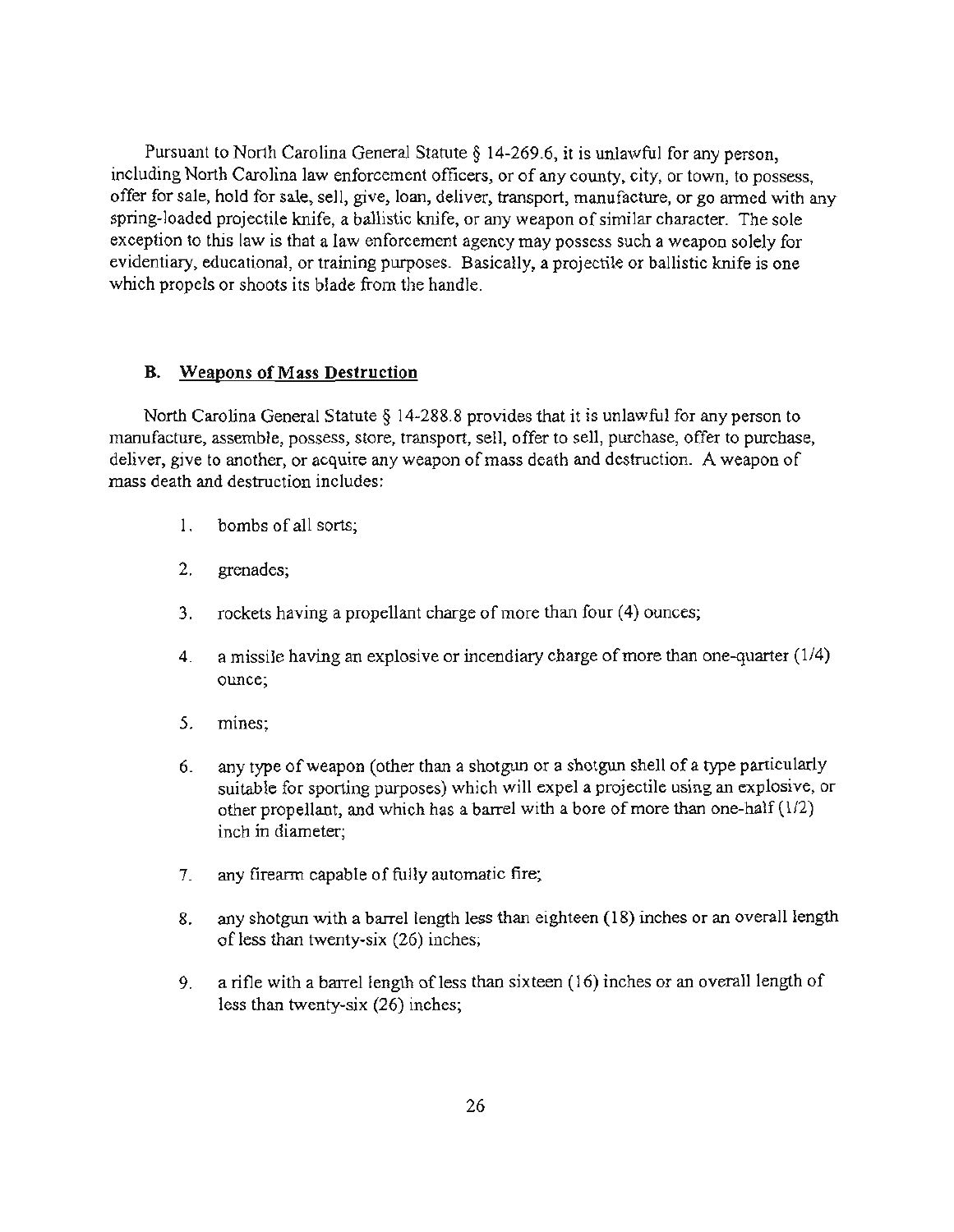- 10. any muffler or silencer for any firearm, whether or not such firearm is included within this definition; and
- 11. any combination of parts either designed or intended for use in converting a device into any weapon described above, and from which a weapon of mass death and destruction may readily be assembled.

Thus, a device which could convert a semi-automatic firearm into one capable of full automatic fire would be in violation of this statute, whether or not one actually possesses such a weapon. The possession of the device itself is a crime. If any person possesses a weapon of mass death and destruction in violation of this statute, he/she would be guilty of a Class F Felony.

The only persons allowed to own or possess a weapon of mass death and destruction, as defined above, are the following:

- 1. persons exempted from the provisions of carrying a concealed weapon in North Carolina, with respect to any activity lawfully engaged in while canying out their duties;
- 2. importers, manufacturers, dealers, and collectors of firearms, ammunition, or destructive devices validly licensed under the laws of the United States or the State of North Carolina, while lawfully engaged in activities authorized under their licenses;
- 3. persons under contract with the United States, the State of North Carolina, or any agency of either government, with respect to any activities lawfully engaged in under their contracts;
- 4. inventors, designers, ordinance consultants and researchers, chemists, physicists, and other persons lawfully engaged in pursuits designed to enlarge the knowledge of, or to facilitate the creation, development, or manufacture of weapons of mass death and destruction intended for use in a manner consistent with the laws of the United States and the State of North Carolina; or
- 5. persons who lawfully possess or own a weapon in compliance with 26 U.S.c. Chapter 53, §§ 5801-5871. Nothing limits however the discretion of the sheriff in executing the paperwork required by he United States Bureau of Alcohol, Tobacco and Fireanns for such person to obtain the weapon.

## C. Nuclear. Bioloeical, or Chemical Weapons of Mass Destruction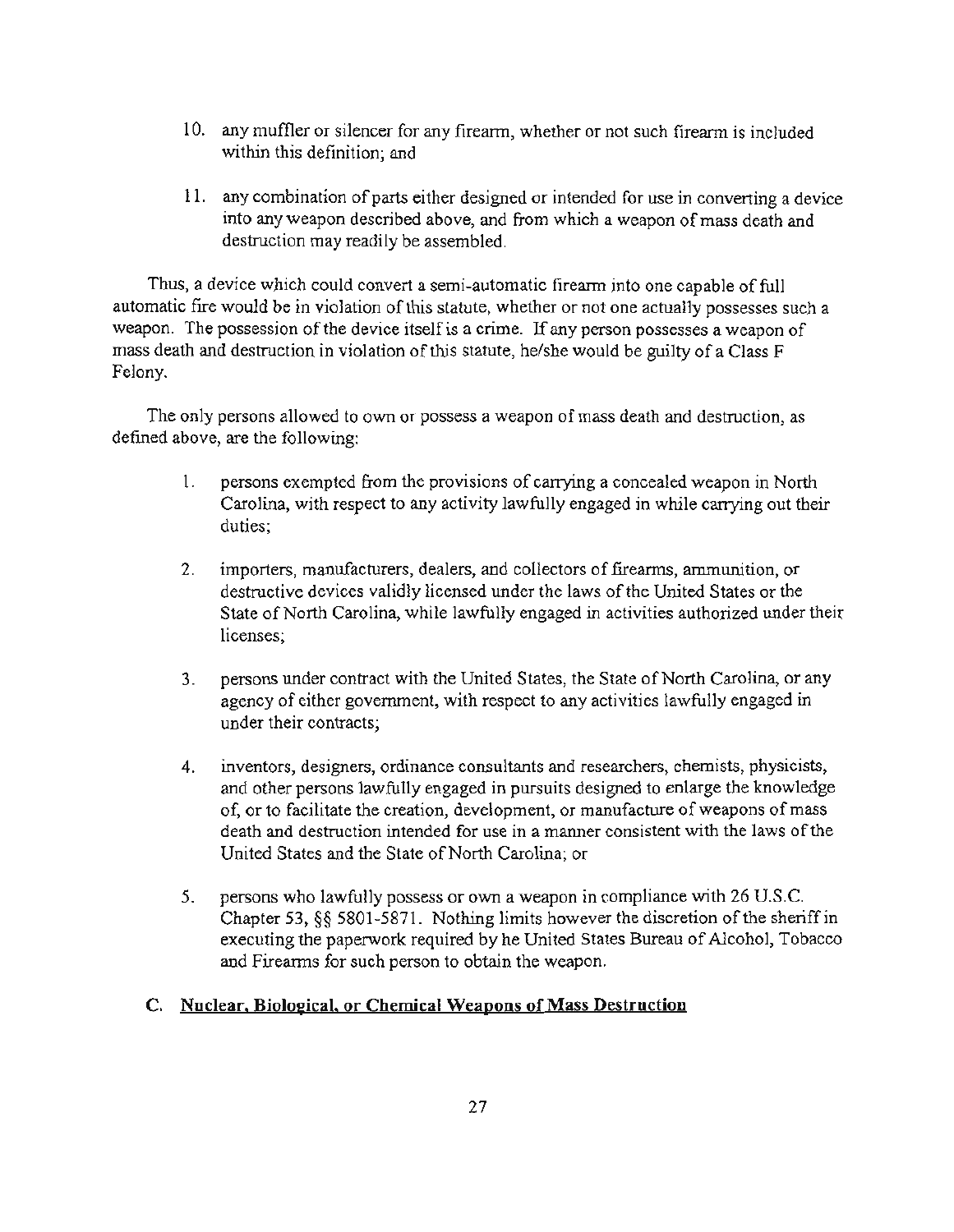Pursuant to North Carolina General Statute § 14-288.21 , it is unlawful for any person to knowingly manufacture, assemble, possess, store, transport, sell, offer to sell, purchase, offer to purchase, deliver or give to another, or acquire a nuclear, biological, or chemical weapon of mass destruction. This prohibition does not apply to the following:

- I. persons listed in N.C.G.S.  $\S$  14-269(b) with respect to any activities lawfully engaged in while carrying out their duties;
- 2. persons under contract with, or working under the direction of, the United States, the State of North Carolina, or any agency of either government, with respect to any activities lawfully engaged in under their contracts or pursuant to lawful direction;
- 3. persons lawfully engaged in the development, production, manufacture, assembly, possession, transport, sale, purchase, delivery or acquisition of any biological agent, disease organism, toxic or poisonous chemical, radioactive substance or their immediate precursors, for preventive, protective, or other peaceful purposes; or
- 4. persons lawfully engaged in accepted agricultural, horticultural, or forestry practices; aquatic weed control; or structural pest and rodent control, in a manner approved by the federal, state, county, or local agency charged with authority over such activities;

The terms "nuclear, biological, or chemical weapon of mass destruction" mean any of the following:

- 1. any weapon, device, or method that is designed or has the capability to cause death or serious injury through the release, dissemination, or impact of:
	- a. radiation or radioactivity;
	- b. a disease organism; or
	- c. toxic or poisonous chemicals or their immediate precursors.
- 2. Any substance that is designed to or has the capability to cause death or serious injury and:
	- a. contains radiation or radioactivity;
	- b. is or contains toxic or poisonous chemicals or their immediate precursors; or
	- c. is or contains one or more of the following: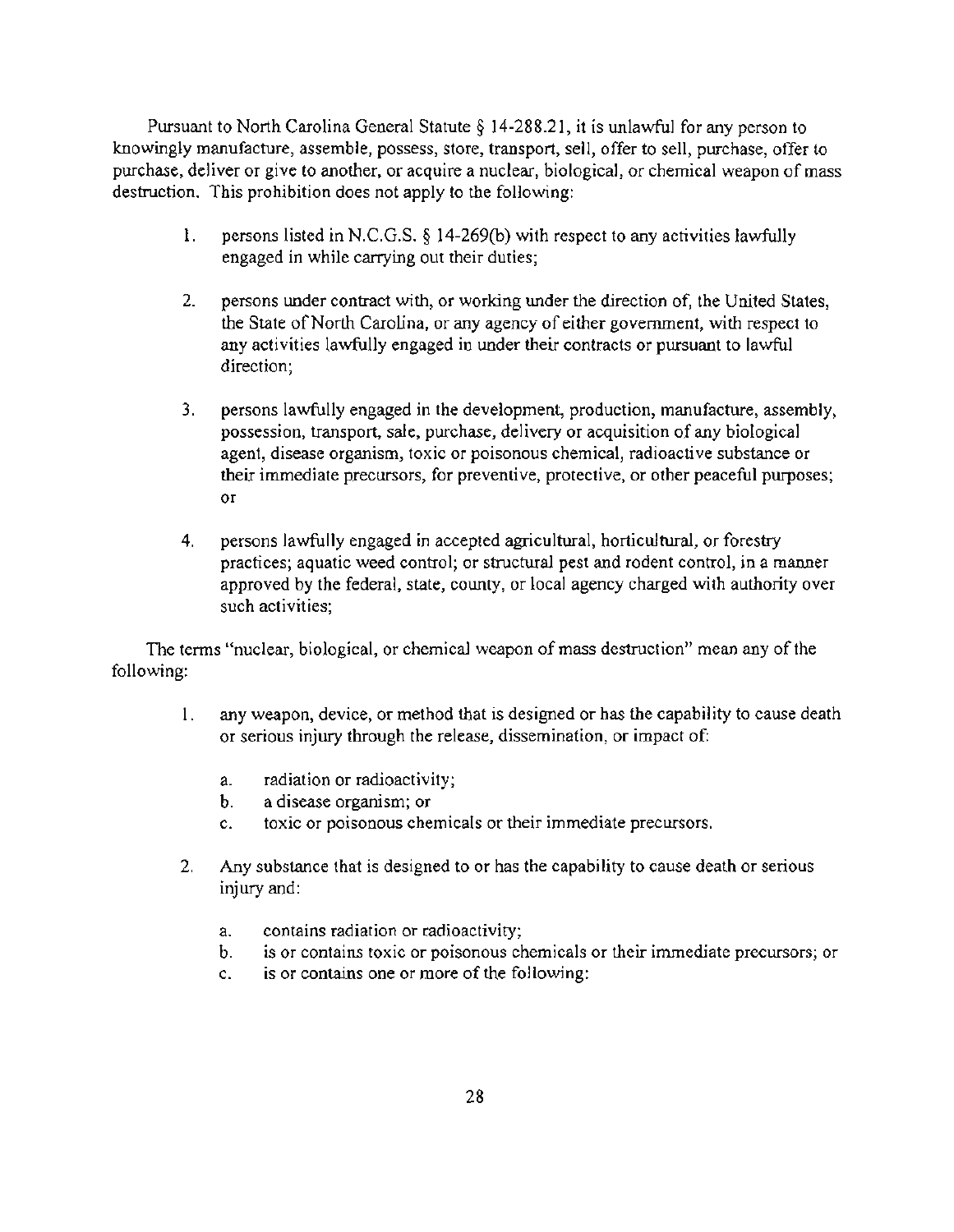- (1) Any select agent that is a microorganism, virus, bacterium, fungus, rickettsia, or toxin listed in Appendix A, Part 72 of Title 42 of the Code of Federal Regulations;
- (2) Any genetically modified microorganisms or genetic elements from an organism on Appendix A, Part 72 of Title 42 of the Code of Federal Regulations, shown to produce or encode for a factor associated with a disease; or
- (3) Any genetically modified microorganisms or genetic elements that contain nucleic acid sequences coding for any of the toxins listed on Appendix A, Part 72 of Title 42 of the Code of Federal Regulations, or their toxic submits.

The terms "nuclear, biological, or chemical weapon of mass destruction" also include any combination of parts or substances either designed or intended for use in converting any device or substance into any nuclear, biological, or chemical weapon of mass destruction, or from which a nuclear, biological, or chemical weapon of mass destruction may be readily assembled or created.

Any person who violates any provision of N.C.G.S.  $\S$  14-288.21 is guilty of a Class B1 Felony.

Pursuant to N.C.G.S. § 14-288.22, any person who unlawfully and willfully injures another by the use of a nuclear, biological, or chemical weapon of mass destruction is guilty of a Class A Felony, and will be sentenced to life imprisonment without parole. Any person who attempts, solicits another, or conspires to injure another by the use of a nuclear, biological, or chemical weapon of mass destruction is guilty of a Class Bl Felony. Any person who, for the purpose of violating any provision of these laws, deposits for delivery or attempts to have delivered, a nuclear, biological, or chemical weapon of mass destruction by the United States Postal Service, or other public or private business engaged in the delivery of mail, packages, or parcels is guilty ofa Class Bl Felony.

Pursuant to N.C.G.S. § 14-288.23, any person who, by any means of communication to any person or group of persons, makes a report, knowing or having reason to know the report is false, that causes any person to reasonably believe that there is located at any place or structure whatsoever, any nuclear, biological, or chemical weapon of mass destruction is guilty of a Class D Felony. The court may order a person convicted under this section to pay restitution, including costs and consequential damages resulting from disruption of the normal activity that would have otherwise occurred but for the false report, pursuant to Article SIC of Chapter 15A of the General Statutes. The term "report" also includes making accessible to another person by computer.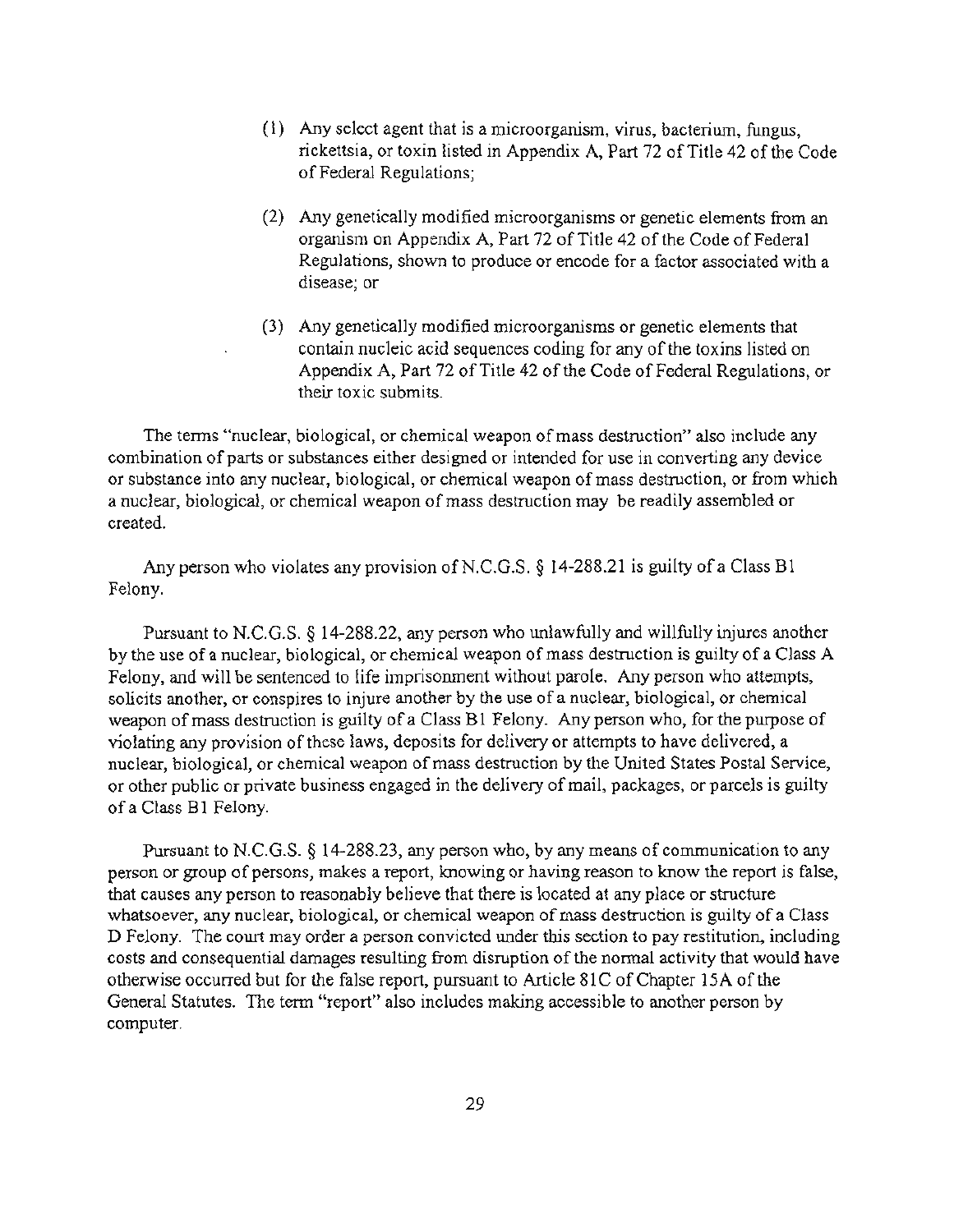Pursuant to N.C.G.S.  $\S$  14-288.24, any person who, with intent to perpetrate a hoax, conceals, places, or displays any device, object, machine, instrument, or artifact, so as to cause any person to reasonably believe the same to be a nuclear, biological, or chemical weapon of mass destruction is guilty of a Class 0 Felony. The court may order a person convicted under this section to pay restitution, including costs and consequential damages resulting from disruption of the normal activity that would have otherwise occurred but for the hoax, pursuant to Article 81C of Chapter 15A of the North Carolina General Statutes.

## D. Machine Guns

Pursuant to North Carolina General Statute  $\S$  14-409, it is unlawful for any person, firm, or corporation to manufacture, sell, give away, dispose of, use or possess machine guns, sub-machine guns, or other like weapons. A machine gun or sub-machine gun is one which shoots, or can be readily restored to shoot more than one round, without manual reloading, by a single function of the trigger. It also includes any frame or receiver of such a weapon, or parts used in converting a weapon into a machine gun or sub-machine gun. This prohibition does not apply to the following:

- 1. banks, merchants, and recognized business establishments for use in their respective places of business. However, these persons must first apply to and receive from the sheriff of the county in which their business is located, a permit to possess the weapon for the purpose of defending their business;
- 2. officers and soldiers of the United States Armed Forces, when in the discharge of their official duties;
- 3. officers and soldiers of the Militia, when being called into actual service;
- 4. officers of the state, or county, city or town, charged with the execution oflaws of the state, when acting in the discharge of their official duties;
- 5. the manufacture, use, or possession of such weapons for scientific or experimental purposes when such manufacture, use, or possession is lawful under federal laws and the weapon is registered with a federal agency, and a permit to manufacture, use, or possess the weapon has been obtained by the sheriff of the county in which the weapon is located; or
- 6. a person who lawfully possesses or owns a weapon in compliance with 26 U.S.C. Chaper 53. §§ 5801-5871. Nothing limits however the discretion of the sheriff in executing the paperwork required by the United States Bureau of Alcohol, Tobacco and Firearms for such person to obtain the weapon.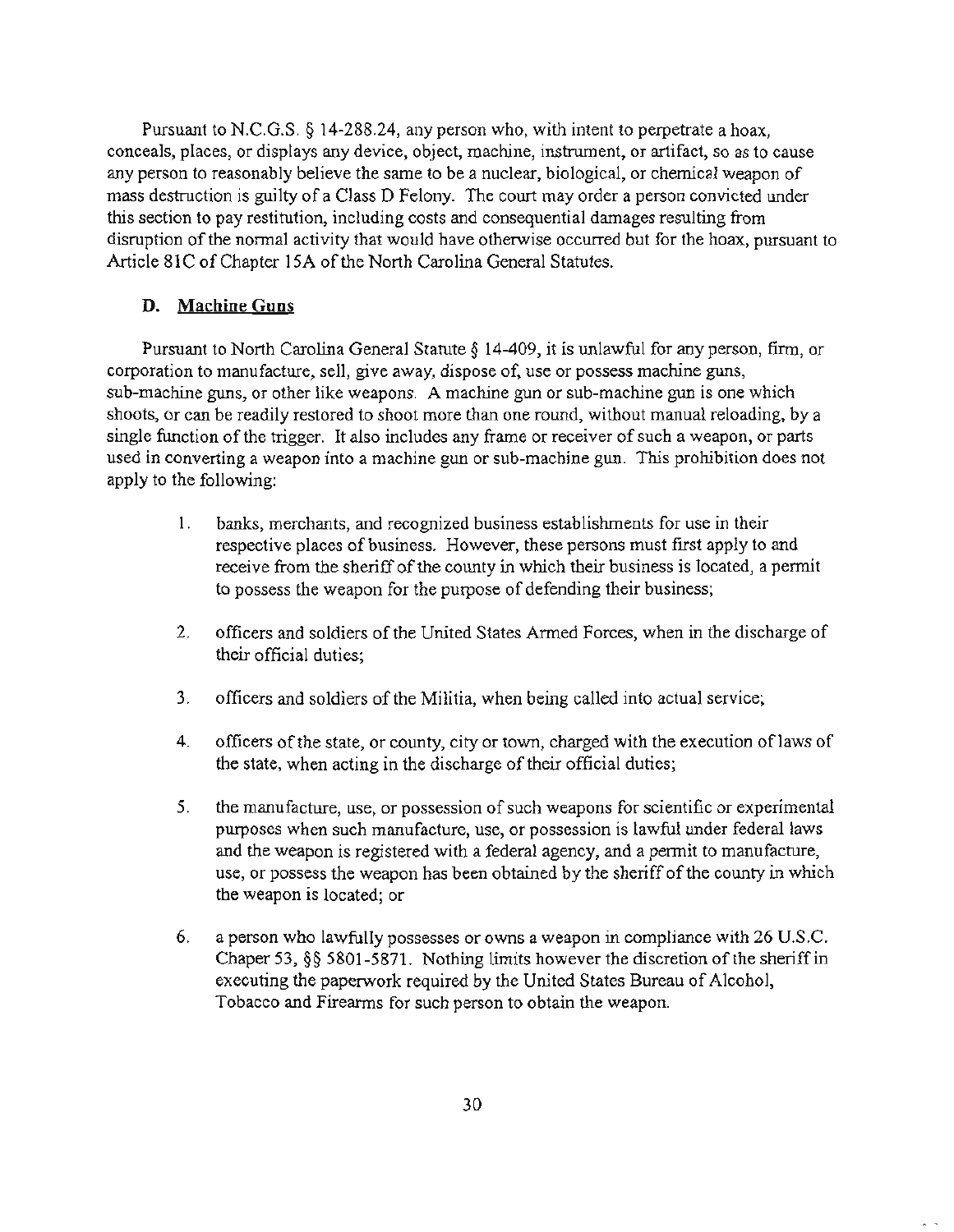Any bona fide resident of the state who now owns a machine gun used in fonner wars may retain and keep that weapon at his or her own property, as a relic or souvenir, without violating the provisions of this section, as long as he/she reports this weapon to the sheriff of the county in which he/she lives.

## **E. Teflon-Coated Bullets**

Pursuant to North Carolina General Statute § 14-34.3, it is unlawful for any person to import, manufacture, possess, store, transport, sell, offer to sell, purchase, offer to purchase, deliver or give to another, or acquire any Teflon-coated bulIet. This prohibition does not apply to the following:

- 1. officers and soldiers of the United States Armed Forces, when in the discharge of their official duties;
- 2. officers and soldiers of the Militia, when being called into actual service;
- 3. officers of the state, or county, city or town, charged with the execution of laws of the state, when acting in the discharge of their official duties;
- 4. importers, manufacturers, and dealers validly licensed under the laws of the United States or the State of North Carolina who possess, for the purpose of sale to authorized law enforcement agencies only; and
- 5. inventors, designers, ordinance consultants and researchers, chemists, physicists, and other persons employed by or under contract with a manufacturing company engaged in making or doing research designed to enlarge knowledge of, or to facilitate the creation, development, or manufacture of more effective police-type body armor.

## v. FELONY FIREARMS ACT

Another aspect of North Carolina law necessary for a good working knowledge of firearms laws, is our Felony Firearms Act, found in N.C.G.S. § 14-415.1. This restriction on gun ownership applies to any person who has been convicted of any North Carolina felony or violation of criminal laws in other states, or the United States, which are punishable by imprisonment for a term exceeding one (1) year. Effective December 1, 2004, these individuals cannot purchase, own, possess, or have in their custody, care, or control, any firearm at any location, or any weapon of mass death and destruction. This prohibition continues indefinitely. This prohibition does not apply, however, to "antique firearms" as set forth in Section II. B. of this publication.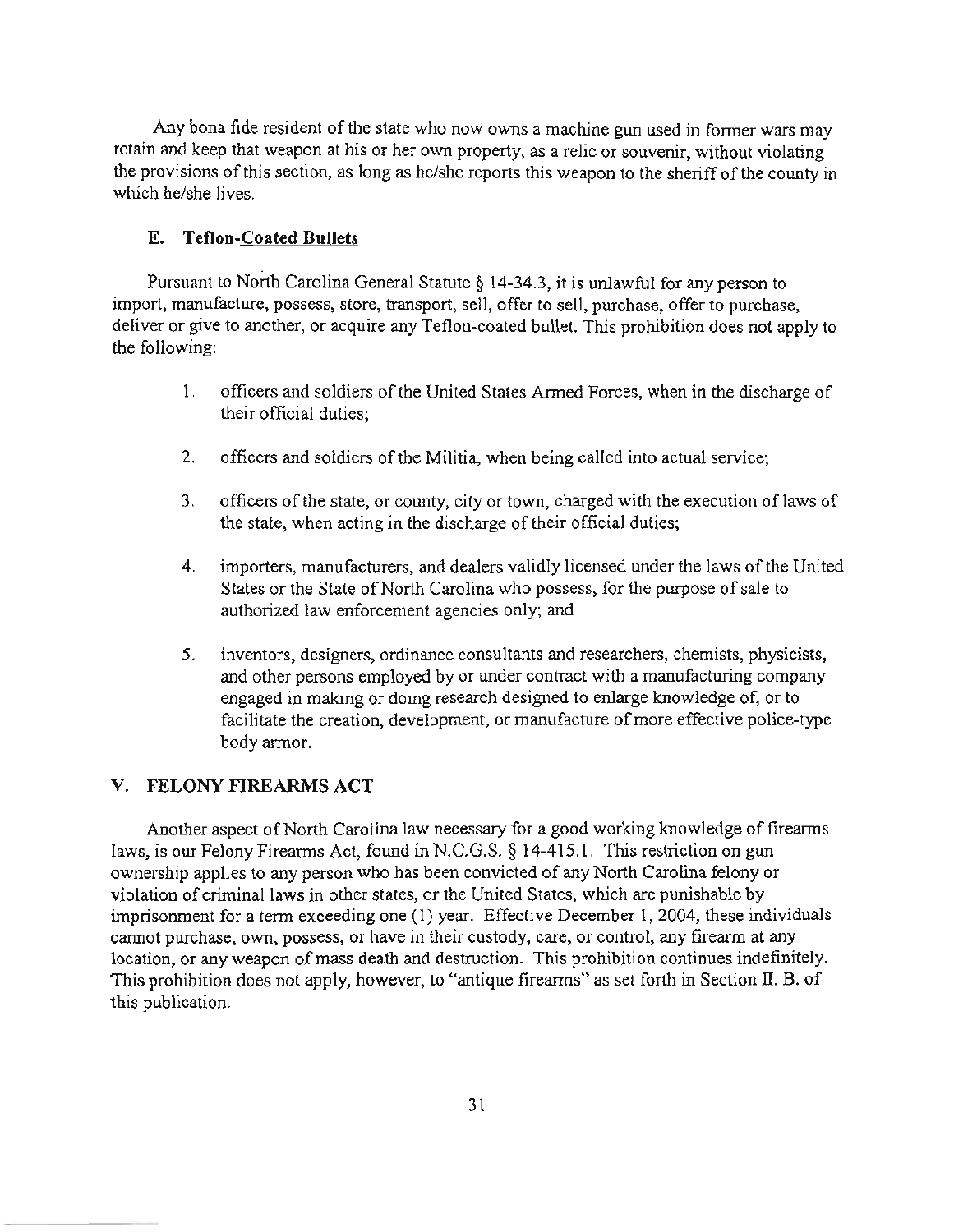This restriction does not apply to a person who, pursuant to the law of the jurisdiction in which the conviction occurred, has been pardoned or has had his or her firearms rights restored if such restoration of rights could also be granted under North Carolina law. N.C.G.S. § 14-415.4 sets forth a process where certain qualified felons may apply to a District Court for a restoration of firearms rights.

The Federal Firearms Statute, at 18 U.S.C. § 922, is independent of North Carolina's and should be consulted before anyone convicted of a felony, in any state or federal court, possesses, receives or transports any firearm. For detailed information on this federal law, persons are urged to contact the Bureau of Alcohol, Tobacco, and Firearms, or their local U.S. Attorney's Office.

#### VI. AGE REQUIREMENTS FOR THE PURCHASE AND POSSESSION OF WEAPONS

North Carolina law does not currently address specific age requirements for the purchase of weapons. Rather, it looks to the federal standards for such restrictions. Under federal law, 18 U.S.c. § 922{b)(1), federally licensed gun dealers are prohibited from selling handguns to persons under the age of21. Further, all other purchasers of shotguns and rifles are required to be at least 18 years of age. Therefore, while a pistol purchase permit can be issued to an individual 18 years of age or older, such persons aged 18, 19, and 20 could not use the permit to purchase a handgun from a federally licensed firearms dealer.

North Carolina General Statute § 14-269.7 provides that it is a misdemeanor for any person under the age of 18 to willfully and intentionally possess or carry a handgun. A handgun is defined as a firearm that has a short stock and is designed to be fired by the use of a single hand, or any combination of parts from which such a firearm can be assembled. This prohibition does not apply to the following:

- A. officers and enlisted personnel of the Armed Forces of the United States when in discharge of their official duties, or acting under orders requiring them to carry handguns;
- B. a minor who possesses a handgun for educational or recreational purposes while the minor is supervised by an adult who is present;
- C. an emancipated minor who possesses such a handgun inside his or her residence; and
- D. a minor who possesses a handgun while hunting or trapping outside the limits of an incorporated municipality ifhe/she has on his or her person, written permission from a parent, guardian, or other person standing in loco parentis.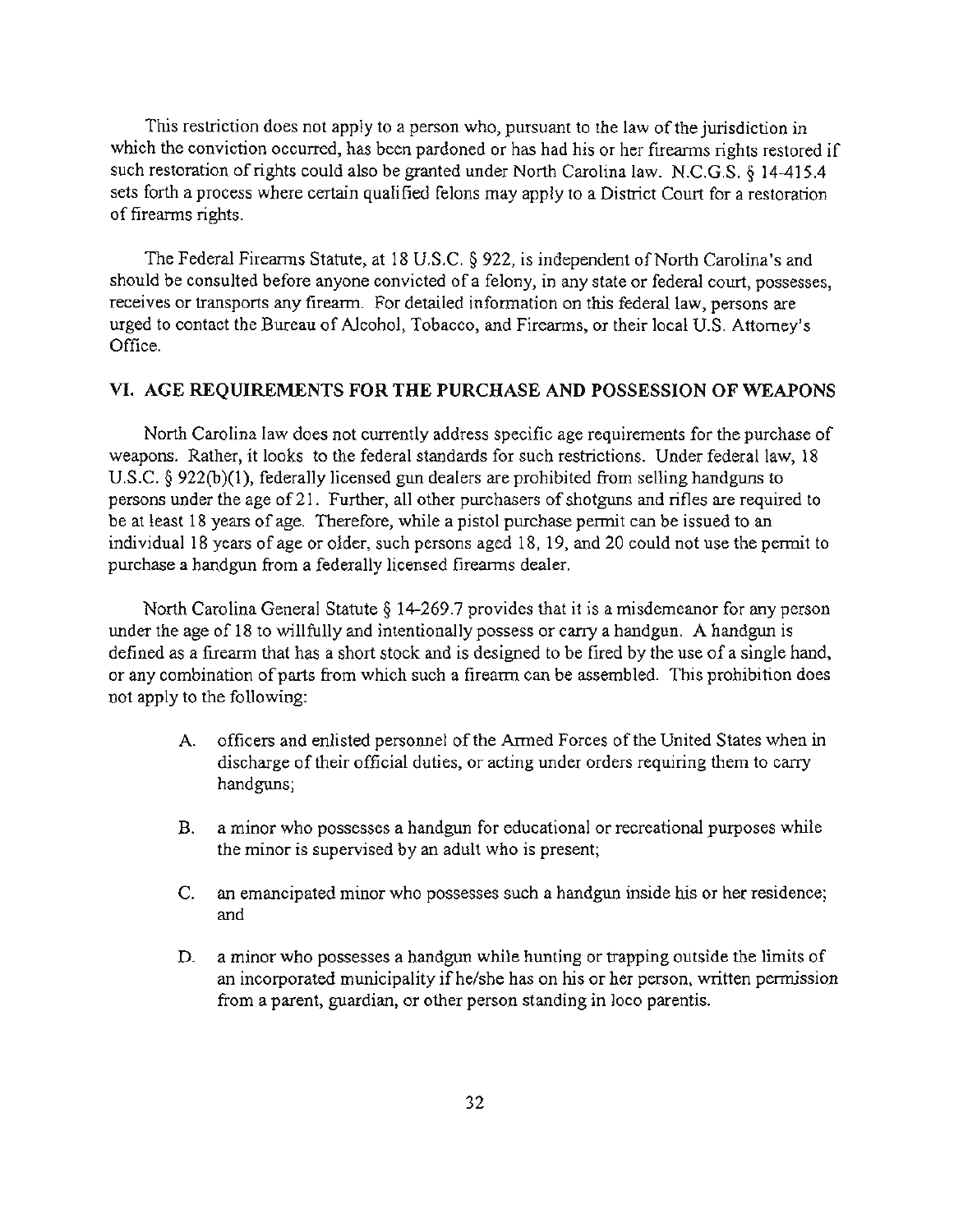North Carolina General Statute G.S. § 14-315 prohibits any person from selling, offering for sale, giving away, or in any way transferring to a person under the age of 18, any pistol cartridge, brass knucks, Bowie Knife, dirk, shurikin, loaded cane, or slingshot. Any person who violates this law is guilty of a Class 1 Misdemeanor and, in addition, shall forfeit the proceeds of any sale made in violation of this prohibition.

This statute further provides that it is a Class H Felony for a person to sell, offer for sale, give. or in any way transfer to a person less than 18 years of age, any handgun as defined in N.C.G.S. § 14-269.7. Additionally, an individual guilty of this offense shall forfeit the proceeds of any sale made in violation of this section. This law does not apply under the following circumstances:

- A. when the handgun is lent to a minor for temporary use if the minor's possession of the handgun is lawful under N.C.G.S.  $\S$  14-269.7 and G.S.  $\S$  14-316 and is not otherwise unlawful;
- B. when the handgun is transferred to an adult custodian, pursuant to Chapter 33A of the North Carolina General Statutes, and the minor does not take possession of the handgun except that the adult custodian may allow the minor temporary possession of the handgun in circumstances in which the minor's possession of the handgun is lawful under N.C.G.S.  $\S$  14-269.7 and N.C.G.S.  $\S$  14-316 and is not otherwise unlawful;
- C. when the handgun is a devise or legacy and is distributed to a parent or guardian under N.C.G.S. § 28A-22-7, and the minor does not take possession of the handgun except that the parent or guardian may allow the minor temporary possession of the handgun in circumstances in which the minor's possession of the handgun is lawful under N.C.G.S.  $\S$  14-269.7 and N.C.G.S.  $\S$  14-316 and is not otherwise unlawful.

It is a defense to a violation of this law if all of the following conditions are met:

- A. the person shows that the minor produced an apparently valid permit to receive the weapon, if such permit would be required under N.C.G.S. § 14-402 or N.C.G.S. § 14-409.1 for transfer of the weapon to an adult;
- B. the person reasonably believed that the minor was not a minor;
- C. the person either:
	- 1. shows that the minor produced a driver's license, a special identification card issued under N.C.G.S. § 20-37.7, a military identification card, or a passport, showing the minor's age to be at least the required age for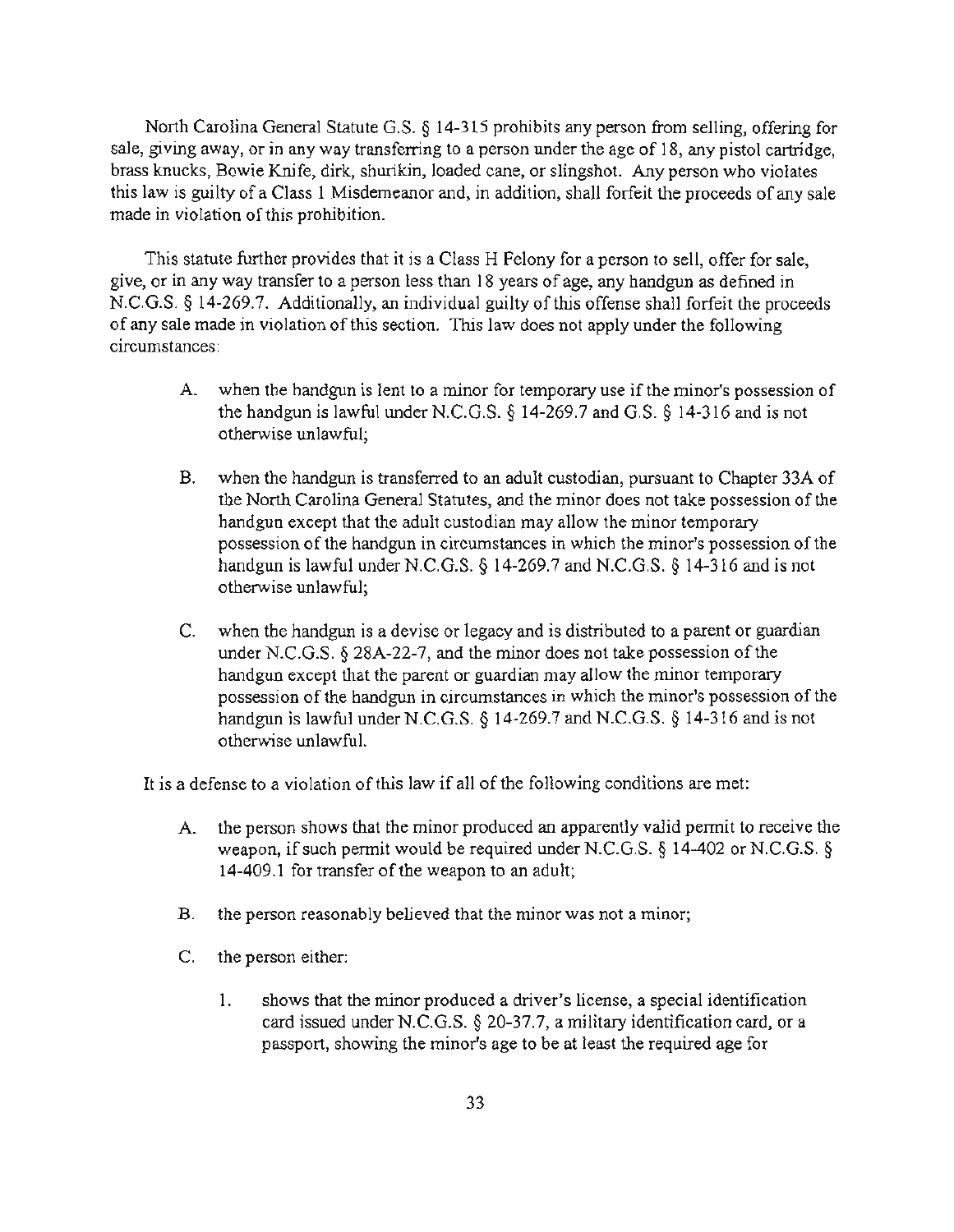purchase, and bearing a physical description of the person named on the card reasonably describing the minor; or

2. produces evidence of other facts that reasonably indicate at the time of sale, that the minor was at least the required age.

Under N.C.G.S.  $\S$  14-316, a guardian or parent of a child under the age of 12 may not allow such child to have possession, custody, or the use of any gun, pistol, or dangerous firearm, except under the parent's or guardian's direct supervision. Air rifles, air pistols, and BB guns shall not be deemed "dangerous firearms" within the meaning of this statute except in: Anson, Caldwell, Caswell, Chowan, Cleveland, Cumberland, Durham, Forsyth, Gaston, Harnett, Haywood, Mecklenburg, Stanly, Stokes, Surry, Union and Vance Counties.

#### VII. FIREARMS DEALERS

Every dealer in pistols and other weapons must keep an accurate record of all sales. This record should include the name, place of residence, and date of sale, of each person, firm, or corporation to whom such sale is made. The record is required to be open to the inspection of any duly constituted state, county, or city police officer within the State of North Carolina.

Upon the retail commercial sale or transfer of any firearm, the seller or transferor shall deliver a written copy of North Carolina General Statute § 14-315.1 to the purchaser or transferee. Additionally, any retail or wholesale store, shop, or sales outlet that sells firearms shall conspicuously post, at each purchase counter, the following warning in block letters, not less than one (I) inch in height: "IT IS UNLAWFUL TO STORE OR LEAVE A FIREARM THAT CAN BE DISCHARGED IN A MANNER THAT A REASONABLE PERSON SHOULD KNOW IS ACCESSIBLE TO A MINOR." A violation of these provisions is a misdemeanor under North Carolina law.

## VIII. COMMONLY ASKED FIREARMS QUESTIONS

#### A. MAY I CARRY A CONCEALED WEAPON IN NORTH CAROLINA?

ANSWER: No. As a general rule, North Carolina law forbids a private citizens from carrying a concealed weapon, either on or about their person, while off their premises, unless they have a concealed handgun pennit. This prohibition pertains not only to firearms, but also to any other deadly weapon. You are referred to Section III. A., B. and C. of this publication for a more detailed analysis of this complex area, to include transporting a firearm in a vehicle.

#### B. MAY I GET A PERMIT TO CARRY A CONCEALED WEAPON IN NORTH CAROLINA?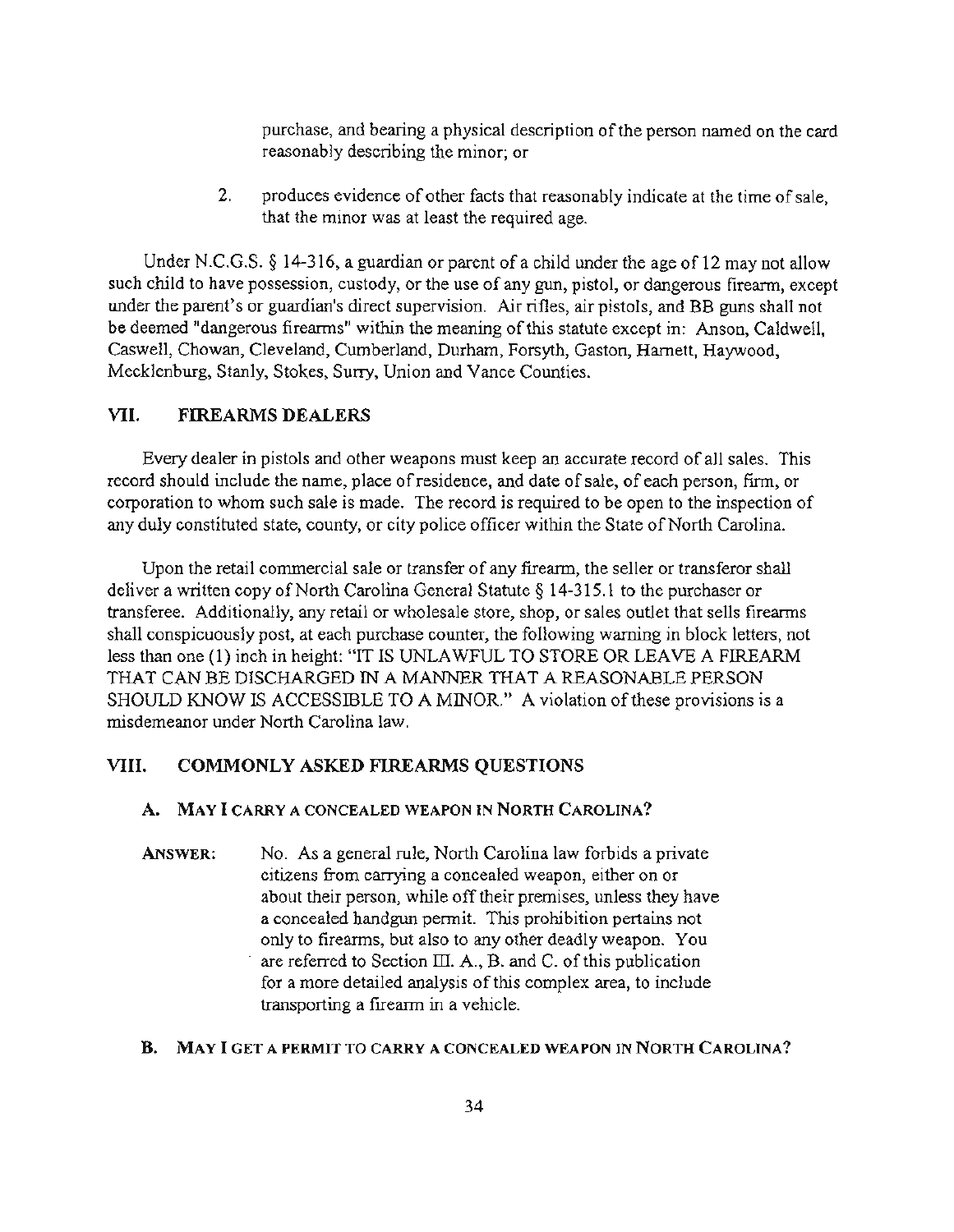ANSWER: Yes. Certain qualified North Carolina residents can get a permit to carry concealed handguns under specific circumstances. North Carolina allows out-of-state concealed handgun permittees to carry concealed handguns pursuant to such permits in North Carolina. Please be aware that while carrying a handgun pursuant to such permit, qualified out-of-state permittees are held to the same standards as North Carolina permittees. Consequently, there are a number of areas where concealed handguns cannot be carried in North Carolina. regardless of the individual having a pennit to carry a concealed weapon. A more detailed discussion of what areas prohibit the possession of a firearm is contained in Section III. C. of this publication.

### c. How DO I GET A HANDGUN PURCHASE PERMIT?

ANSWER: Pistol permits may be obtained from the sheriff where the purchaser or receiver resides. An application must be submitted to the sheriff by the individual who desires to obtain a pistol pennit, and must satisfy the requirements of North Carolina law. These requirements are set out in Section II. of this publication.

#### D. How OLD MUST I 8E TO PURCHASE A HANDGUN, SHOTGUN, OR RIFLE?

ANSWER: To purchase a handgun from a federally licensed dealer, an individual must be 21 years of age or older. The age at which a person can purchase a shotgun or rifle fonn a licensed dealer is 18. Please note that although an 18, 19, or 20 year old may be issued a pistol purchase pennit they would not be able to purchase a handgun with it from a licensed firearms dealer.

## E. Is IT LAWFUL TO CARRY A WEAPON TO A BAR OR SIMILAR ESTABLISHMENT FOR PURPOSES OF PROTECTION?

ANSWER: No. North Carolina General Statutes forbid a person to carry a weapon into an assembly where an admission fee has been charged, or a place where alcoholic beverages are sold and consumed. Also, a concealed handgun permit does not allow for such. A more detailed discussion of what areas prohibit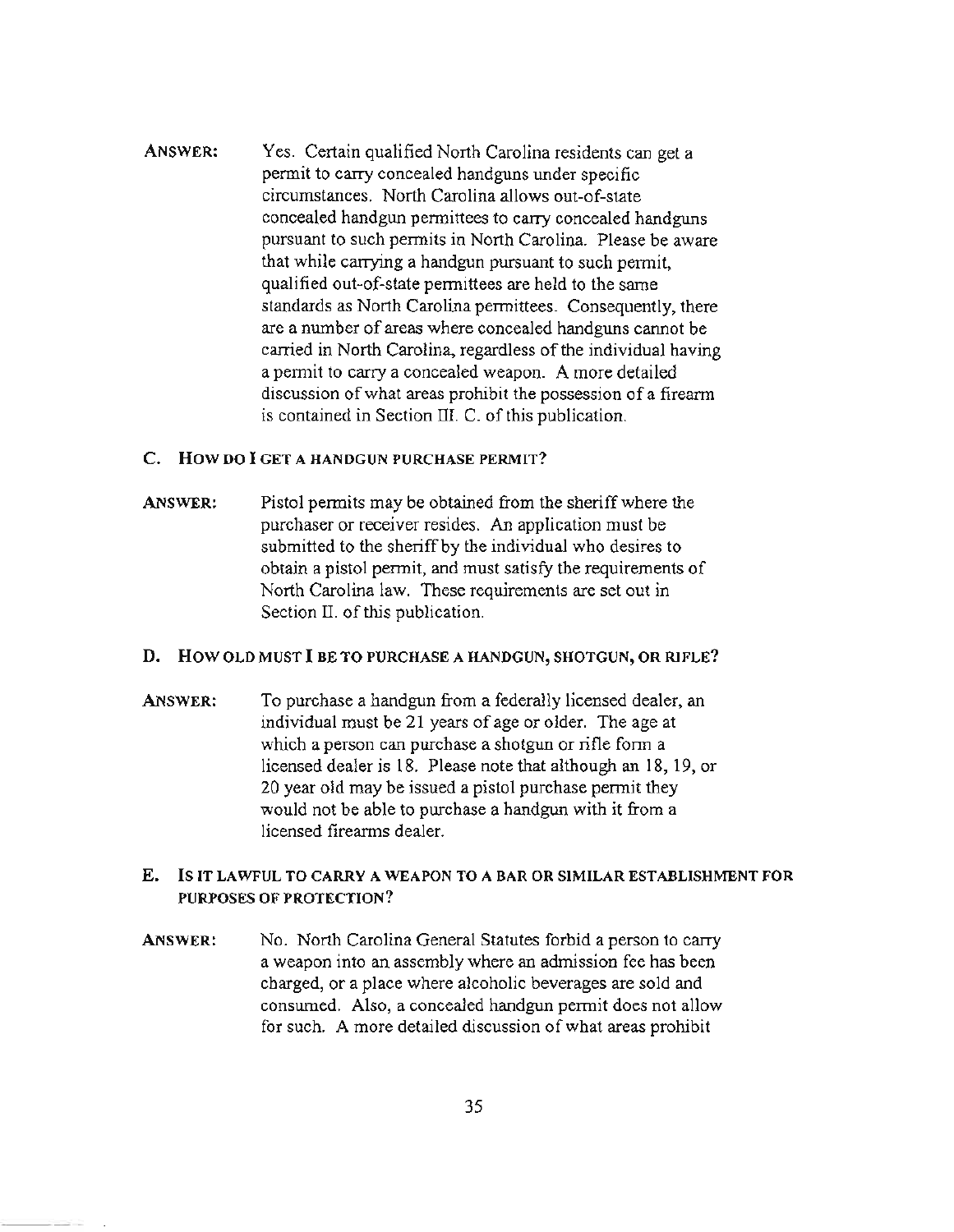the possession of a firearm is contained in Section III. E. of this publication.

## F. Do MY GUNS HAVE TO BE REGISTERED WITH THE SHERIFF OR POLICE DEPARTMENT WHERE **I** LIVE?

ANSWER: Except as to the requirement to lawfully possess a machine gun under N.C.G.S. § 14-409, North Carolina generally does not require other types of firearms to be registered with the sheriff or Police Department. The only type of "registration" requirement is that a purchaser or receiver of a pistol must first obtain a pistol permit, for each pistol, from the sheriff of the county in which he/she resides. Note: A local act requiring registration for Durham, N.C. is still valid law in the State.

## G. How MANY PISTOL PERMITS CAN I GET AT ANY ONE TIME?

ANSWER: State law sets no limit on the number of permits which can be obtained at anyone given time. However, consistent with their authority to regulate the issuance of pistol permits, most sheriff departments will limit the number of permits that one applicant may receive. Typically, it is not uncommon for a sheriff's department to limit an applicant to a maximum of five such permits in one year.

## H. IF I BUY A HANDGUN FROM AN INDIVIDUAL WHOM I HAVE KNOWN FOR A NUMBER OF YEARS AND WHO DOES NOT HAVE A CRIMINAL RECORD, DO I STILL NEED A PERMIT?

ANSWER: Yes. North Carolina General Statute § 14-402 does not make any exception for the receipt or purchase of a handgun from a private individual as opposed to a firearms dealer. Therefore, a pistol purchase or North Carolina concealed carry permit is necessary before the transfer of any handgun can take place.

## I. CAN OUT-Of-STATE POLICE OFFICERS CARRY CONCEALED WEAPONS IN NORTH CAROLINA WHILE ON DUTY?

ANSWER: Yes, if the officer meets all of the criteria set forth under the federal law known as the Law Enforcement Officers Safety Act of 2004 (H.R.218) and is carrying valid identification as an officer.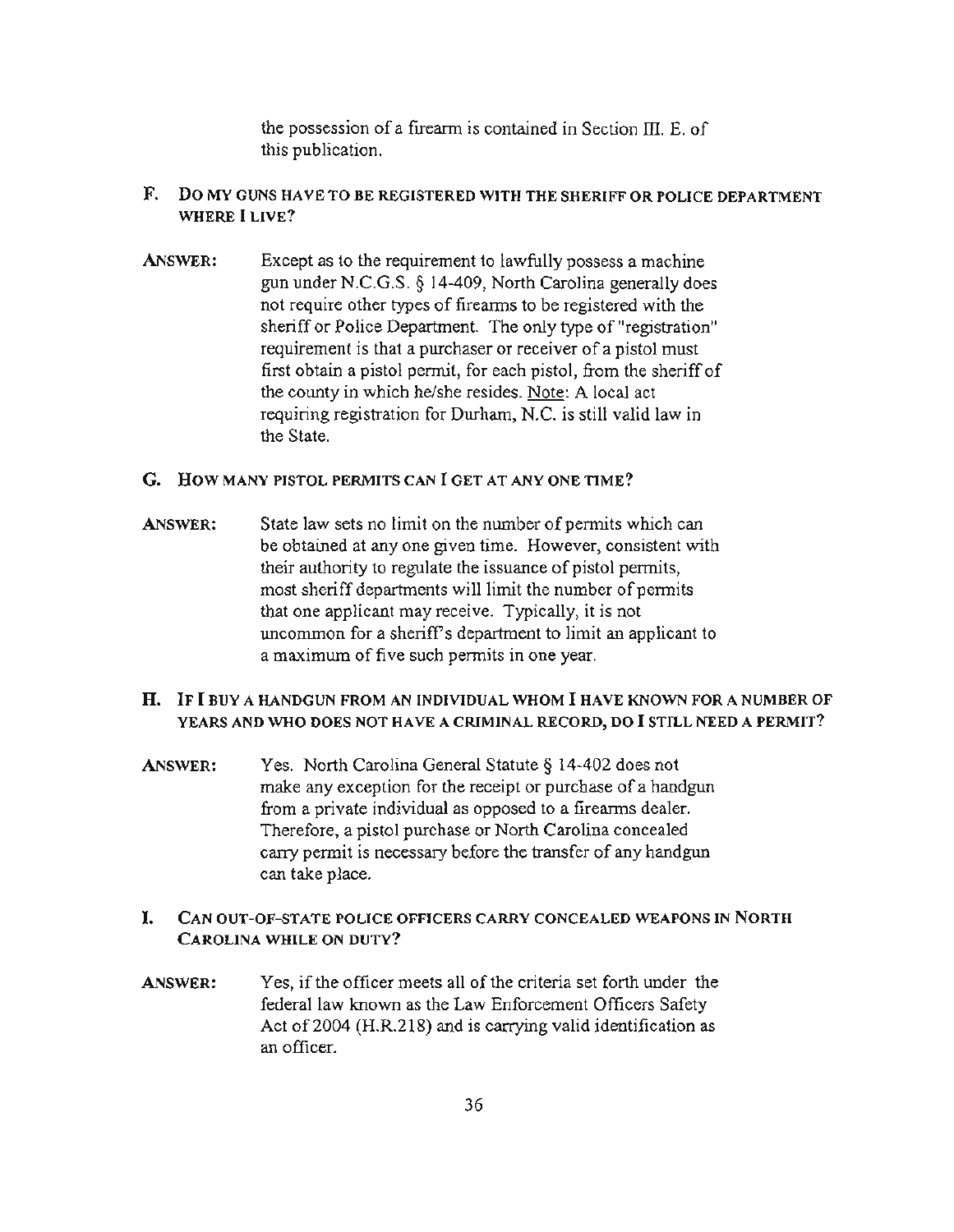## J. HOw LONG IS MY PERMIT TO PURCHASE A HANDGUN VALID?

ANSWER: North Carolina law provides that permits are valid for a period of five (5) years.

## K. FOR PURPOSES OF CARRYING CONCEALED WEAPONS, DOES IT MAKE A DIFFERENCE IF THE CARRIED WEAPON IS UNLOADED?

ANSWER: No. North Carolina General Statute § 14-269 does not specify whether the weapon has to be loaded or unloaded. Rather, the location of the weapon is looked at to detennine whether or not it is concealed.

## L. Is A FULLY FUNCTIONAL SMALL PISTOL OR KNIFE WHICH IS DESIGNED TO FIT INTO A BELT BUCKLE CONSIDERED CONCEALED IN NORTH CAROLINA?

ANSWER: Yes. Gun and knife belt buckles described above falsely give an impression of being ornamental in nature. As their nature and purpose is concealed and misleading, coupled with the weapons' immediate and ready accessibility to the wearer of such a belt buckle, they would be considered concealed.

## M. How LONG MUST I BE A RESIDENT OF A NORTH CAROLINA COUNTY BEFORE I AM ELIGIBLE TO APPLY FOR A PERMIT TO PURCHASE A PISTOL?

ANSWER: North Carolina law does not specifically address how long an individual must reside in a county prior to making application for a pistol permit. However, it is not uncommon for a sheriffs department to establish such a policy with a minimum residency requirement.

## N. Is THE SHERIFF OF THE COUNTY WHERE I RESIOE THE ONLY PERSON WHO CAN ISSUE A PERMIT TO PURCHASE A HANDGUN?

- ANSWER: Generally speaking, yes; however, North Carolina General Statute  $\frac{14-404}{10}$  allows a non-resident of a county to obtain a pennit to purchase a pistol but only for the purpose of collecting fireanns.
- O. ARE NORTH CAROLINA LAW ENFORCEMENT OFFICERS REQUIRED TO APPLY FOR CONCEALED HANDGUN PERMITS TO CARRY CONCEALED HANDGUNS OFF DUTY?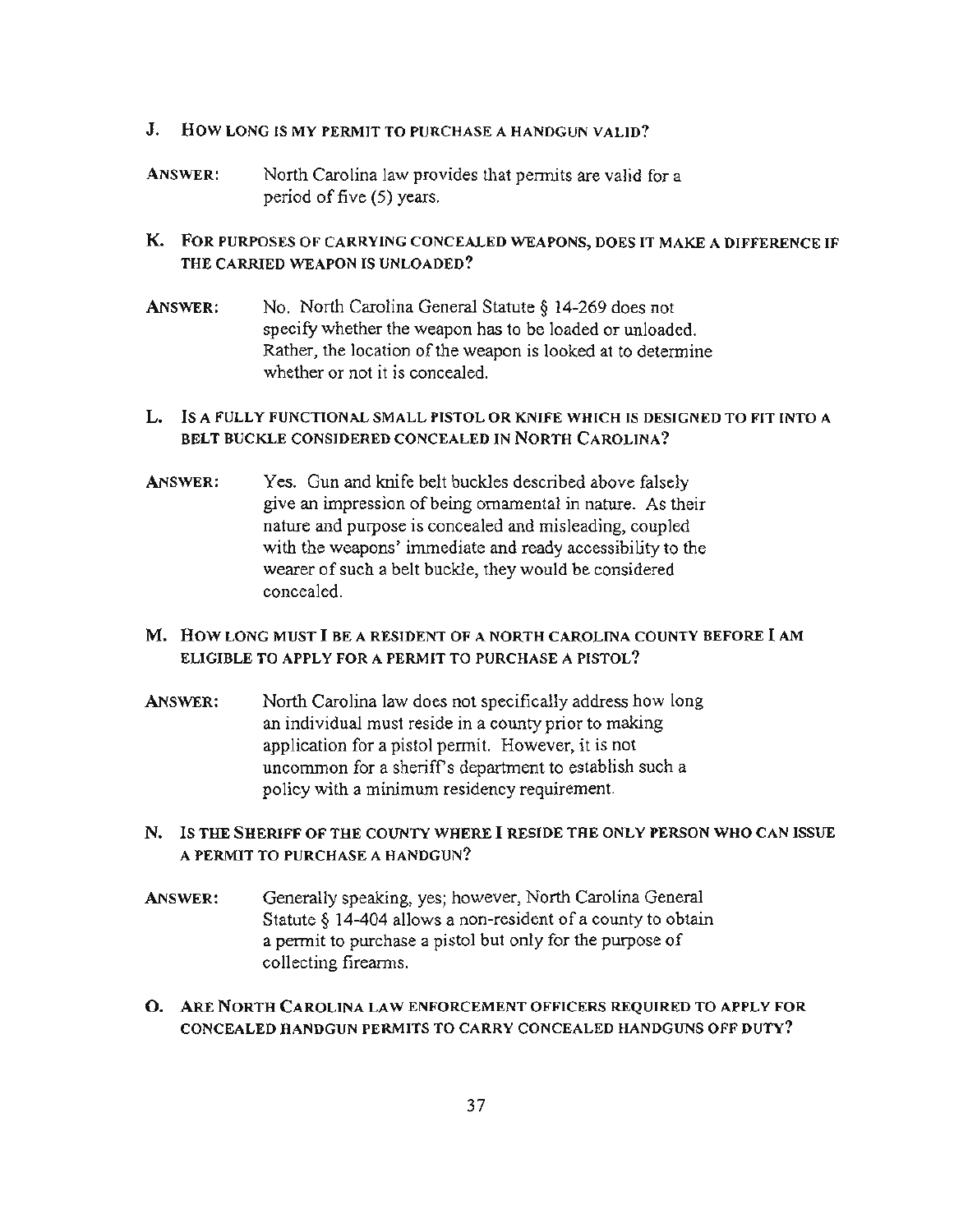ANSWER: Authorized law enforcement officers may carry concealed handguns statewide, off duty, provided that an officer does not carry a concealed weapon while consuming alcohol or an unlawful controlled substance, or while alcohol or an unlawful controlled substance remains in the officer's body. Departmental policy and state law must be consulted as to areas an off duty officer would be prohibited from carrying a weapon.

## P. WHEN I REDEEM MY PAWNED PISTOL, DO I NEED TO OBTAIN A NORTH CAROLINA STATE PISTOL PERMIT BEFORE RECEIVING MY HANDGUN?

ANSWER: No. North Carolina does not require the owner to have a state pistol permit prior to redeeming his or her pawned pistol. Federal law, however, would require a NICS inquiry or suitable alternative prior to redemption.

## IX. ADDITIONAL INFORMATION

For more information as to the firearms laws in North Carolina, or to make suggestions as to how to improve this publication, please contact the Law Enforcement Liaison Section of the Department of Justice at (919) 716-6725.

For more information about federal firearms laws, or inquiries about federal requirements for licensed firearms dealers, you are urged to contact your local or statewide office of the BUREAU OF ALCOHOL, TOBACCO, FIREARMS AND EXPLOSIVES of the U.S. Department of Justice (BATF). In North Carolina, the local branch of the BATF may be reached in Charlotte at (704) 716-1800 and in Raleigh at (919) 856-4366.

## [REMAINDER OF PAGE INTENTIONALLY LEFT BLANK.]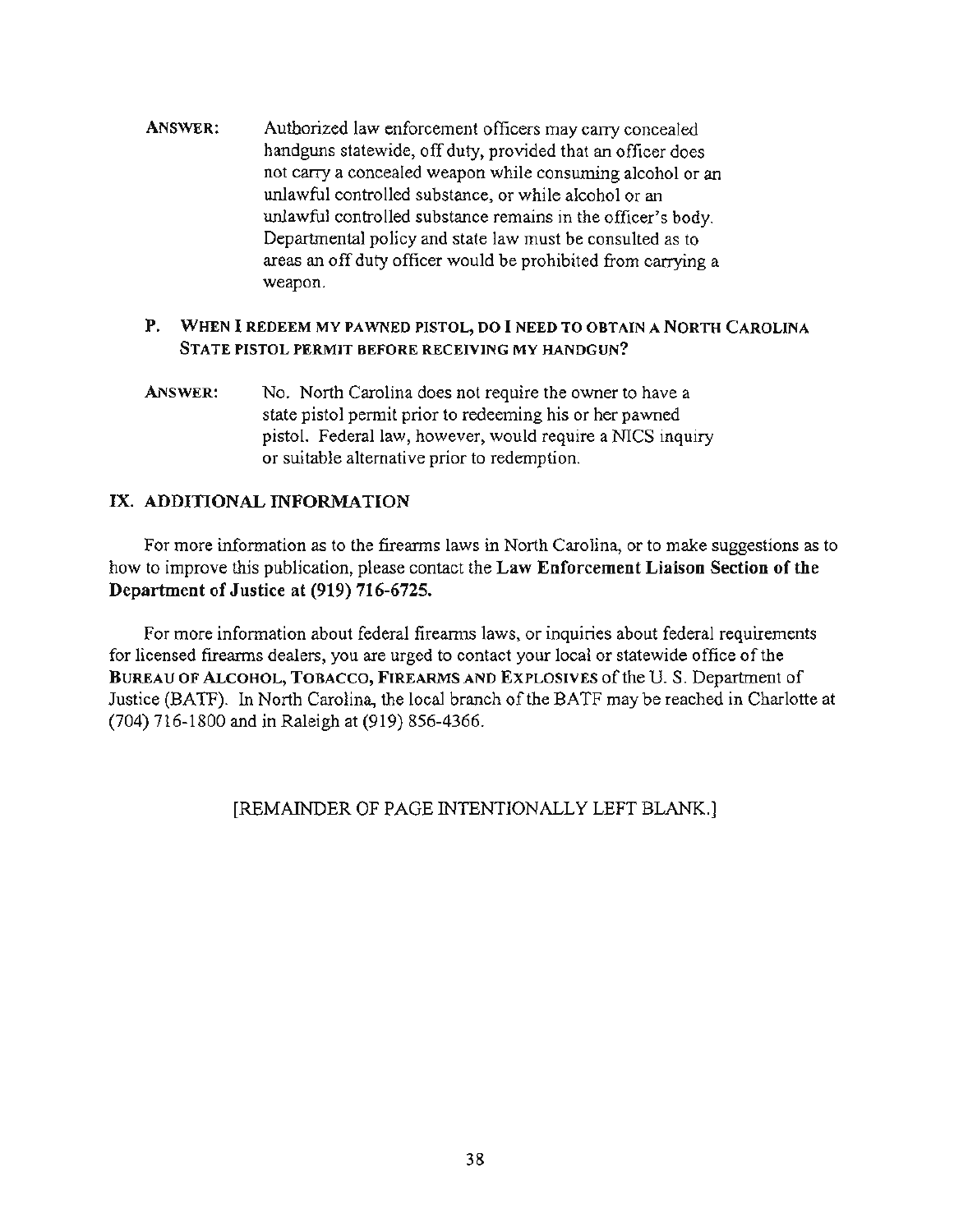## APPENDIX

## DISQUALIFYING CRIMINAL OFFENSES PURSUANT TO N.C.G.S. § 14-4IS.I2(b)(8)

An individual who has been adjudicated guilty of, orreceived a prayer for Judgment Continued, or suspended sentence for offenses constituting a misdemeanor under the following specific statutes, or any other crime of violence. is disqualified from obtaining a pennit to carry a concealed handgun:

- 1. Harassment of and unauthorized communication with jurors (N.C.G.S. § 14-225.2).
- 2. Violation of court orders (N.c.G.S. § 14-226.1).
- 3. Furnishing poison, controlled substances, deadly weapons, cartridges, ammunition or alcoholic beverages to inmates of charitable, mental or penal institutions, or local confinement facilities (N.C.G.S. § 14-258.1).
- 4. Carrying weapons on campus or other educational property (N.C.G.S. § 14-269.2).
- 5. Carrying weapons into assemblies and establishments where alcoholic beverages are sold and/or consumed (N.C.G.S. § 14·269.3).
- 6. Carry weapons on state property and courthouses  $(N.C.G.S. § 14-269.4)$ .
- 7. Possession and/or sale of spring-loaded projectile knives (N.C.G.s. § 14-269.6).
- 8. Impersonation of a firemen or emergency medical services personnel (N.C.G.S. § 14 276.1 ).
- 9. Impersonation of a law enforcement or other public officer (N.C.G.S. § 14-277).
- 10. Communicating threats (N.C.G.S. § 14-277.1).
- II. Carry weapons at parades and other public gatherings (N.c.G.S. § 14-277.2).
- 12. Stalking (N.c.G.S. § 14-277.3).
- 13. Throwing or dropping objects at sporting events  $(N.C.G.S. § 14-281.1)$ .
- 14. Exploding dynamite cartridges and/or bombs (N.C.G.S. § 14-283).
- 15. Rioting and inciting to riot (N.C.G.S. § 14-288.2).
- 16. Fighting or conduct creating the threat of imminent fighting or other violence (N.c.G.S.  $§ 14-288.4(a)(1)).$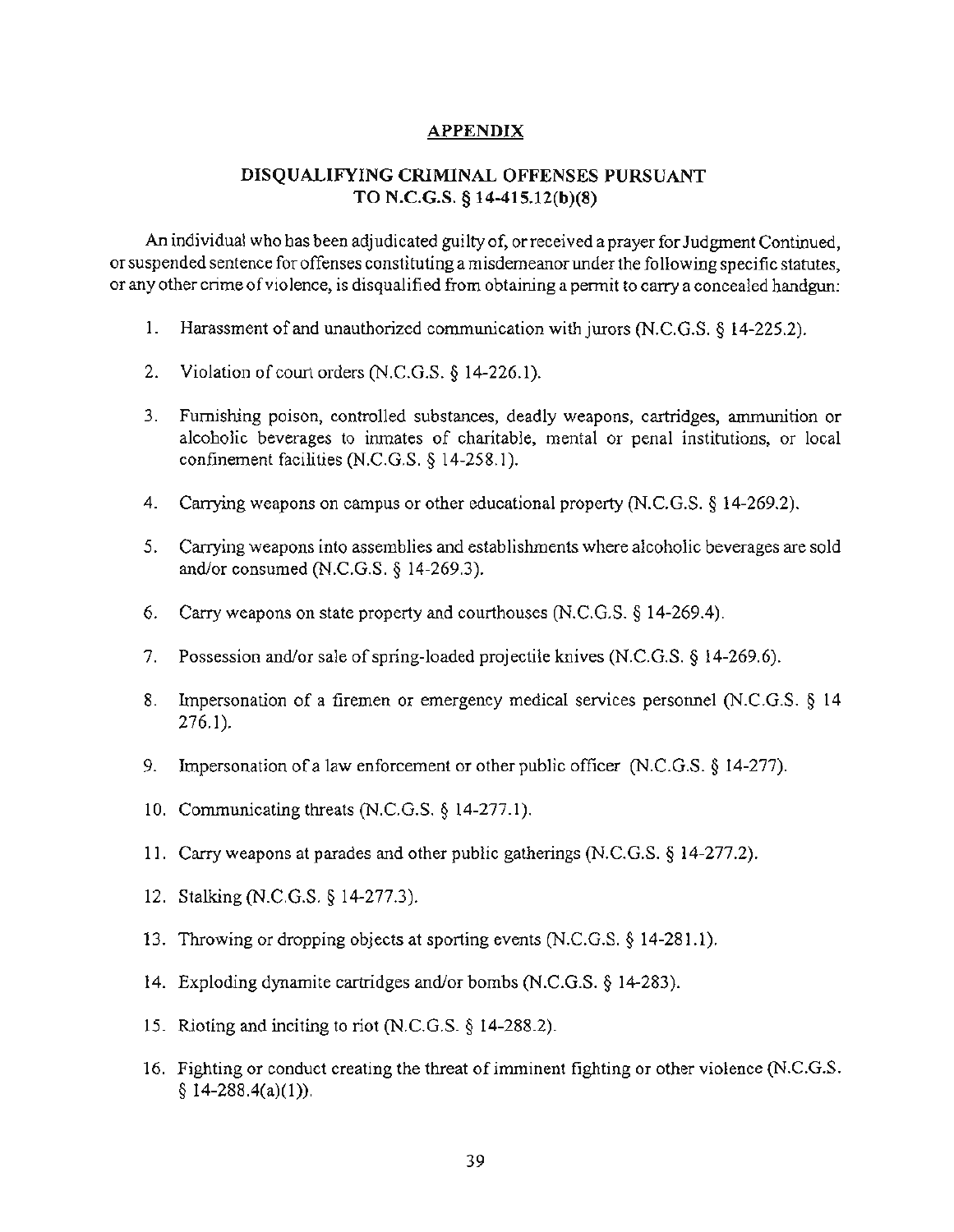- 17. Making or using any utterance, gesture, display or abusive language which is intended and plainly likely to provoke violent retaliation, and thereby create a breach of peace (N.C.G.S.  $§ 14-288.4(a)(2)).$
- 18. Looting and trespassing during an emergency (N.C.G.S.  $\S$  14-288.6).
- 19. Assault on emergency personnel (N.C.G.s. § 14-288.9).
- 20. Violations of city State of Emergency Ordinances (N.C.G.S. § 14-288.12).
- 21. Violations of county State of Emergency Ordinances (N.C.G.S. § 14-288.13).
- 22. Violations of State of Emergency Ordinances (N.C.G.S. § 14-288.14).
- 23. Child abuse (N.C.G.S. § 14-318.2).

 $\overline{\phantom{a}}$ 

- 24. Violations of the standards for carrying a concealed weapon  $(N.C.G.S. § 14-415.21(b))$ .
- 25. Misrepresentation on certification of qualified retired law enforcement officers (N.C.G.S. § 14-415.26).
- 26. Any crime of violence found in Chapter 14, Article 8 of the North Carolina General Statutes.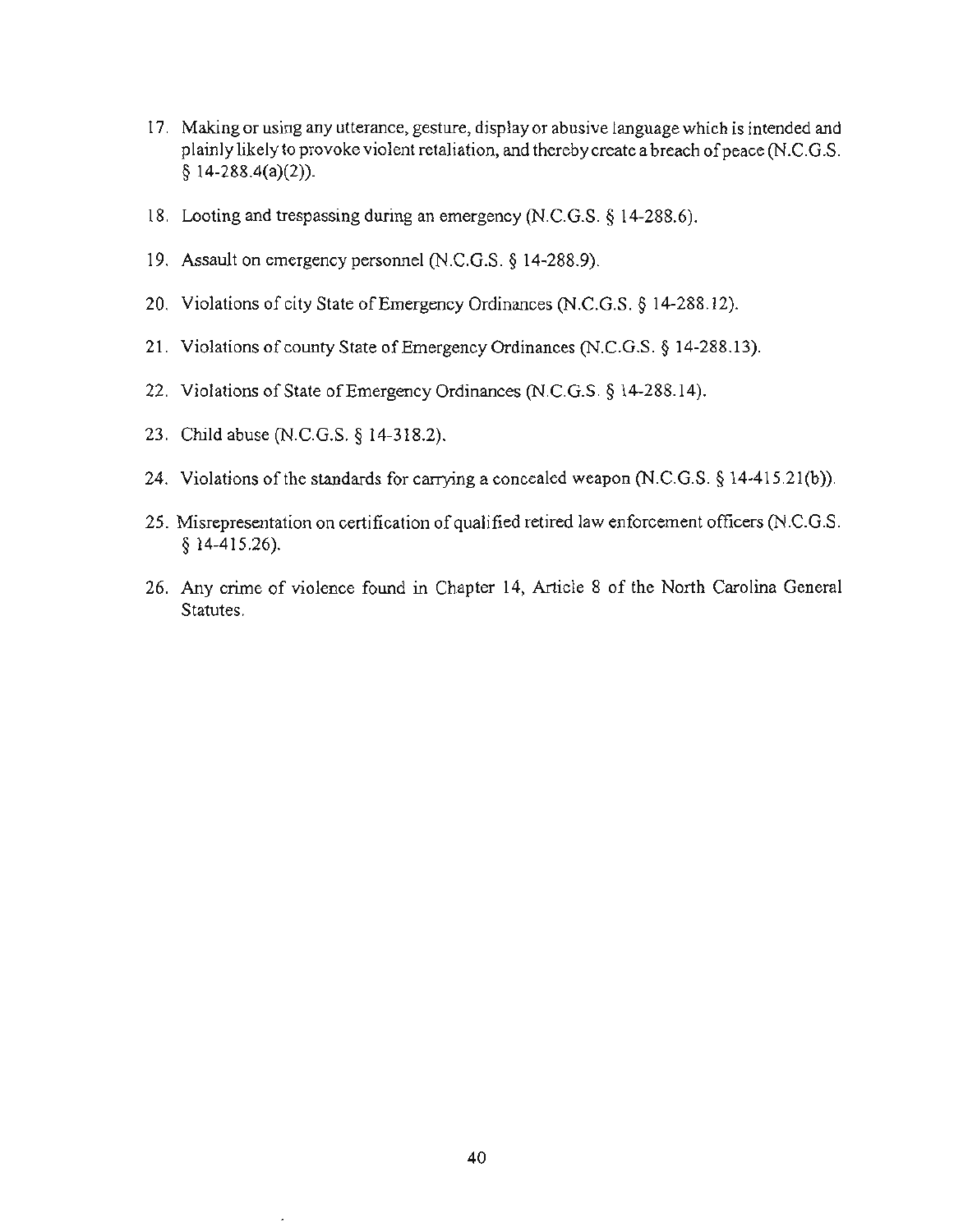## "DO'S AND DON'TS" OF CARRYING A CONCEALED HANDGUN

- 1. Your permit to carry a concealed handgun must be carried along with valid identification whenever the handgun is being carried concealed.
- 2. When approached or addressed by any officer, you must disclose the fact that you have a valid concealed handgun permit and inform the officer that you are in possession of a concealed handgun. You should not attempt to draw or display either your weapon or your permit for the officer unless and until he/she directs you to do so. Your hands are to be kept in plain view and you are not to make any sudden movements.
- 3. At the request of any law enforcement officer, you must display both the permit and valid identification.
- 4. You may not, with or without a permit, carry a concealed weapon while consuming alcohol or while alcohol or any substance, controlled or otherwise, is in your blood unless the substance was obtained legally and taken in therapeutically appropriate amounts.
- 5. You must notify the sheriff who issued your permit of any address change within thirty (30) days of the change of address.
- 6. Ifa pennit is lost or destroyed, you must notify the sheriff who issued the pennit and you may receive a duplicate pennit by submitting a notarized statement to that effect, along with the required fee. Do not carry a handgun without it.
- 7. Even with a permit, you may not carry a concealed handgun in the following areas:
	- a. Any law enforcement or correctional facility;
	- b. Any space occupied by state or federal employees;
	- c. Any premises where the carrying of a concealed handgun is prohibited by the posting of a statement by the controller of the premises;
	- d. Educational property;
	- e. Areas of assemblies, parades, funerals, or demonstrations;
	- f. Places where alcoholic beverages are sold and consumed;
	- g. State occupied property;
	- h. Any state or federal courthouse;
	- i. Any area prohibited by federal law;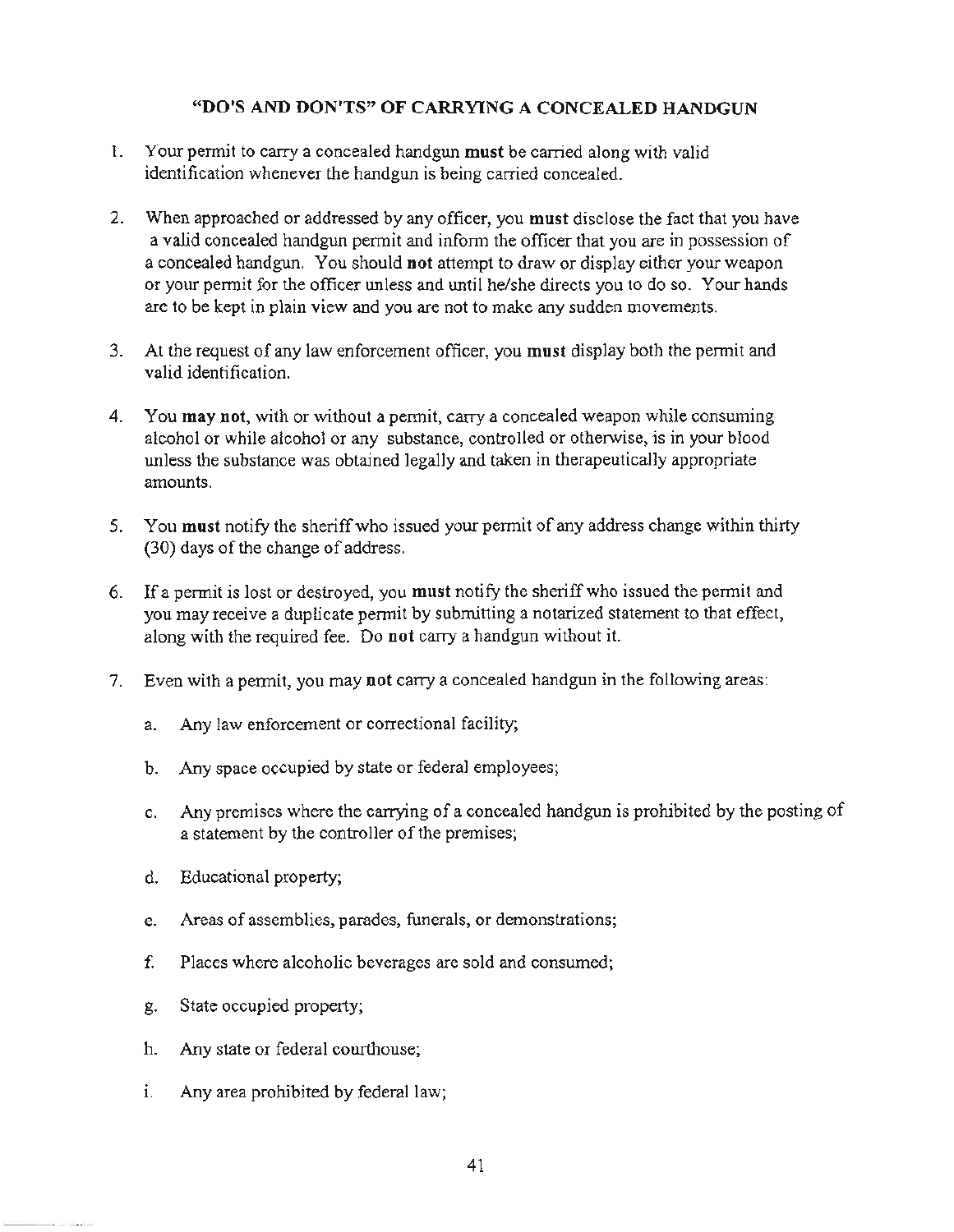- J. Any local government building ifthe local government has adopted an ordinance and posted signs prohibiting the carrying of concealed weapons.
- 8. If you are in a vehicle and stopped by a law enforcement officer, you should put both hands on the steering wheel, announce you are in possession of a concealed handgun and state where you have it concealed, and that you are in possession of a permit. Do not remove your hands from the wheel until instructed to do so by the officer.